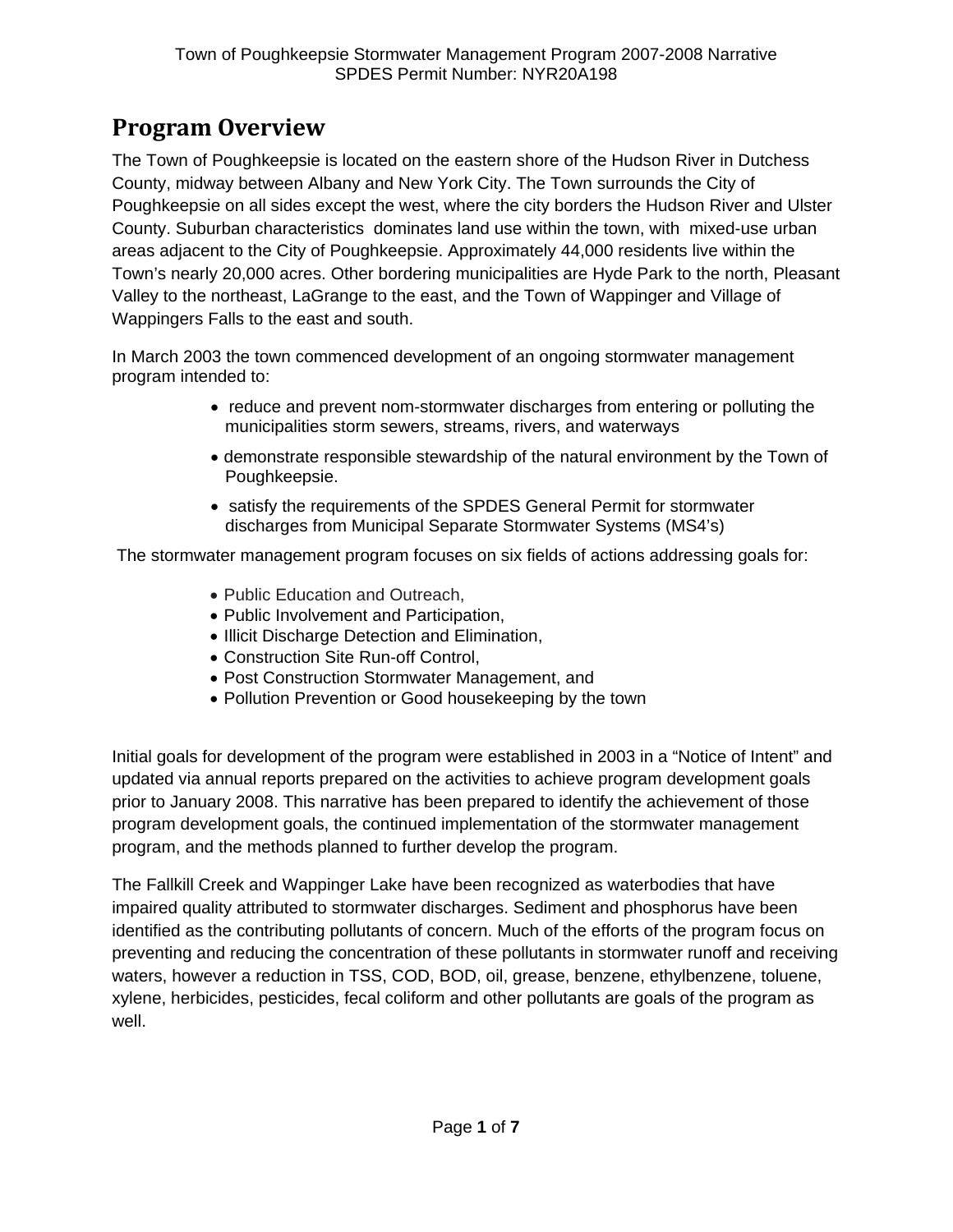## **Public Education Measures**

The town has developed and is implementing a public education and outreach component of the program that describes:

- the impacts of stormwater discharges on waterbodies
- the pollutants of concern and their sources
- steps that contributors of stormwater and non stormwater discharges can take to reduce the pollutants

Homeowners, local businesses, (particularly institutions conducting landscaping or grounds keeping operations), and the construction industry have been identified town wide as target audiences for education in steps to reduce contribution of pollutants such as sediment and phosphorus. Audience specific educational brochures identifying steps to reduce pollutants are distributed via direct mailings to businesses and homeowners, as well as distributed at town hall by the departments where contact is made with each target audiences. These brochures additionally address the hazards of illicit non-stormwater discharges from improper waste disposal or dumping and steps to eliminate and report illicit discharges. Television and radio programs are also used to reach homeowners and the business community. Procedures have been developed to air "After the Storm" a USEPA prepared video on public access television during 2008 , and program representatives have been guests on the weekly chamber of commerce radio show to discuss the impacts, pollutants and steps to reduce pollutants.

Construction industry audiences & institutional grounds keeping departments are invited to training seminars & workshops in proper operations to reduce pollutant discharges. Construction industry workshops focus on administrative and implementation criteria for conducting operations in compliance with both state and local laws.

Additional measures are planned to continue implementing the public education component of the stormwater program. Brochures for local businesses as well as homeowners will be distributed at the Town Highway Garage during bulk waste collection days as of June 2008. Brochures for upcoming construction industry workshops as well as brochures identifying proper construction methods to reduce pollutants will be directly distributed by compliance inspectors to construction site operators as of June 2008.

Further development of the education components of the program will focus on the methods used to evaluate its effectiveness. The current evaluation method consists of quarterly review of implementation goals and activity documentation. While this has proved a benefit for program management, additional indication of the impact program activities have had on public awareness and behavior is preferable. As of August 2008 public survey data from the Vassar Environmental Research Institute is intended to be used to determine a baseline of awareness and behavior. Future survey data, available from watershed groups, research groups or as conducted by the town in August 2011 and then on a 3 year cycle will be used for periodic assessment with baseline data.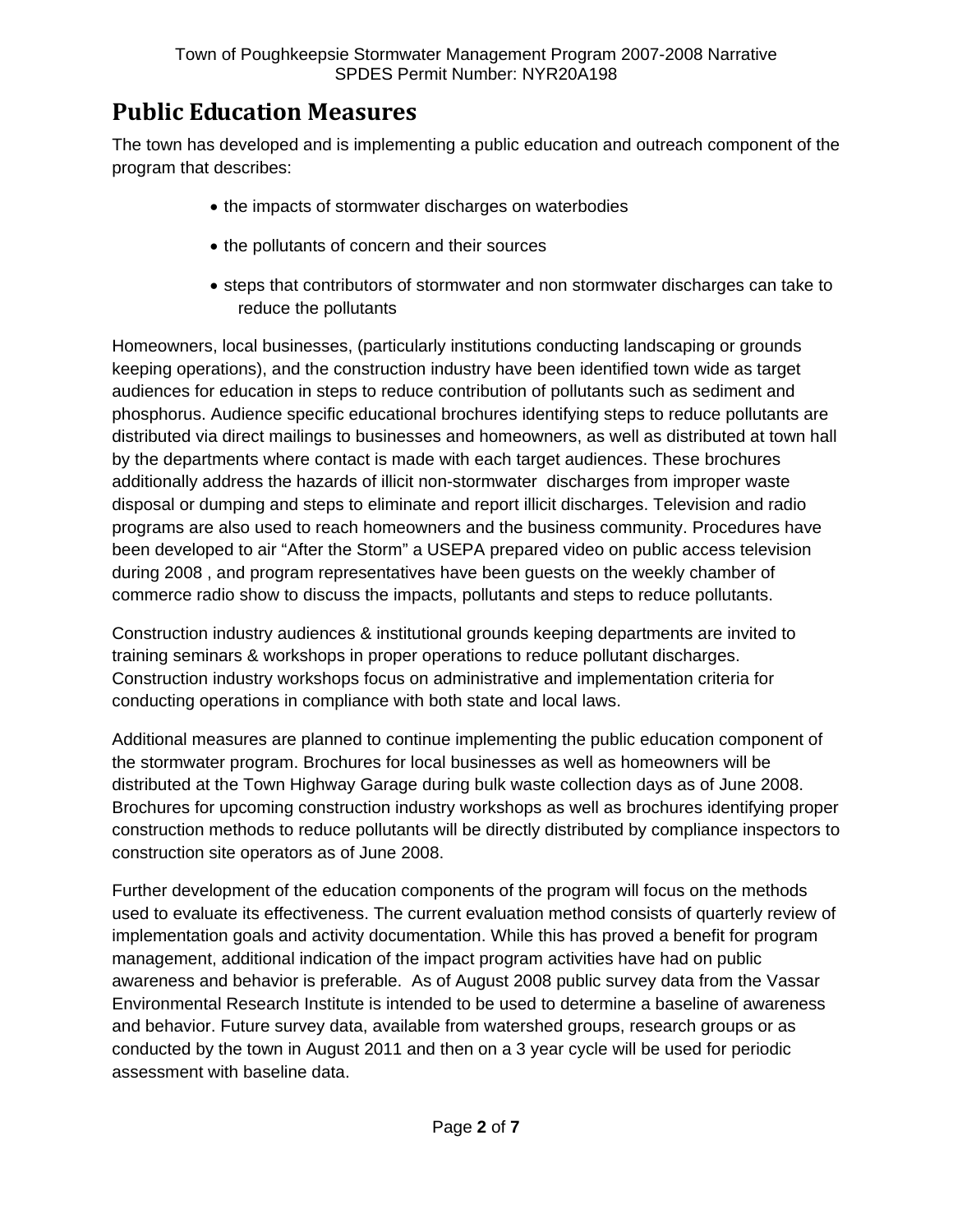## **Public Involvement Measures**

The town has developed and is implementing a public involvement/ participation component of the program that

- identifies key individuals and groups who are interested in or affected by the stormwater permitting program (stakeholders).
- identifies the type of input requested
- describes the activities to provide program access and gather input from stakeholders

The program has identified a public contact in the planning department who administers and retains contact data of interested parties or stakeholders including watershed groups, members of the public, professional educators and researchers to assist in promoting and advertising education and involvement opportunities as well as encouraging volunteerism at stewardship events. These interested parties and stakeholders are contacted to provide input or expertise for the identification, selection, implementation and evaluation of practices and goals as well as comment on the Annual Reports. Municipal staff and consultants meet with stake holder groups to discuss program implementation and identify education and involvement activities.

Further development of the municipal stormwater program will focus on the methods used to evaluate its effectiveness. The current evaluation method consists of quarterly review of implementation goals and activity documentation. While this has proved a benefit for program management, additional indication of the impact program activities have had on runoff quality and receiving water quality is preferable. Input by watershed groups and researchers institutions regarding runoff and receiving water quality is a critical component of further developing assessment methods. Receiving water quality monitoring of the Fallkill and Casperkill is currently being conducted by Dutchess Community College students and the Vassar Environmental Research Institute (ERI) respectively. Runoff and receiving water quality monitoring is being considered for implementation by the "Friends of the Wappinger Lake" at the lake as well as by the ERI for the Fallkill and Wappinger Lake. As of August 2008 current and historic sampling data of the Casperkill will be available and is intended for use to determine a baseline for water quality. Future data from researchers and watershed groups will be used to establish baseline data and in 2011 and then on a three year cycle for periodic assessment of runoff and receiving water quality with baseline data.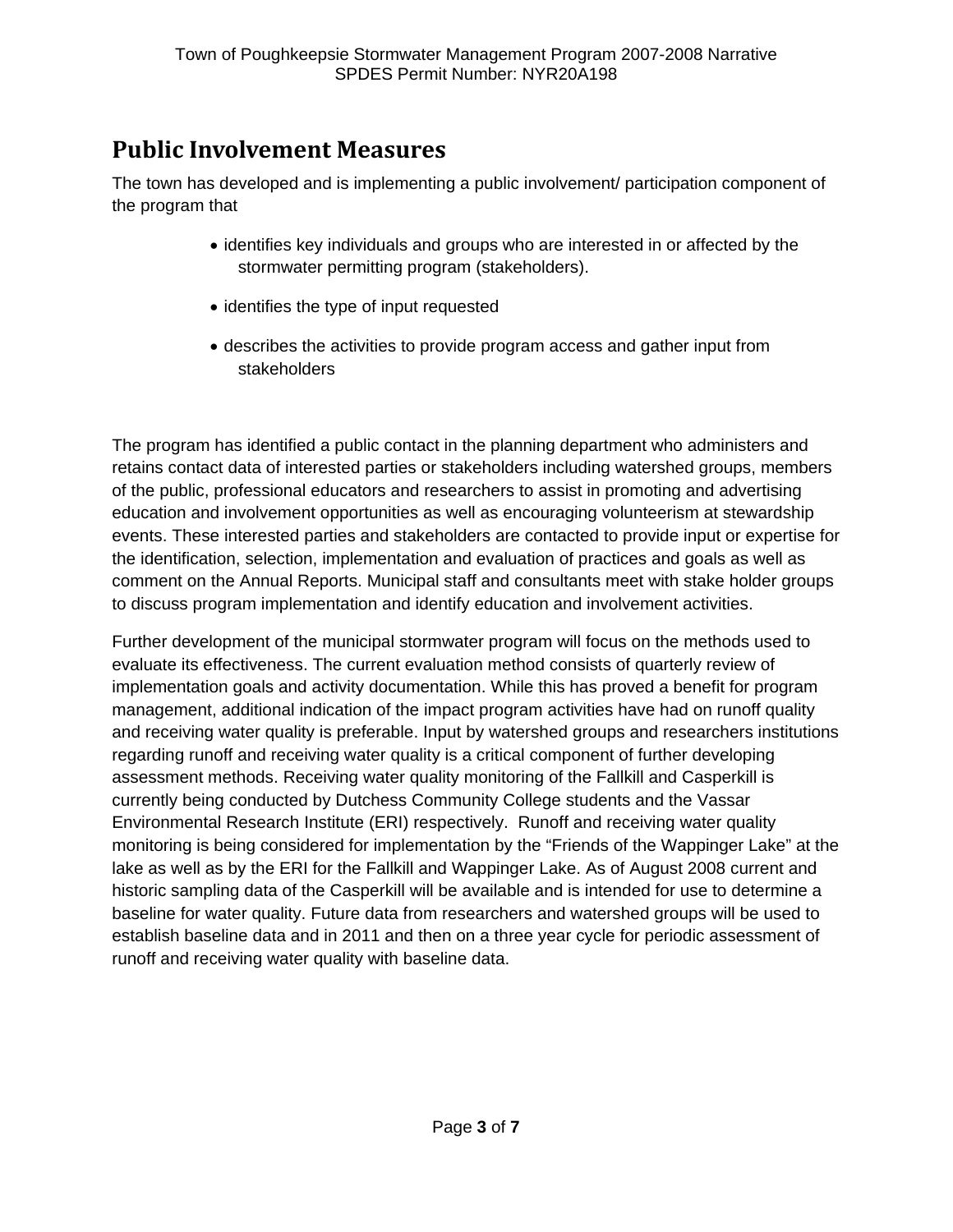## **Illicit Discharges**

The town has developed and is implementing a program to detect, identify and eliminate illicit non stormwater discharges, including illegal dumping with established procedures for dry weather surveys, tracing illicit discharges to their source and enforcement to remedy/remove sources.

Dry weather surveys of stormwater outfalls are conducted by the town engineer on a continuing cycle so that all outfalls are inspected every five years. Outfalls are also inspected whenever a suspicious discharge is reported by members of the public or municipal field staff. Records of each survey are retained by the town engineer to review patterns or identify problem areas. Mapping using GIS software is retained to identify the locations of outfalls and is reviewed and updated quarterly by the town engineer to include any newly identified or constructed outfalls. A combination of methods are used by the town engineer to trace illicit discharges to their source as they are identified at outfalls. The town engineer takes enforcement actions including issuance of fines, liens upon property and imprisonment as authorized by the Illicit Discharge Prohibition Ordinance enacted May 18, 2005 to eliminate sources of illicit discharges as they are identified.

The town additionally takes measures that prevent the accidental creation of new non stormwater discharges via improperly routed sewer service laterals or improper dumping of solid waste. Installation of all sewer laterals are reviewed and installation inspected by sewer dept staff to prevent cross connection to the storm collection system. Site inspections are conducted by the Zoning Department upon reporting of dumping or when noted during regular operations of the municipal staff. The zoning officers issue notice of violation and take enforcement action including issuance of fines, liens upon property and imprisonment as authorized by chapter 171 of the town code, enacted September 1971.

Training is provided to municipal staff so effective identification of illicit non stormwater discharges can be conducted. DCSWCD organized workshops are conducted utilizing the 2007 "Pollution Prevention and Good Housekeeping for Municipal Operations" guide prepared by DCSWCD regarding the hazards associated with illegal discharges and improper disposal of waste as well as the identification of illicit discharges/ connections or dumping "in the field" and proper reporting procedures.

Further development of the illicit discharge components of the program will focus on the methods used to evaluate its effectiveness. The current evaluation method consists of quarterly review of implementation goals and activity documentation. While this has proved a benefit for program management, additional indication of the impact program activities have had on employee awareness and behavior is preferable. As of January 2009 pre-quizzes and wrap up evaluation results from the Good Housekeeping workshops will be used as an assessment of employees awareness and behavior.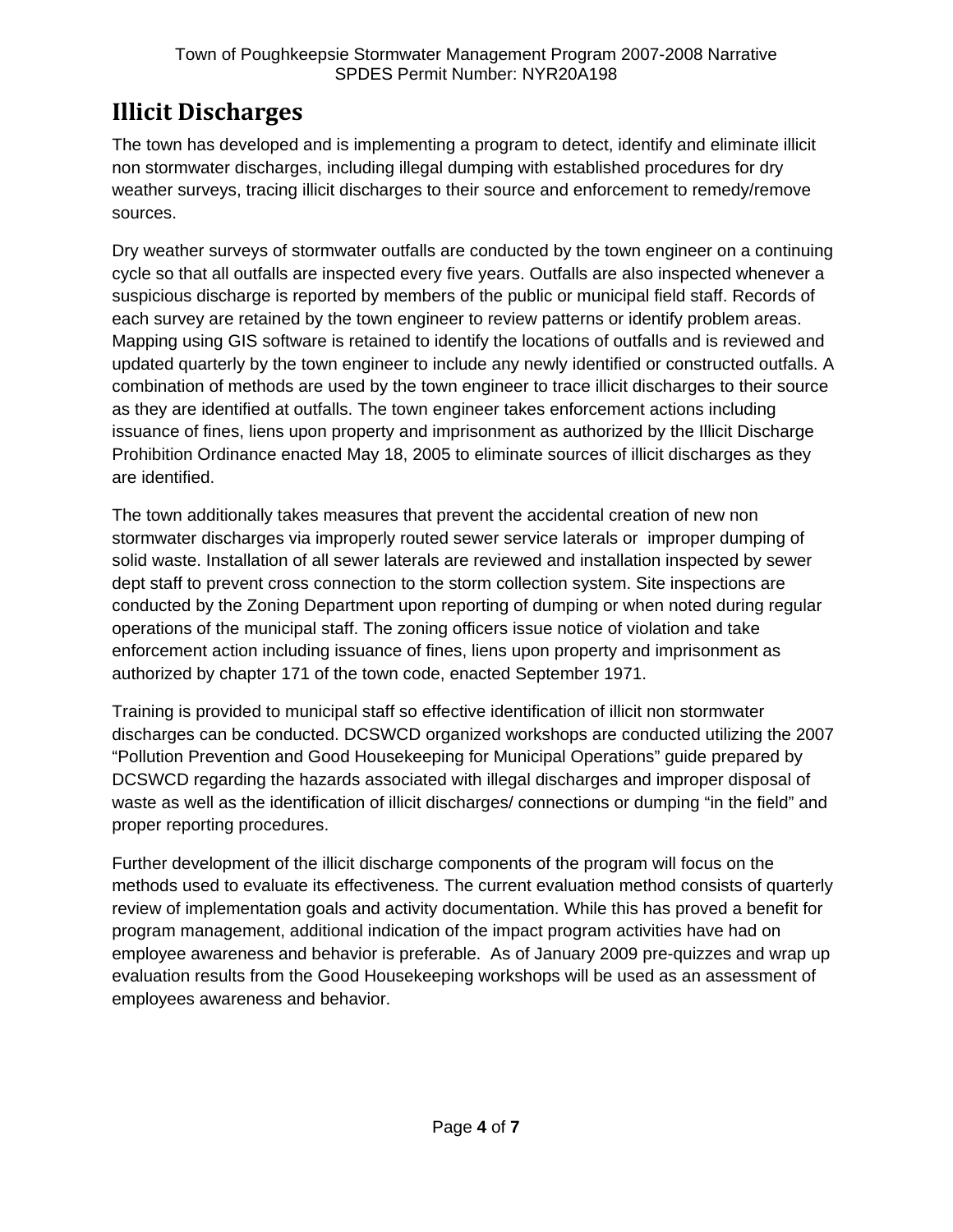## **Regulating Construction**

The town has developed and is implementing a construction site regulatory component of the program that enforces regulations to reduce pollutants such as sediment in stormwater runoff from construction activities that result in land disturbances of an acre or greater. Applications to the Planning Board, Building Department, and Zoning Department for such land development activities are required by the Stormwater Local Law adopted May 18, 2005 to provide Stormwater Pollution Prevention Plans (SWPPP's) addressing both structural (e.g. diversions) and non structural practices (e.g. schedules for installation) to prevent the discharge of pollutants during construction as part of the review of the applications. Review comments on the compliance of a project's SWPPP with the local requirements are provided by a licensed engineer.

The Town Engineers office maintains an inventory of construction projects subject to local stormwater regulations and performs compliance inspections of these sites on a monthly basis as requested by the building department and upon request by the building department due to public reporting of a potential violations, or request by owner/operator's of construction sites. The Town Engineer's office provides an inspection compliance summary report to the building department for each compliance inspection. Enforcement actions and sanctions provided by local laws adopted May 18, 2005 are issued by the building dept and compliance inspections and summary reports prepared every other week for escalating enforcement until appropriate site corrections are made.

Public reports of potential violations during construction of project subject to the stormwater regulations are accepted by the stormwater public contact in the planning department as well as at the building department. When reported to the planning department, the notice is forwarded to the building department. Upon notification to the building department, the town engineer's office performs a compliance inspection.

The number and history of active construction sites, SWPPP revisions during plan review , potential violation reports, compliance inspections performed, and enforcement actions are all reviewed quarterly and used to indicate the effectiveness of the program in regards to construction industry behavior and awareness.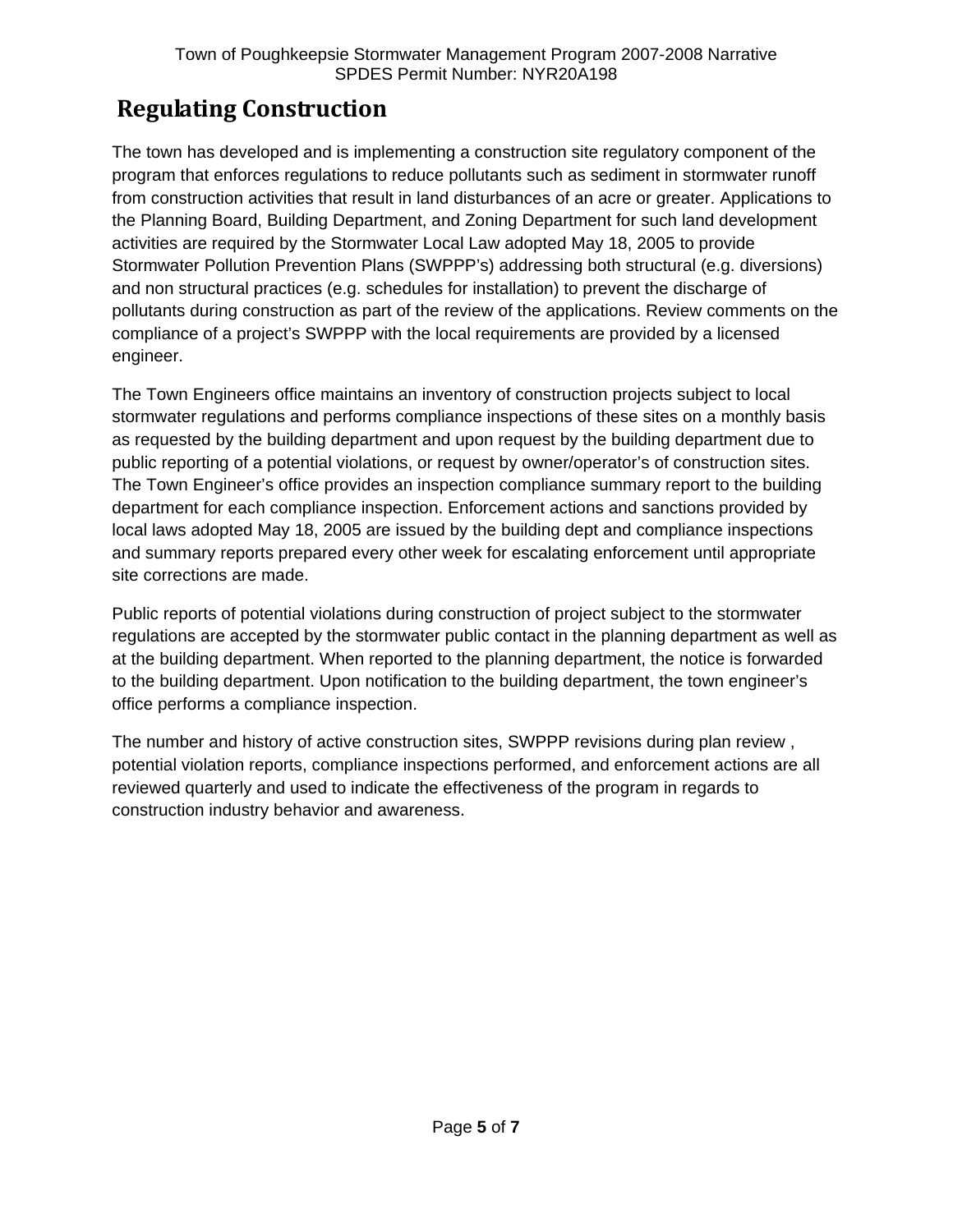## **Regulating Development**

The town has developed and is implementing a post construction regulatory component of the program to reduce the contribution of pollutants in runoff from new development and redevelopment projects that

- Result in land disturbance greater than 5 acres for single family homes or agricultural use
- Result in land disturbance greater than one acre for any other use
- Result in discharge of stormwater to impaired waterbodies

 Applications to the Planning Board, Building Department, and Zoning Department for such land development or redevelopment projects are required by the Stormwater Local Law adopted May 18, 2005 to provide Stormwater Pollution Prevention Plans (SWPPP) including structural (e.g. infiltration basin) and non-structural practices (e.g. maintenance procedures for the infiltration basin) to reduce the discharge of post construction pollutants. Review comments on the compliance of a project's SWPPP with local requirements are provided to the board and departments by a licensed engineer. The Local Law also authorizes procedures for SWPPP review, post construction compliance inspection of practices, and enforcement or penalization of violations.

The town engineer's office maintains an inventory of post construction management practices constructed after March of 2003 and earlier constructed practices that have been identified as contributing to a water quality standard violation and performs maintenance and compliance inspections. Stormwater management practices and facilities are visually inspected once at a minimum during the first 6 months of operation to determine proper function and make use of any warranties. Inspections during the first year of operation occur following any 24 hours storm events exceeding 2.8 inches. After the first year of operation public structural practices are visually inspected on an annual basis. After the first year of operation private practices are visually inspected and compliance records reviewed on a bi-annual basis (once every two years).

Maintenance of structural practices is performed by the Highway Department or contracted out as necessary. Enforcement authorization and procedures for maintenance or installation violations include the issuance of a stop work orders and levying of fines upon responsible parties as well as the withholding of certificates of occupancy and the transfer of any restoration costs incurred by the town to a lien upon the subject property.

Fees are collected for inspection in the first year and long term maintenance of privately owned/ maintained stormwater management practices via construction completion and maintenance guarantees. Fees are collected for inspection and maintenance of publicly owned/maintained stormwater management practices and long term compliance inspection of privately owned/maintained practices via a Town wide Drainage District.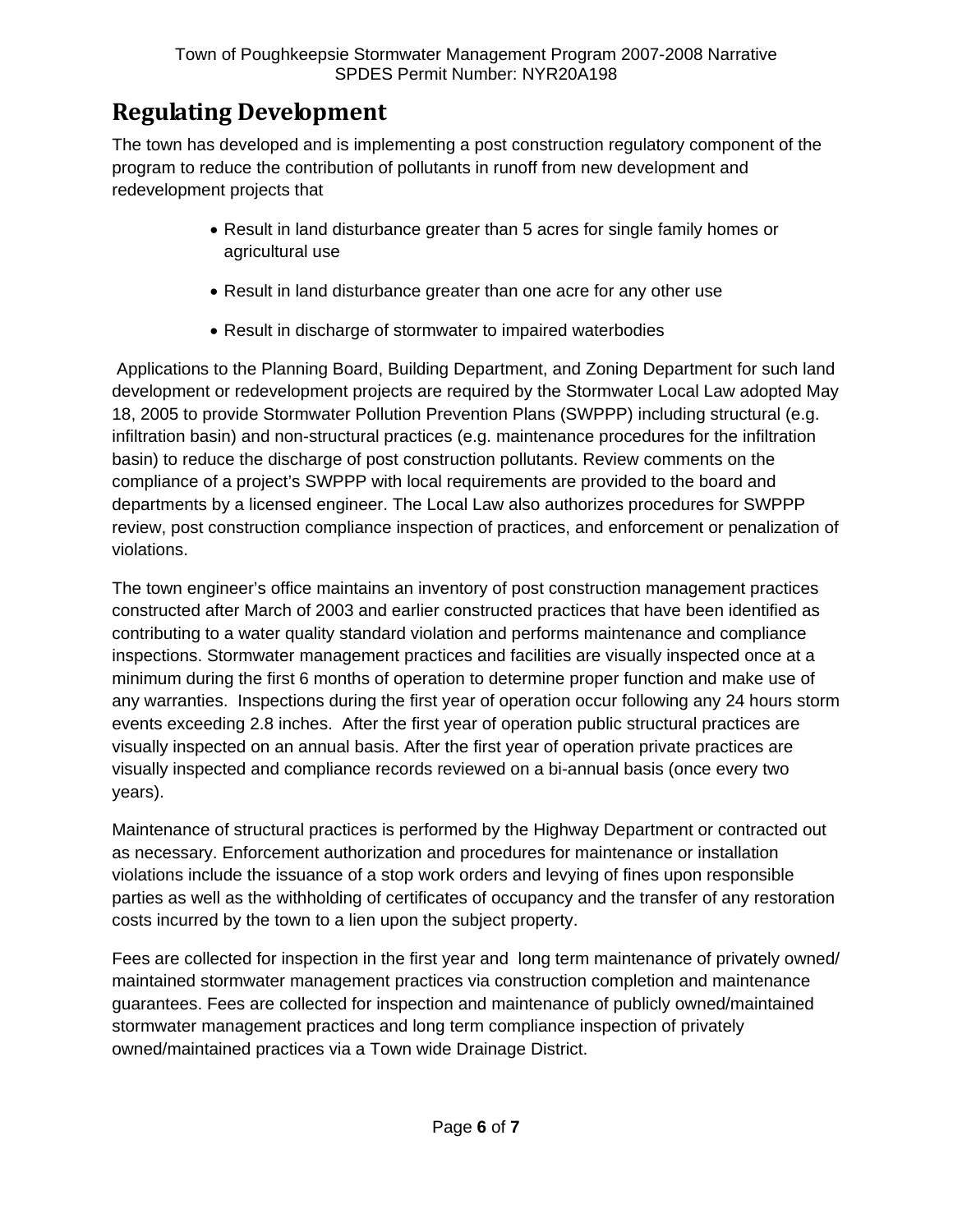## **Good Housekeeping Measures**

The town has developed and is implementing an operation and maintenance program to reduce and prevent pollutant discharges in runoff from municipal operations by implementing structural and non structural practices identified in Stormwater Pollution Prevention Plans, Spill Prevention Plans, Operations and Maintenance Plans and specific conditions of work in third party agreements. Pollution prevention priorities at town operated water & wastewater treatment, auto maintenance, and highway garage facilities focus on identifying potential sources of pollution and implementing structural best management practices (eg. salt storage barn) and non structural practices (eg. training policies or procedures) for waste storage & disposal as well as spill prevention and response during operations to prevent the discharge of pollutants. Pollution prevention priorities for operations "in the field" (eg. road & drainage infrastructure), and at town parks focus on implementing non structural best management practices (eg. street sweeping policies or procedures) to reduce the discharge of pollutants.

In house staff training is conducted annually at the Poughkeepsie Water Treatment Facility & Arlington Wastewater Treatment Plant in the facility specific implementation of their plans currently. The plans are reviewed annually by facility staff as part of the training and certifications of employee training retained by the facility managers. Additional workshops will be conducted at all the facilities as requested by management staff during quarterly management meetings.

DCSWCD organized workshops on the implementation of best management practices utilizing the "Pollution Prevention and Good Housekeeping for Municipal Operations" guide prepared by DCSWCD were conducted in 2007 with parks department staff regarding grounds maintenance procedures and with highway garage staff regarding operations in the field and at the garage.

Additional measures are planned to continue implementing the municipal pollution prevention component of the stormwater program. A DCSWCD workshop will be conducted in January 2009 with code enforcement & sewer/water system maintenance staff using the "Good Housekeeping" Guide. The "Good Housekeeping" manual will be reviewed annually by staff and certifications of employee training retained by the department managers. Facility specific Stormwater Pollution Prevention Plans will be authored and implemented for operations at the Town Highway Garage, Auto Maintenance Center and the Country Club Estates Wastewater Treatment Plant. In house staff training at the Country Club Estates Wastewater Treatment Plant, as well as the highway garage and auto center will be conducted when the plans are implemented in 2010 and 2011. The SWPPP's will be reviewed annually by facility staff as part of the training and certifications of employee training retained by the facility managers. Additional workshops will be conducted as requested by management staff. Pre-quizzes and wrap up evaluation results at the workshops will be compared to assess their effectiveness in raising awareness and changing behavior.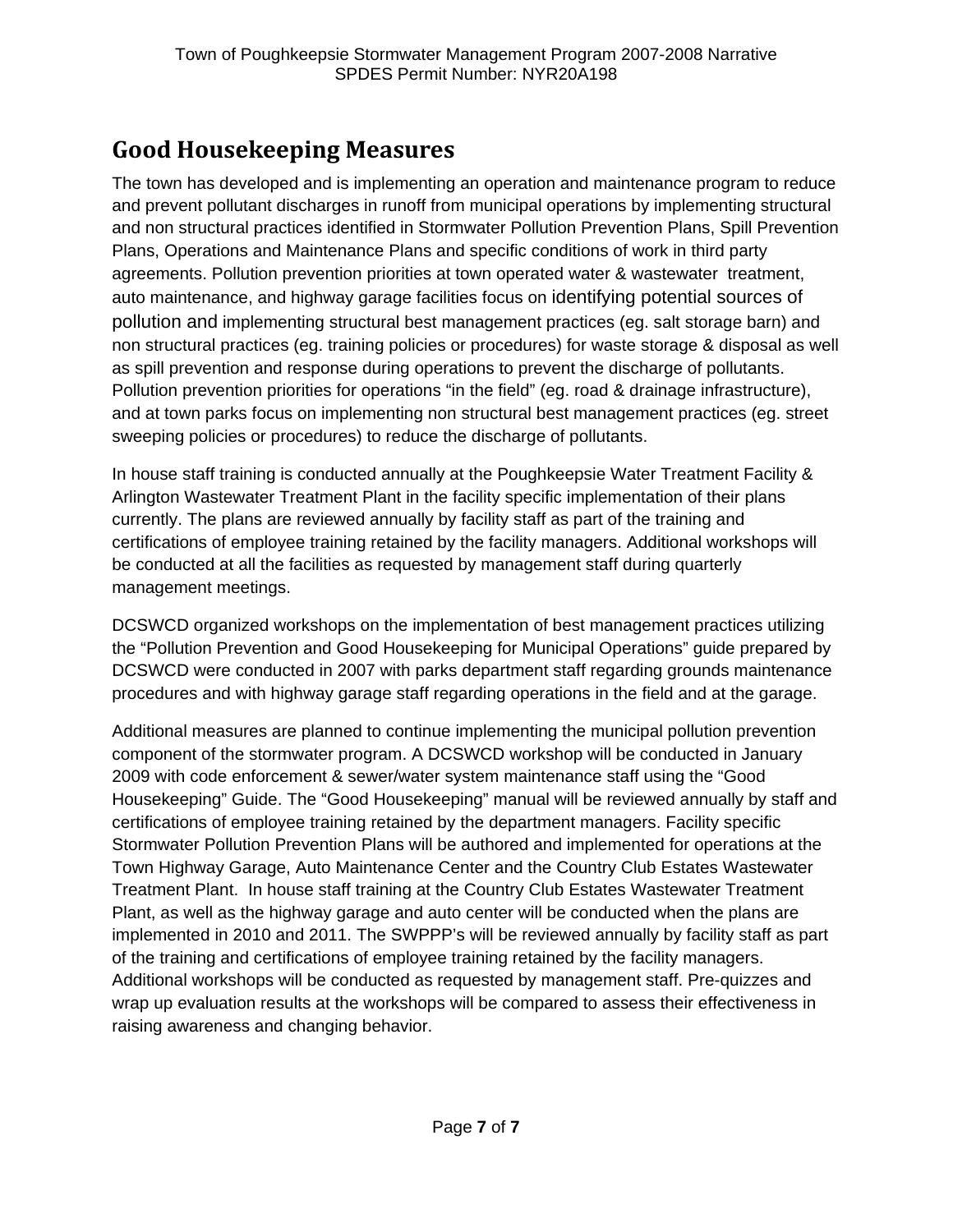

#### **Phase II SPDES General Permit for Stormwater Discharges from Municipal Separate Storm Sewer Systems (MS4s), GP-02-02 STORMWATER MANAGEMENT PROGRAM ANNUAL REPORT (SWMPAR) TABLE**

| <b>Regulated MS4:</b> Town of Poughkeepsie    |                 | <b>SPDES Permit Number: NYR20A198</b> |                   |
|-----------------------------------------------|-----------------|---------------------------------------|-------------------|
| Annual Report Table for year ending: March 9, | $2006$ (Year 3) | 2007 (Year 4)                         | $x$ 2008 (Year 5) |

Information about how to complete the follow tables is in the instruction section. Please complete the tables electronically, if possible. Send two completed hard copies (an original and a photocopy) of this Annual Report Table, the MCC form and any attachments to the DEC Central Office (MS4 Permit Coordinator, 625 Broadway, Division of Water - 4th Floor, Albany, NY 12233-3505). **DO NOT SUBMIT REPORTS IN THREE-RING BINDERS**. **Minimum Control Measure 1. Public Education and Outreach** 

| Permit Reference IV.C.1.a, b: Plan and conduct an ongoing public education<br>and outreach program to ensure the reduction of all pollutants of concern in<br>stormwater discharges to the maximum extent practicable (MEP).<br>Explain the program, including activities and materials used<br>$\bullet$<br>Identify the personnel or outside organization conducting the activity.<br>$\bullet$<br>Indicate activities planned for next year. | <b>Describe Measurable Goals and Results (when applicable)</b><br>Indicate: Date Completed, Ongoing Task, or Scheduled Date (for<br>next years activities) |
|-------------------------------------------------------------------------------------------------------------------------------------------------------------------------------------------------------------------------------------------------------------------------------------------------------------------------------------------------------------------------------------------------------------------------------------------------|------------------------------------------------------------------------------------------------------------------------------------------------------------|
| The town has developed and is implementing a public education and outreach<br>program to reduce pollutants of concern in stormwater discharges that                                                                                                                                                                                                                                                                                             | Grounds keeping and Building Maintenance staff from IBM, Marist,<br>Vassar, DCC, and DCBOCES invited by planning dept staff to                             |
| describes:                                                                                                                                                                                                                                                                                                                                                                                                                                      | attend stormwater training by DCSWCD (April 2007);                                                                                                         |
| a) the impacts of stormwater discharges on waterbodies                                                                                                                                                                                                                                                                                                                                                                                          |                                                                                                                                                            |
| b) the pollutants of concern and their sources                                                                                                                                                                                                                                                                                                                                                                                                  | Contractors invited to DCSWCD Sponsored Sediment and Erosion                                                                                               |
| c) steps that contributors of stormwater and non stormwater                                                                                                                                                                                                                                                                                                                                                                                     | Control Training Workshop in Millbrook NY and RCSWCD &                                                                                                     |
| discharges can take to reduce the pollutants                                                                                                                                                                                                                                                                                                                                                                                                    | GCSWCD sponsored Geo-synthetics for Sediment and Erosion                                                                                                   |
|                                                                                                                                                                                                                                                                                                                                                                                                                                                 | Control Training Workshops in Pomona and Climax NY (March                                                                                                  |
| The Fallkill Creek and Wappinger Lake have been identified as waterbodies                                                                                                                                                                                                                                                                                                                                                                       | 2008)                                                                                                                                                      |
| that have impaired quality attributed to stormwater discharges due to their 303d                                                                                                                                                                                                                                                                                                                                                                |                                                                                                                                                            |
| listing. Sediment and phosphorus have been identified as the contributing                                                                                                                                                                                                                                                                                                                                                                       | Approx. 40 educational brochures for local businesses targeting                                                                                            |
| pollutants of concern. Homeowners, local businesses, (particularly facilities<br>conducting landscaping or grounds keeping operations), and the construction                                                                                                                                                                                                                                                                                    | proper waste disposal, good housekeeping, hazards of illegal<br>discharges distributed at town hall by planning, building, tax                             |
| industry have been identified town wide as target audiences for education in                                                                                                                                                                                                                                                                                                                                                                    | receiving, and water/sewer departments.                                                                                                                    |
| steps to reduce contribution of sediment and phosphorus.                                                                                                                                                                                                                                                                                                                                                                                        |                                                                                                                                                            |
|                                                                                                                                                                                                                                                                                                                                                                                                                                                 | Approx. 50 educational brochure for Homeowner Urban Stormwater                                                                                             |
| Audience specific educational brochures identifying steps to reduce pollutants                                                                                                                                                                                                                                                                                                                                                                  | pollution Prevention distributed at town hall by planning, building                                                                                        |
| are distributed via direct mailings to businesses and homeowners, as well as                                                                                                                                                                                                                                                                                                                                                                    | and tax receiving departments.                                                                                                                             |
| distributed at town hall by the departments where contact is made with each                                                                                                                                                                                                                                                                                                                                                                     |                                                                                                                                                            |
| target audiences. These brochures additionally address the hazards of illicit                                                                                                                                                                                                                                                                                                                                                                   | County cooperative group representative spoke with chamber of                                                                                              |
| discharges including improper waste disposal and dumping (Permit Reference                                                                                                                                                                                                                                                                                                                                                                      | commerce about impacts, pollutants, and reduction steps on their                                                                                           |
| IV.C.3.e, MM3 below) and steps to eliminate and report illicit discharges.                                                                                                                                                                                                                                                                                                                                                                      | weekly radio program WHVW 950AM on August 30, 2007                                                                                                         |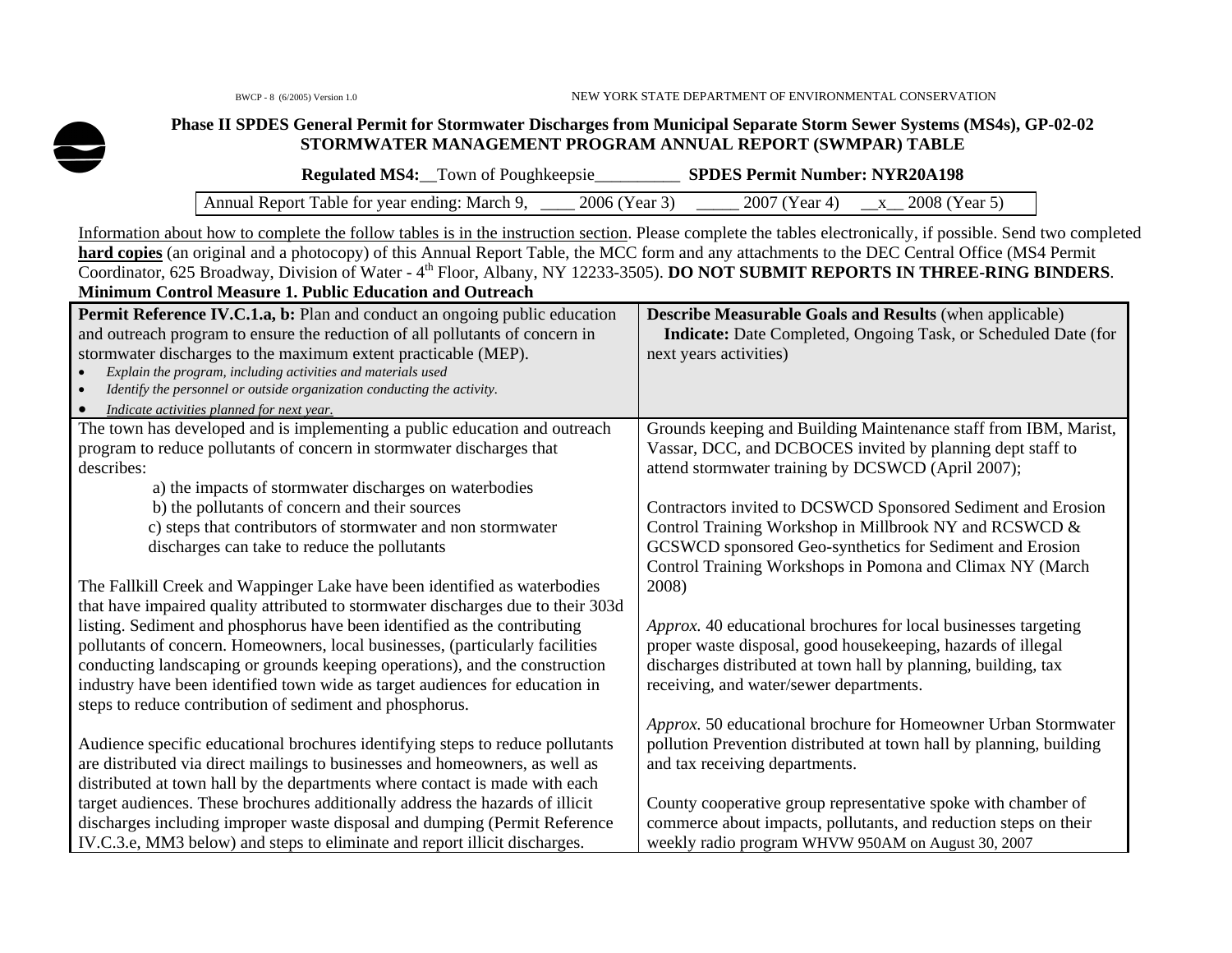| GP-02-02 Annual Report Tables         | $P_{\text{age}}$                                         |
|---------------------------------------|----------------------------------------------------------|
| Musiciae Charles Command Developments | $D_{\text{const}}$ $\mu$ M. $\mu$ $\mu$ $\mu$ M. MIVD 00 |

| Brochures for local businesses as well as homeowners will be distributed at                                                            |                                                                       |  |
|----------------------------------------------------------------------------------------------------------------------------------------|-----------------------------------------------------------------------|--|
| Town Highway Garage during Bulk collection days as of June 2008.                                                                       | The town has developed procedures to include SWMP educational         |  |
|                                                                                                                                        | messages in tax and water bills (Jan 2008) and will begin             |  |
| Contractors/Professionals/Municipal Employees & and grounds keeping                                                                    | implementing for January 2009.                                        |  |
| departments are invited to training seminars & workshops in proper operations                                                          |                                                                       |  |
| to reduce pollutant discharge. Construction industry workshops (Note MM 4                                                              | The town has developed procedures for running PSA such as "After      |  |
| below, Permit Reference IV.C.4.b. viii) focus on the administrative and                                                                | the Storm" aired on public access channel 22 (JAN 2008) and will      |  |
| technical criteria including implementation of the MS4 and construction                                                                | begin implementing for January 2009.                                  |  |
| stormwater permits requirements which are equivalently addressed in the                                                                |                                                                       |  |
| town's stormwater laws. Brochures for upcoming workshops as well as steps to                                                           | At 12 county wide coordination meetings and 3 quarterly program       |  |
| reduce pollutants will be directly distributed by compliance inspectors to                                                             | management meetings municipal staff and consultants:                  |  |
| construction site operators as of June 2008.                                                                                           | a) assessed education and outreach needs                              |  |
|                                                                                                                                        | b) identified target audiences and messages                           |  |
| Television and radio programs are also used to reach homeowners and the                                                                | c) selected activities & materials                                    |  |
| business community. "After the Storm" a USEPA prepared video will be aired                                                             | d)identified schedules and responsibilities for                       |  |
| on public access television, and program representatives are guests on the                                                             | implementation                                                        |  |
| weekly chamber of commerce radio show to discuss the impacts, pollutants and<br>steps to reduce pollutants.                            | e)evaluated the effectiveness of completed activities                 |  |
|                                                                                                                                        |                                                                       |  |
| Evaluation of program effectiveness consists of quarterly review of                                                                    |                                                                       |  |
| implementation and activity documentation. As of August 2008 public survey                                                             |                                                                       |  |
| data from the Vassar Environmental Research Institute is intended to be used to                                                        |                                                                       |  |
| determine a baseline for awareness and behavior assessments. Future survey                                                             |                                                                       |  |
| data, available from the watershed groups or as conducted by the town on a 3                                                           |                                                                       |  |
| year cycle will be used for contrast with baseline data in August 2011.                                                                |                                                                       |  |
| <b>Additional Techniques</b>                                                                                                           | <b>Describe Measurable Goals and Results (when applicable)</b>        |  |
|                                                                                                                                        | <b>Indicate:</b> Date Completed, Ongoing Task, or Scheduled Date (for |  |
|                                                                                                                                        | next years activities)                                                |  |
| <b>DCSWCD MS4 Assistance Activities</b>                                                                                                | See attached DCSWCD Narrative                                         |  |
| Explain any changes or additions to the Permit Referenced Activities / Techniques, Measurable Goals and / or Scheduled Dates above and |                                                                       |  |

**provide a reason(s) for the change:** Low Impact Development Techniques reporting has been addressed under MM 5. Upon recommendation by USEPA and NYSDEC, public awareness surveys will be utilized to assess the effectiveness of education activities targeting homeowners and businesses. Additionally, direct distribution of educational materials at construction sites will be utilized to pro-actively prevent construction site noncompliance. Direct distribution to homeowners and businesses will be conducted at waste collection days to pro-actively prevent discharge of pollutants.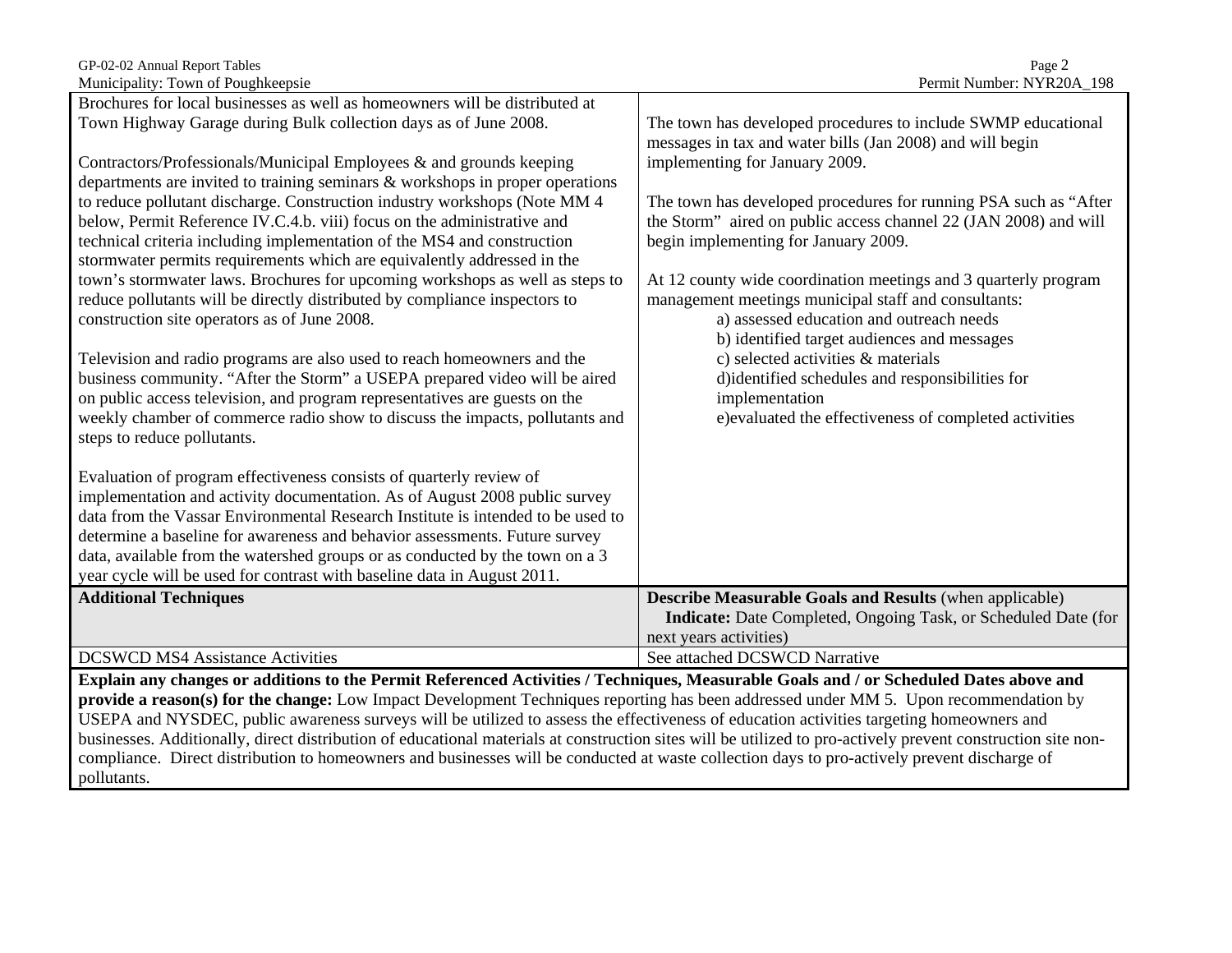Municipality: Town of Poughkeepsie

**Minimum Control Measure 2. Public Involvement/Participation** 

Use separate rows to explain the different processes, activities, procedures, practices, etc. used by the MS4. Add additional rows as needed.

| Ose separate rows to explain the unferent processes, activities, procedures, practices, cic. used by the MS+. Add additional rows as necded.<br>Permit Reference IV.C.2.c.iii.: Design and conduct a public involvement / | <b>Describe Measurable Goals and Results (when applicable)</b>                                                                          |
|---------------------------------------------------------------------------------------------------------------------------------------------------------------------------------------------------------------------------|-----------------------------------------------------------------------------------------------------------------------------------------|
| participation program.                                                                                                                                                                                                    | <b>Indicate:</b> Date Completed, Ongoing Task, or Scheduled Date (for                                                                   |
| Describe activities that the MS4 has/will undertake to provide program                                                                                                                                                    | next years activities)                                                                                                                  |
| access to interested individuals and to gather needed input.                                                                                                                                                              |                                                                                                                                         |
| Indicate activities planned for next year.<br>$\bullet$                                                                                                                                                                   |                                                                                                                                         |
| The town has developed and is implementing a public involvement/                                                                                                                                                          | MID-HUDSON ADK organized a clean-up at Quiet Cove Park in                                                                               |
| participation program that                                                                                                                                                                                                | April 2007and removed a 50 gallon can of waste from the park.                                                                           |
| a) identifies key individuals and groups who are interested in or                                                                                                                                                         |                                                                                                                                         |
| affected by the stormwater permitting program (stakeholders).                                                                                                                                                             | The Vassar ERI organized 2 clean-ups along 450 feet of the                                                                              |
| b)identifies the type of input requested                                                                                                                                                                                  | Casperkill and removed several bags of solid waste each time. One                                                                       |
| c) describes the activities to provide program access and gather input                                                                                                                                                    | was conducted in the fall of 2007 with Vassar students and the second                                                                   |
| from stakeholders                                                                                                                                                                                                         | with Boy Scout Troop 10 in July of 2007. An additional clean-up is                                                                      |
|                                                                                                                                                                                                                           | planned for the same area in conjunction with the Jewish Community                                                                      |
| The Public Contact administers and retains contact data of interested parties or                                                                                                                                          | Center Mitzvah day on May 18 <sup>th</sup> , 2008.                                                                                      |
| stakeholders including watershed groups, members of the public, professional<br>educators and researchers to assist in promoting and advertising education and                                                            | Municipal staff and consultants met with Town of Poughkeepsie                                                                           |
| involvement opportunities as well as encouraging volunteerism at stewardship                                                                                                                                              | CAC to discuss SWMP and identify public education and                                                                                   |
| events. These interested parties and stakeholders are contacted to provide input                                                                                                                                          | involvement opportunities and comment on the Annual Reports                                                                             |
| or expertise for the identification, selection, implementation and evaluation of                                                                                                                                          | (MARCH 2007);                                                                                                                           |
| practices and goals as well as comment on the Annual Reports.                                                                                                                                                             |                                                                                                                                         |
|                                                                                                                                                                                                                           | Researchers at the Vassar Environmental Research Institute (ERI)                                                                        |
| Municipal staff and consultants meet with stake holder groups to discuss                                                                                                                                                  | presented a summary of their water quality sampling results and                                                                         |
| program implementation and identify education and involvement activities.                                                                                                                                                 | recommendations for management practices in the Casperkill                                                                              |
| Water quality monitoring of the Fallkill and Casperkill is conducted by                                                                                                                                                   | watershed at a July 2007 Town Board meeting.                                                                                            |
| Dutchess Community College and the Vassar Environmental Research Institute                                                                                                                                                |                                                                                                                                         |
| (VERI). Current and historic sampling data is intended to be used to determine a                                                                                                                                          | Municipal staff and consultants met with Vassar ERI representatives                                                                     |
| baseline for water quality assessment once additional data is available from<br>VERI in August 2008. Future data available from researchers and watershed                                                                 | as well as members of the public interested in forming a watershed<br>group to discuss SWMP & identify public education and involvement |
| groups will be used in 2011 for contrast with baseline data and then on a 3 year                                                                                                                                          | activities including water quality monitoring $\&$ the identification,                                                                  |
| assessment cycle.                                                                                                                                                                                                         | selection, implementation and evaluation of practices and comment                                                                       |
|                                                                                                                                                                                                                           | on the Annual Reports (DECEMBER 2007);                                                                                                  |
|                                                                                                                                                                                                                           |                                                                                                                                         |
|                                                                                                                                                                                                                           |                                                                                                                                         |
|                                                                                                                                                                                                                           |                                                                                                                                         |
|                                                                                                                                                                                                                           |                                                                                                                                         |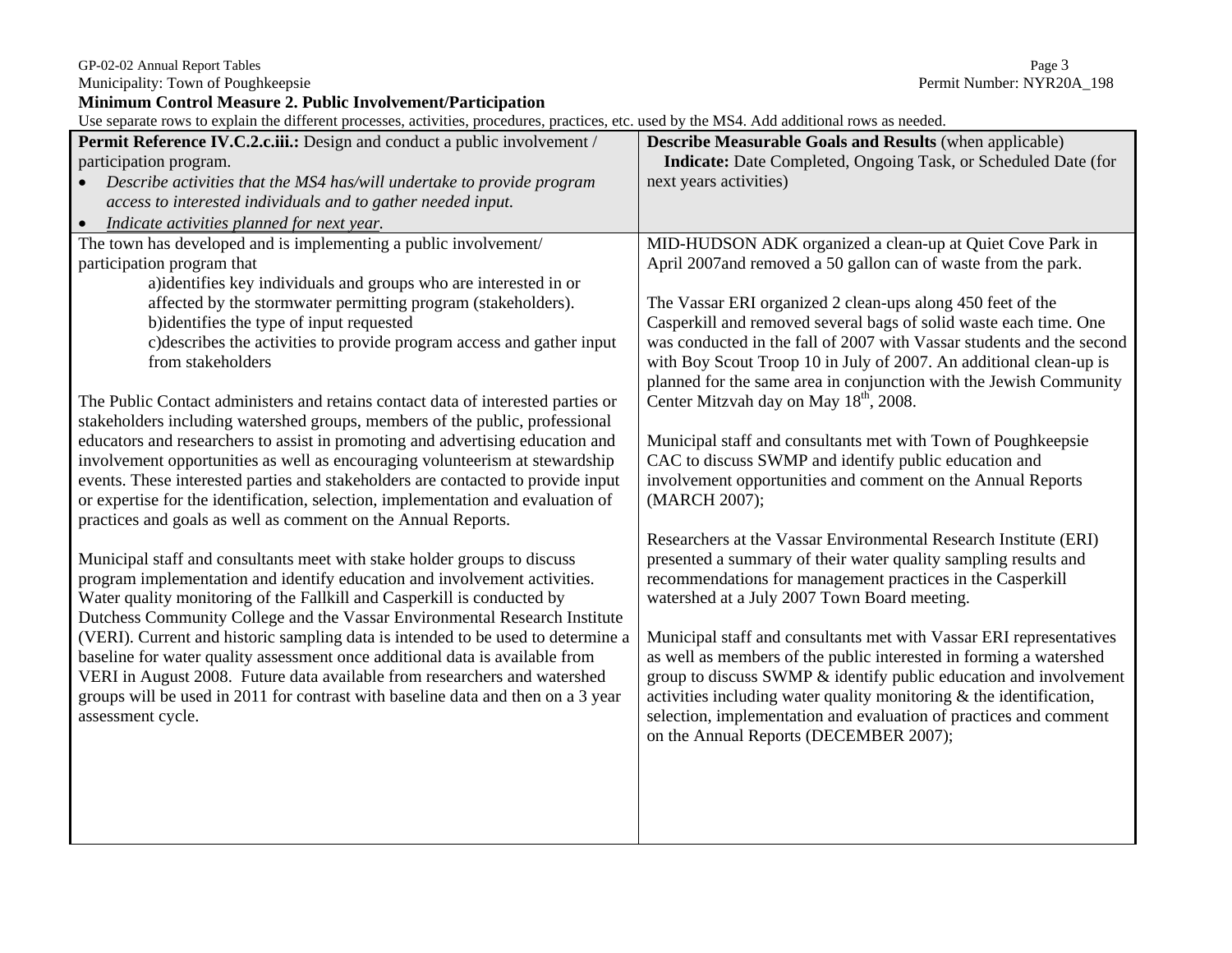| GP-02-02 Annual Report Tables<br>Page 4                                                                                                                  |                                                                                              |                            |  |
|----------------------------------------------------------------------------------------------------------------------------------------------------------|----------------------------------------------------------------------------------------------|----------------------------|--|
| Municipality: Town of Poughkeepsie<br>Permit Number: NYR20A_198                                                                                          |                                                                                              |                            |  |
| At 12 county wide coordination meetings and 3 quarterly program management                                                                               | Casperkill Watershed Alliance, Dutchess community College and the                            |                            |  |
| meetings municipal staff and consultants:                                                                                                                | Friends of the Wappingers Lake (F.O.W.L.) were added to                                      |                            |  |
| a)identify key individuals and groups who are interested in or affected                                                                                  | stakeholders list to include a total of 15 interested parties.                               |                            |  |
| by the stormwater permitting program (stakeholders).                                                                                                     |                                                                                              |                            |  |
| b)identify the type of input requested                                                                                                                   | SWMP public contact forwarded 7 messages to stakeholders about                               |                            |  |
| c) identify activities to provide program access and gather input from                                                                                   | event planning & organization news. (March 2007-March 2008);                                 |                            |  |
| stakeholders                                                                                                                                             |                                                                                              |                            |  |
| d)identify schedules and responsibilities for implementation                                                                                             | The Vassar Environmental Research Institute conducted monthly                                |                            |  |
|                                                                                                                                                          | sampling of water quality at 21 sites in the Casperkill Creek. (March                        |                            |  |
|                                                                                                                                                          | 2007-March 2008)                                                                             |                            |  |
|                                                                                                                                                          |                                                                                              |                            |  |
|                                                                                                                                                          | Dutchess Community College students conducted sampling of the                                |                            |  |
|                                                                                                                                                          | Fallkill Creek.                                                                              |                            |  |
| <b>Permit Reference IV.C.2.a, f:</b> Develop procedures to provide public notice about and access to documents and information in a manner that complies |                                                                                              |                            |  |
| with state and local public notice requirements. Describe procedures below and state the methods used to publicize the AR public presentation.           |                                                                                              |                            |  |
| Public Notice given as announcement at prior Town Board meetings and stakeholders contacted to request comment                                           |                                                                                              |                            |  |
| Permit Reference IV.C.2.e: Public presentation of; f: summary of comments received on; and g: intended response to comments on the SWMPAR.               |                                                                                              |                            |  |
| Summarize attendance at the public presentation of the Annual Report. Include number of attendees and who was represented:                               |                                                                                              |                            |  |
| A member of the public attended the meeting and submitted comments in writing.                                                                           |                                                                                              |                            |  |
| <b>Comments on Annual Report Meeting</b>                                                                                                                 | <b>Date of Annual Report Meeting:</b>                                                        | <b>Approximate Date of</b> |  |
| No public comments received on Annual Report.                                                                                                            | <b>Meeting Next Year:</b>                                                                    |                            |  |
|                                                                                                                                                          | 5/14/2008                                                                                    |                            |  |
| X_Comments received. Attach summary                                                                                                                      |                                                                                              | April 2009                 |  |
| <b>Additional Techniques</b>                                                                                                                             | <b>Describe Measurable Goals and Results (when applicable)</b>                               |                            |  |
|                                                                                                                                                          | Indicate: Date Completed, Ongoing Task, or Scheduled Date (for                               |                            |  |
|                                                                                                                                                          | next years activities)                                                                       |                            |  |
| Develop a Stormwater Management Program Planning Document                                                                                                | A written stormwater management plan document will be prepared                               |                            |  |
|                                                                                                                                                          | for completion prior to 2011. A draft document will be prepared and                          |                            |  |
|                                                                                                                                                          |                                                                                              |                            |  |
|                                                                                                                                                          | available for review and comment by members of the public and<br>stakeholders prior to 2010. |                            |  |
| <b>DCSWCD MS4 Assistance Activities</b>                                                                                                                  | See attached DCSWCD Narrative                                                                |                            |  |
| Explain any changes or additions to the Permit Referenced Activities / Techniques, Measurable Goals and / or Scheduled Dates above and                   |                                                                                              |                            |  |
| provide a reason(s) for the change: Upon review of the Draft 2008-2012 SPDES MS4 permit and recommendation by USEPA and NYSDEC a written                 |                                                                                              |                            |  |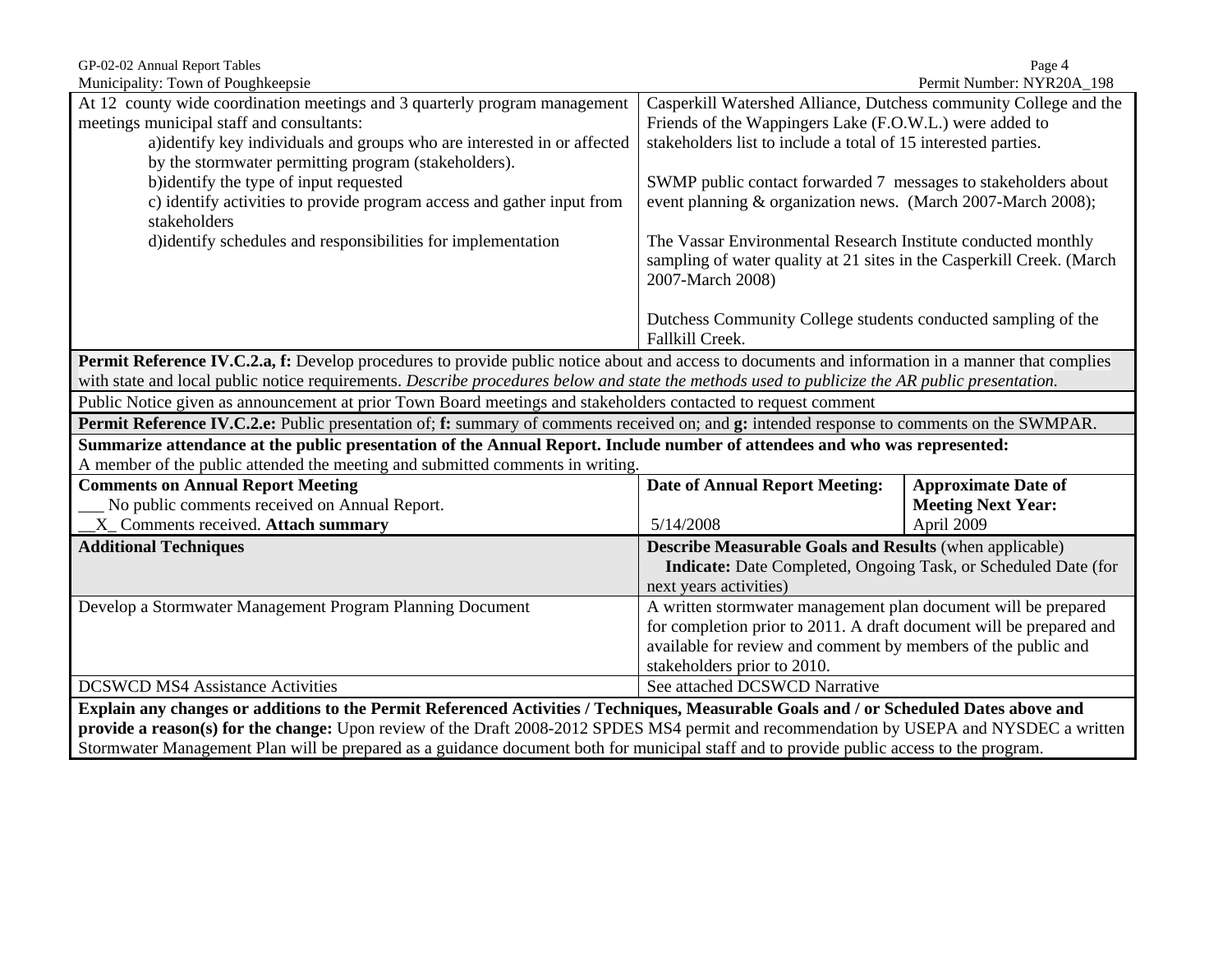| GP-02-02 Annual Report Tables | Page 5 |
|-------------------------------|--------|
|-------------------------------|--------|

**Minimum Control Measure 3. Illicit Discharge Detection and Elimination (IDDE)** 

| миниции социон меазите э. инск въснат де всессион ана виницают (пвве)                         |                                                                        |
|-----------------------------------------------------------------------------------------------|------------------------------------------------------------------------|
| Permit Reference IV.C.3.a: Develop, implement and enforce a program to                        | <b>Describe Measurable Goals and Results (when applicable)</b>         |
| detect, identify and eliminate illicit discharges, including illegal dumping, into            | Indicate: Date Completed, Ongoing Task, or Scheduled Date (for         |
| the MS4.                                                                                      | next years activities)                                                 |
| Explain the activities and procedures used to meet this requirement this year and planned for | Example measurable goals: number of illicit discharges<br>$\bullet$    |
| next year.                                                                                    | detected; number of illicit discharges eliminated.                     |
| Revise as procedures are updated.                                                             |                                                                        |
| Identify personnel or outside organization conducting the activities                          |                                                                        |
| The town has developed and is implementing a program to detect, identify and                  | Dry weather survey results for 168 outfalls and conveyances in the     |
| eliminate illicit discharges, including illegal dumping with established:                     | Casperkill watershed where provided by DCSWCD staff in                 |
| a) procedures for dry weather surveys                                                         | December of 2007. 100% of the 628 outfalls and conveyances in the      |
| b) procedures for tracing illicit discharges to their source                                  | town have had dry weather surveys conducted once as part of the        |
| c)enforcement to remedy/remove sources                                                        | first 5 year cycle.                                                    |
|                                                                                               |                                                                        |
| Dry weather surveys of outfalls are conducted by the town engineer on                         | Two $(2)$ dry weather surveys were conducted due to 2 suspicious       |
| continuing cycle so that all of the 628 outfalls are inspected at least once every            | discharges reported by the public. One (1) of the surveys noted an     |
| five year period using the ORI methods described by the Center for Watershed                  | illicit discharge of cooking grease and it was eliminated after visual |
| Protection's "Illicit Discharge Detection And Elimination" manual. Outfalls are               | storm drain network investigation identified the source and a notice   |
| also inspected whenever a suspicious discharge is reported by members of the                  | of violation was issued.                                               |
| public or municipal field staff. Records of each survey are retained by the town              |                                                                        |
| engineer to review patterns or identify problem areas. A combination of storm                 | The zoning department performed 2 site inspections due to 2 reports    |
| drain network investigation, drainage area investigation, on site investigation,              | of dumping and approx. 1 cu. yard of waste was disposed.               |
| and septic system investigation as outlined in the IDDE manual, are used by the               |                                                                        |
| town engineer to trace illicit discharges to their source as illicit discharges are           | 230 sewer installation inspections were conducted to ensure proper     |
| identified at outfalls. The town engineer takes enforcement actions including                 | connections.                                                           |
| issuance of fines, liens upon property and imprisonment as authorized by the                  |                                                                        |
| Illicit Discharge Prohibition ordinance enacted May 18, 2005 to eliminate                     | 125 dry weather survey will be conducted by the town engineer by       |
| sources of illicit discharges as they are identified.                                         | March 2009 as part of the second 5 year cycle of inspections.          |
|                                                                                               |                                                                        |
| Installation of all sewer laterals are reviewed and installation inspected by sewer           |                                                                        |
| dept staff to prevent cross connection to the storm collection system.                        |                                                                        |
|                                                                                               |                                                                        |
| Site inspections are conducted by the Zoning Department upon reporting of                     |                                                                        |
| dumping or when noted during regular operations of the municipal staff. The                   |                                                                        |
| zoning officers issue notice of violation and take enforcement action including               |                                                                        |
| issuance of fines, liens upon property and imprisonment as authorized by                      |                                                                        |
| chapter 171 of the town code, enacted September 1971.                                         |                                                                        |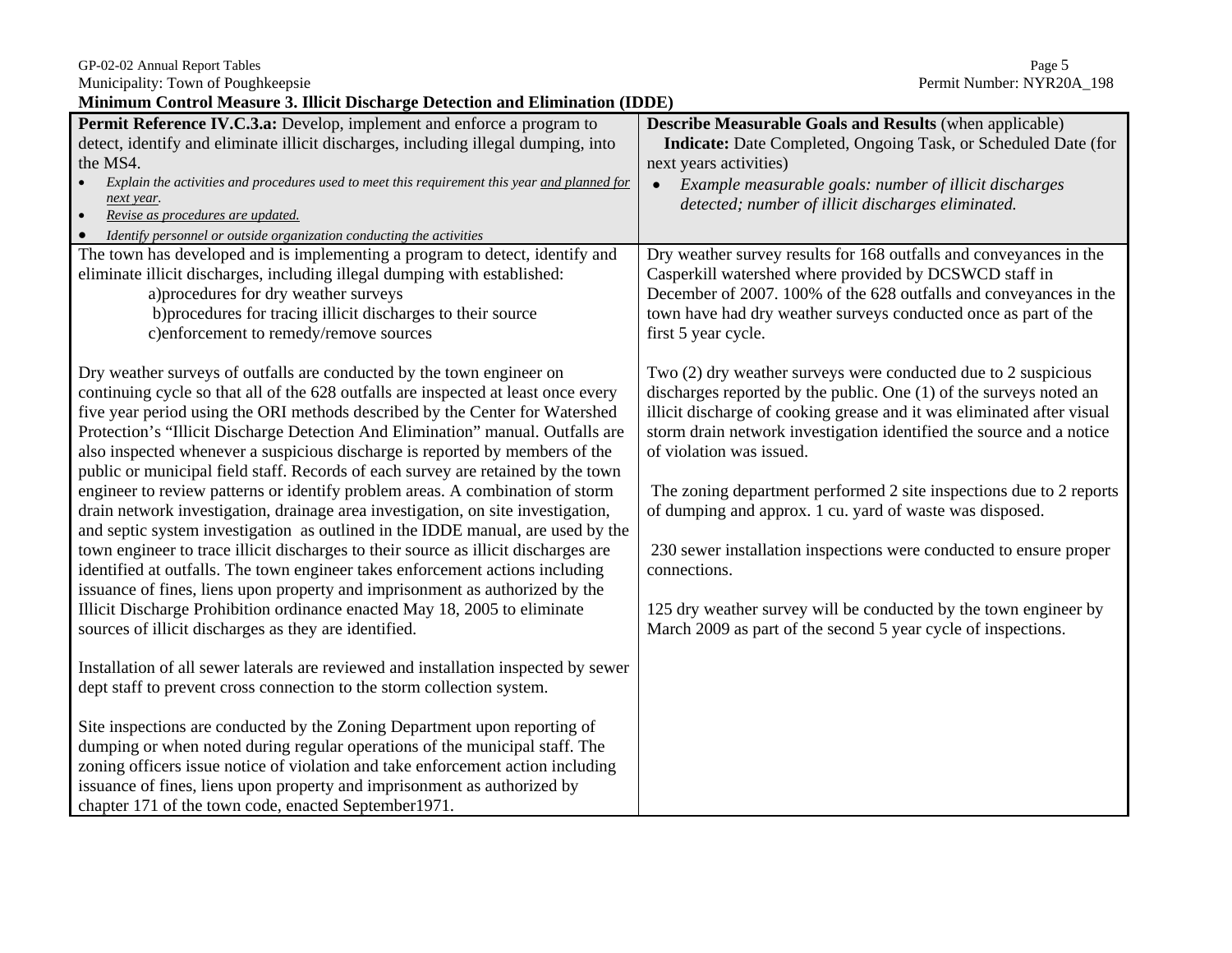Municipality: Town of Poughkeepsie Permit Number: NYR20A\_198

**Minimum Control Measure 3. Illicit Discharge Detection and Elimination (IDDE) Regulatory Mechanism** 

| Permit Reference IV.C.3.b: Develop and maintain a map showing the location<br>of all outfalls and the names and location of all waters of the US that receive | <b>Describe Measurable Goals and Results (when applicable)</b><br>Indicate: Date Completed, Ongoing Task, or Scheduled Date (for |  |
|---------------------------------------------------------------------------------------------------------------------------------------------------------------|----------------------------------------------------------------------------------------------------------------------------------|--|
| discharges from outfalls. Explain activities performed this year and planned for                                                                              | next years activities)                                                                                                           |  |
| next year, including work on the following IDDE guidance prerequisites:                                                                                       | • Example measurable goals: percent of outfalls mapped                                                                           |  |
|                                                                                                                                                               |                                                                                                                                  |  |
| The town has developed a map with outfall locations verified, including inter                                                                                 | 100% of the 628 outfalls and conveyances in the town have been                                                                   |  |
| municipal conveyances and a delineated storm sewer shed as well as waters of                                                                                  | located, surveyed and their location mapped using GIS tools. (DEC                                                                |  |
| the US. Mapping is in GIS and is retained by the town engineer's office.                                                                                      | 2007)                                                                                                                            |  |
|                                                                                                                                                               | Survey location for GIS mapping of the 168 outfalls and                                                                          |  |
| The mapping is reviewed and updated quarterly by the town engineer to include                                                                                 | conveyances in the Casperkill watershed where provided by                                                                        |  |
| any newly identified or constructed outfalls.                                                                                                                 | DCSWCD staff (DEC 2007).                                                                                                         |  |
| Permit Reference IV.C.3.c: Prohibit, through an ordinance, local law or other regulatory mechanism, illicit discharges into the MS4. The MS4s have            |                                                                                                                                  |  |
| until year 5 to complete the local law work. See the instructions for information about completing this section.                                              |                                                                                                                                  |  |
| Does the MS4 have the legal authority to enact ordinances, local laws or                                                                                      | $x$ Yes (complete questions below)                                                                                               |  |
| other regulatory mechanisms?                                                                                                                                  |                                                                                                                                  |  |
| <b>Assessment of Regulatory Mechanism (Local Code)</b>                                                                                                        |                                                                                                                                  |  |
| 1) When was this assessment completed or planned to be completed?                                                                                             | Date completed: March 2005                                                                                                       |  |
| 2) Is there an existing ordinance, local law or other regulatory mechanism?                                                                                   | $x$ <sup>Yes</sup>                                                                                                               |  |
| 3) Does the existing regulatory mechanism prohibit illicit discharges as                                                                                      | $x$ <sup><math>Y</math>es</sup>                                                                                                  |  |
| required by the MS4 Permit?                                                                                                                                   |                                                                                                                                  |  |
| 4) Does the existing regulatory mechanism include enforcement authorities                                                                                     | $_x$ Yes                                                                                                                         |  |
| and procedures as required by the MS4 Permit?                                                                                                                 |                                                                                                                                  |  |
| <b>Development of Regulatory Mechanism (Local Codes)</b>                                                                                                      |                                                                                                                                  |  |
| 5) When was this work completed or planned to be completed?                                                                                                   | Date completed: MAY 2005                                                                                                         |  |
| 6) If you answered 'No' to question 1, 2 or 3, what regulatory mechanism                                                                                      | N/A                                                                                                                              |  |
| or amendments will be adopted to meet the MS4 permit requirements?                                                                                            |                                                                                                                                  |  |
| 7) If you answered 'No' to question 1, 2 or 3, has a list of needed changes to                                                                                | N/A                                                                                                                              |  |
| local codes been developed for adoption of the regulatory mechanism?                                                                                          |                                                                                                                                  |  |
| 8) If the existing regulatory mechanism does not require amendments, what                                                                                     | x NYS IDDE Model Law in its entirety                                                                                             |  |
| language is in the mechanism?                                                                                                                                 |                                                                                                                                  |  |
| 9) What was the date or is the planned date of local law adoption?                                                                                            | Date: May 18, 2005 AS ITEM 05:18-02                                                                                              |  |
| 10) Provide a web address if adopted local law can be found on a web site.                                                                                    | Web Address: http://www.townofpoughkeepsie.com/                                                                                  |  |
|                                                                                                                                                               |                                                                                                                                  |  |
|                                                                                                                                                               |                                                                                                                                  |  |
|                                                                                                                                                               |                                                                                                                                  |  |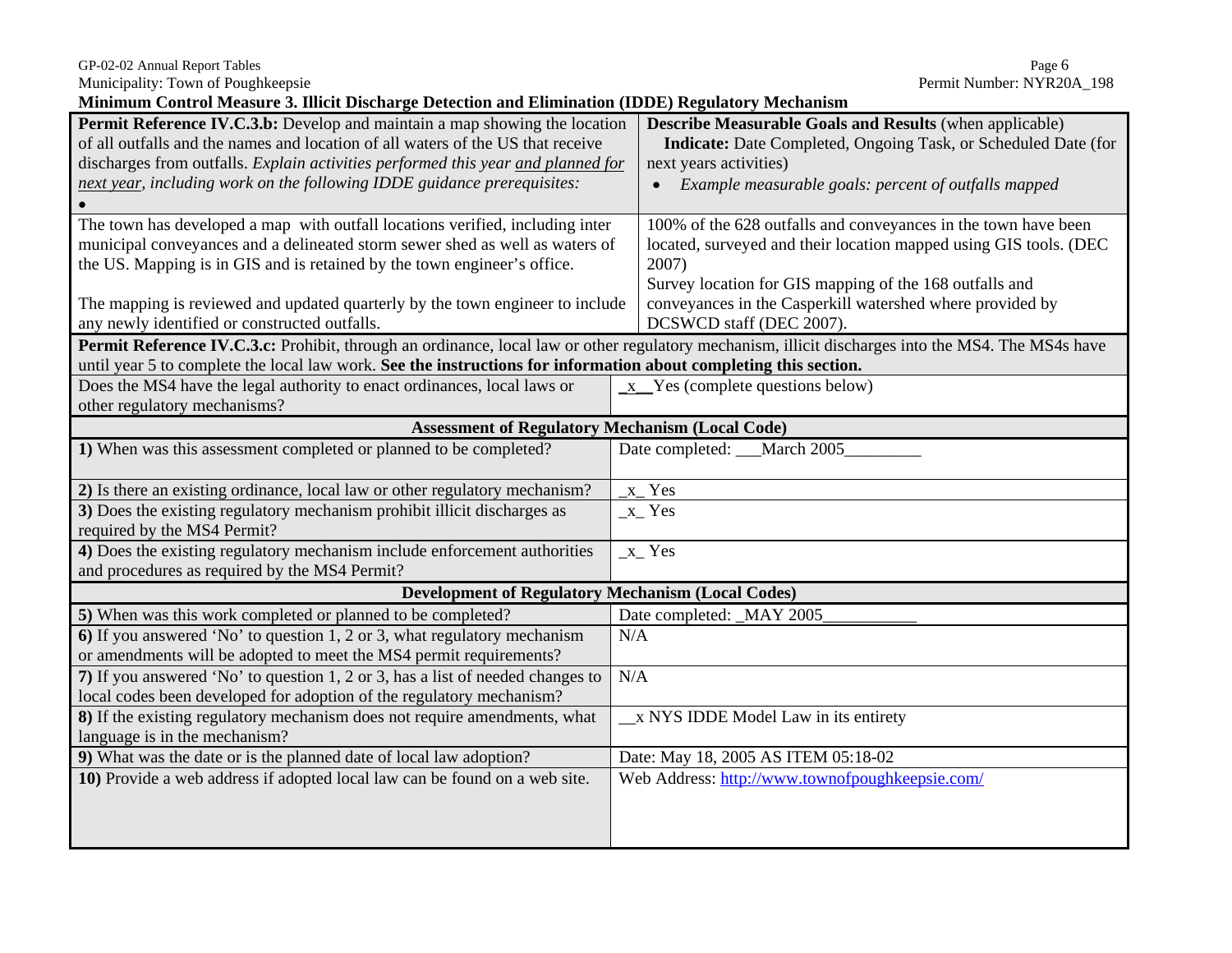Municipality: Town of Poughkeepsie

| <b>Mancipality.</b> TOWIL OF FOUGHNCOPSIN                                                                                              | $\sim$ 0.11111 1.101111001. TV 1.1020/1. T20                          |  |
|----------------------------------------------------------------------------------------------------------------------------------------|-----------------------------------------------------------------------|--|
| Permit Reference IV.C.3.e: Inform public employees, businesses and the                                                                 | <b>Describe Measurable Goals and Results (when applicable)</b>        |  |
| general public of hazards associated with illegal discharges and improper                                                              | Indicate: Date Completed, Ongoing Task, or Scheduled Date (for        |  |
| disposal of waste.                                                                                                                     | next years activities)                                                |  |
| Explain activities and materials used to meet this requirement this year and                                                           |                                                                       |  |
| planned for next year                                                                                                                  |                                                                       |  |
| Identify personnel or outside organization conducting activities                                                                       |                                                                       |  |
| (06.5) Outreach to businesses and public on hazards associated with illicit                                                            | Please note the Permit Reference IV.C.1.a, b: education activities    |  |
| discharges                                                                                                                             | results listed on page 1.                                             |  |
| DCSWCD organized workshops are conducted utilizing the 2007 "Pollution                                                                 | Highway Dept staff certified their annual review of the "Good         |  |
| Prevention and Good Housekeeping for Municipal Operations" guide prepared                                                              | Housekeeping" Guide as a workshop was conducted in February of        |  |
| by DCSWCD regarding the hazards associated with illegal discharges and                                                                 | 2007 with highway staff.                                              |  |
| improper disposal of waste as well as the identification of illicit discharges/                                                        |                                                                       |  |
| connections or dumping "in the field" and proper reporting procedures. Pre-                                                            | A workshop will be conducted in January 2009 with code                |  |
| quizzes and wrap up evaluation results at the January workshop will be                                                                 | enforcement & sewer/water maintenance staff.                          |  |
| compared to assess their effectiveness in raising awareness and changing                                                               |                                                                       |  |
| behavior. The "Good Housekeeping" guide is reviewed annually by staff and                                                              |                                                                       |  |
| certifications of employee training retained by the department managers and                                                            |                                                                       |  |
| additional workshops conducted as requested by management staff.                                                                       |                                                                       |  |
| <b>Additional Techniques</b>                                                                                                           | <b>Describe Measurable Goals and Results (when applicable)</b>        |  |
|                                                                                                                                        | <b>Indicate:</b> Date Completed, Ongoing Task, or Scheduled Date (for |  |
|                                                                                                                                        | next years activities)                                                |  |
| <b>DCSWCD MS4 Assistance Activities</b>                                                                                                | See attached DCSWCD Narrative                                         |  |
| Explain any changes or additions to the Permit Referenced Activities / Techniques, Measurable Goals and / or Scheduled Dates above and |                                                                       |  |
| provide a reason(s) for the change:                                                                                                    |                                                                       |  |
|                                                                                                                                        |                                                                       |  |

Upon review of draft 2008-2012 SPDES requirements as well recommendations by DEC and EPA , training of the code enforcement and sewer/water maintenance staff has been appended to the plan in addition to the previously conducted training of Highway Department Staff. Additionally previously existing but unreported policies regarding prevention of illegal waste dumping and cross connections have been added.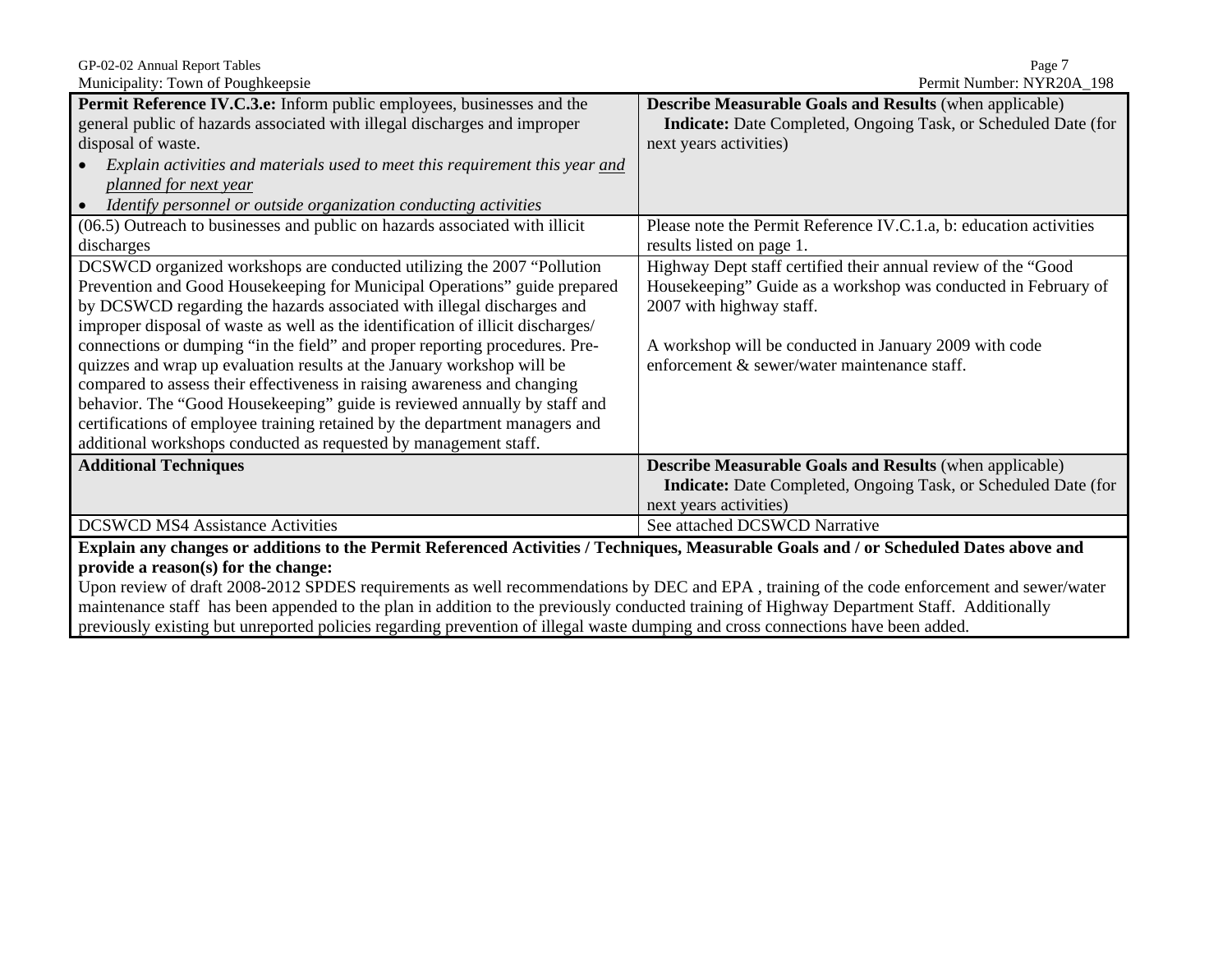**Minimum Control Measure 4 and 5. Construction Site and Post-Construction Stormwater Runoff Control Regulatory Mechanism** 

**Permit Reference IV.C.4.b.i, 5.a.i:** Require development and implementation of erosion and sedimentation controls through a local law or other regulatory mechanism. Report on assessment process used (*Stormwater Management Gap Analysis Workbook for Local Officials* or equivalent process). The MS4s have until year 5 to complete the local law work. **See the instructions for information about completing this section.** 

| Does the MS4 have the legal authority<br>to enact land use ordinances, local laws<br>or other regulatory mechanisms? | $_x$ Yes (complete questions below)                                                                                           |
|----------------------------------------------------------------------------------------------------------------------|-------------------------------------------------------------------------------------------------------------------------------|
|                                                                                                                      | <b>Preliminary Assessment of Regulatory Mechanism (Local Code)</b>                                                            |
| 1. When was the preliminary<br>assessment of existing local codes<br>completed or when will it be<br>completed?      | Date completed: _March 2005_                                                                                                  |
| 2. If preliminary assessment was<br>completed, indicate the results.                                                 | $x$ None of the Sample Local Law provisions appeared in local code in 2005 and town adopted Sample<br>Local Law or equivalent |
|                                                                                                                      | <b>Assessment and Development of Regulatory Mechanism (Local Code)</b> (continued on next page)                               |
| 3. When was the Gap Analysis or<br>equivalent process completed or when<br>will it be completed?                     | Date completed: _March 2005_                                                                                                  |
| 4. How was / will the local code<br>adopted $*$ ?                                                                    | a. _x_ The entire Sample Local Law adopted as amendments to existing code or as stand alone law.                              |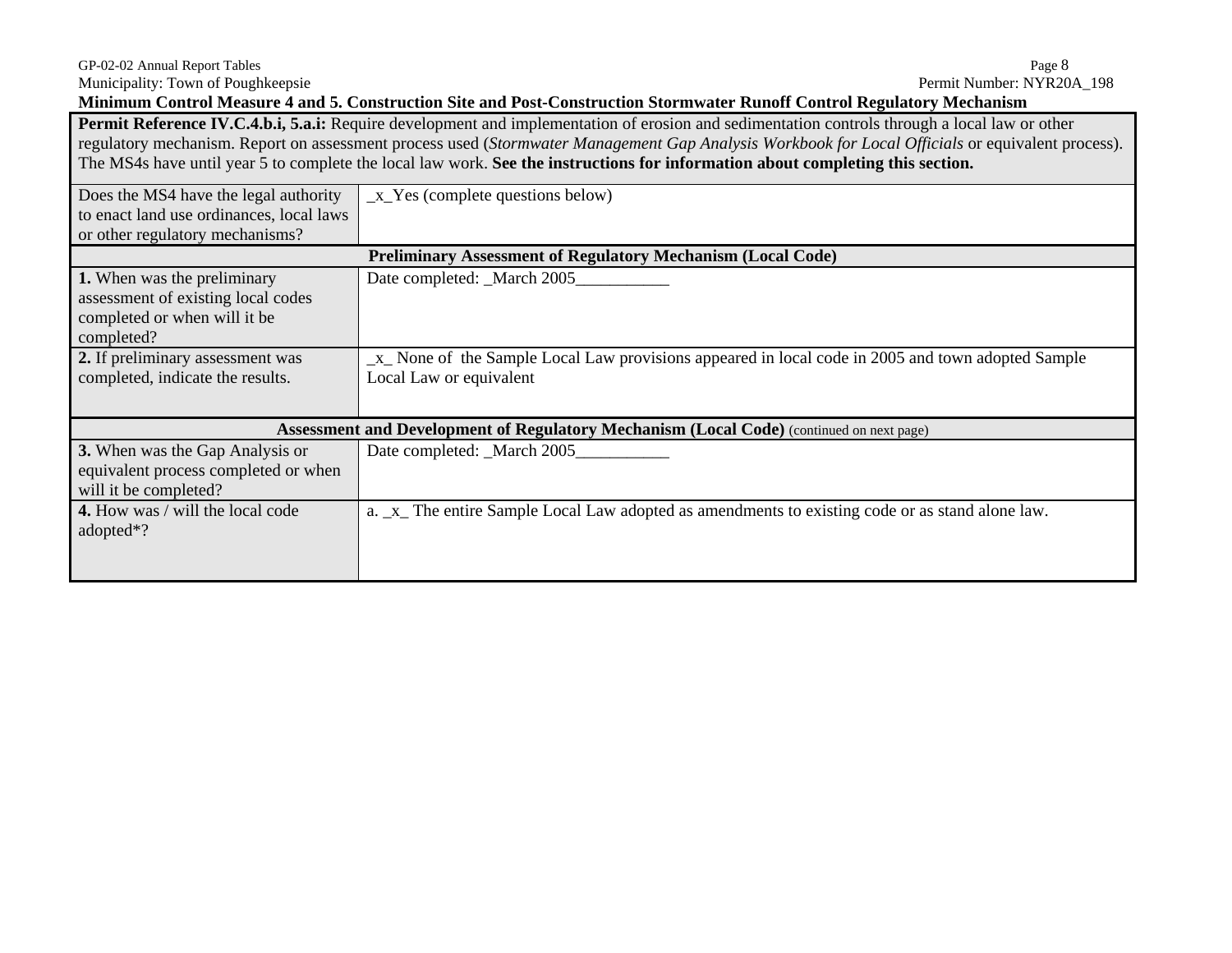Permit Reference IV.C.4.b.i, 5.a.i (continued)

#### **Assessment and Development of Regulatory Mechanism (Local Code)** (continued)

**5.** Answer the following questions about the Gap Analysis or equivalent processes.

Provisions are defined as: All the Sample Local Law sections or subsections in the Gap Analysis Worksheets 1-4 that have a box in the "Equivalence" column, meaning that there is an associated "Equivalence" sheet (with the exception of Article 6, Section 4 which does not have an Equivalence sheet).

Total number of provisions in each worksheet: Sample Local Law Article 1 (Gap Analysis Worksheet 1) - 8 provisions; Sample Local Law Article 2 (Gap Analysis Worksheet 2) - 51 provisions; Sample Local Law Article 3, 4, 5 (Gap Analysis Worksheet 3) - 3 provisions; Sample Local Law Article 6 (Gap Analysis Worksheet 4) - 9 provisions.

MS4s that adopt the entire Sample Local Law as amendments to existing code or as stand alone law need to indicate the number of provisions being adopted that are exactly the same as the Sample Local Law*,* or equivalent, in the right-hand column below.

| Sample Local                           |                                                | <b>NUMBER OF REQUIRED PROVISIONS IN LOCAL LAW</b>                                  |                                               |  |
|----------------------------------------|------------------------------------------------|------------------------------------------------------------------------------------|-----------------------------------------------|--|
| <b>Law Articles</b>                    | Existing provisions                            | Existing provisions equivalent to the Sample Local                                 | Sample Local Law or equivalent language to be |  |
|                                        | exactly the same as                            | Law language (see Gap Analysis Workbook                                            | adopted, listed as legislative agenda items.  |  |
|                                        | the Sample Local                               | Equivalence Sheets for information to help determine                               |                                               |  |
|                                        | Law language                                   | equivalence)                                                                       |                                               |  |
|                                        |                                                |                                                                                    | Adopted as item 05:18-03 (8 provisions)       |  |
| $\overline{2}$                         |                                                |                                                                                    | Adopted as item 05:18-03 (51 provisions)      |  |
| 3, 4, 5                                |                                                |                                                                                    | Adopted as item 05:18-03 (3 provisions)       |  |
| 6                                      |                                                |                                                                                    | Adopted as item 05:18-03 (9 provisions)       |  |
| <b>TOTAL</b>                           |                                                |                                                                                    | Adopted as item 05:18-03 (71 provisions)      |  |
| <b>6.</b> Has a list of needed changes |                                                | x Yes                                                                              |                                               |  |
|                                        | (legislative agenda) been developed for        | SUBDIVISION CODE SECTION 177-19; SUBDIVISION CODE SECTION 177-20; SITE PLAN REVIEW |                                               |  |
|                                        | adoption of amendments to local codes          | SECTION 210-139; EROSION AND SEDIMENT CONTROL SECTION 97-9 WERE ALL NOTED AND      |                                               |  |
|                                        | (or for deletion of existing codes that        | REVISED FOR CONFORMANCE WITH SAMPLE LOCAL LAWS IN 2005                             |                                               |  |
|                                        | are addressed by adoption of a stand           |                                                                                    |                                               |  |
| alone law)?                            |                                                |                                                                                    |                                               |  |
|                                        | 7. What was the date or is planned date        | Date: May 18, 2005                                                                 |                                               |  |
| of local code adoption?                |                                                |                                                                                    |                                               |  |
|                                        | <b>8.</b> Provide a web address if the adopted | Web Address: http://www.townofpoughkeepsie.com/                                    |                                               |  |
|                                        | local law can be found on a web site.          |                                                                                    |                                               |  |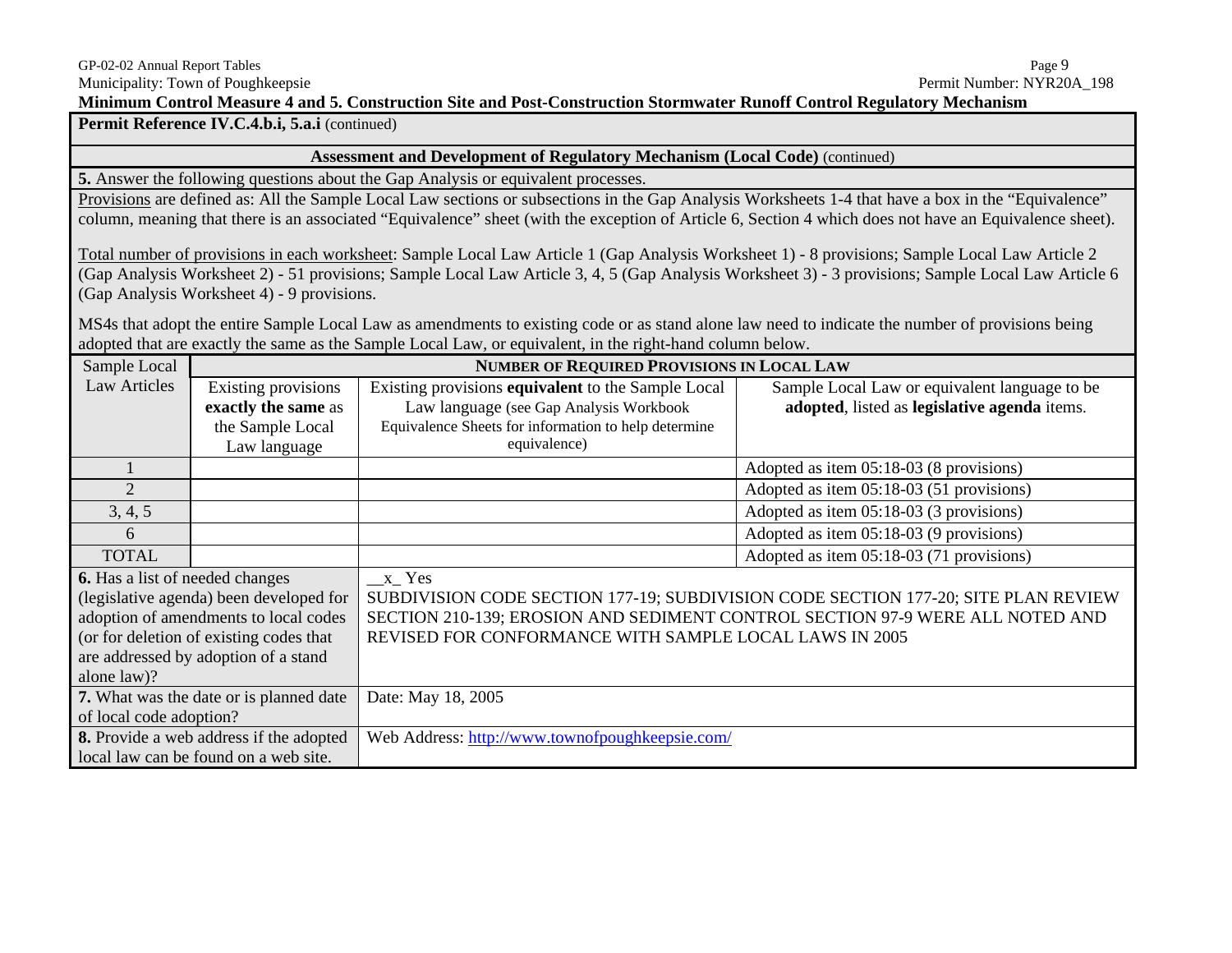Municipality: Town of Poughkeepsie

# GP-02-02 Annual Report Tables<br>
Municipality: Town of Poughkeepsie<br>
Municipality: Town of Poughkeepsie

| <b>Minimum Control Measure 4. Construction Site Stormwater Runoff Control</b>                                                                                                                                                                                                                                                                                                                                                                                                                                                                                                                                                                                                                                                                                                                                                                      |                                                                                                                                                                                                                                                                                                                                                                                                                                                                                                                                                                                                                                                                                                                                                                           |
|----------------------------------------------------------------------------------------------------------------------------------------------------------------------------------------------------------------------------------------------------------------------------------------------------------------------------------------------------------------------------------------------------------------------------------------------------------------------------------------------------------------------------------------------------------------------------------------------------------------------------------------------------------------------------------------------------------------------------------------------------------------------------------------------------------------------------------------------------|---------------------------------------------------------------------------------------------------------------------------------------------------------------------------------------------------------------------------------------------------------------------------------------------------------------------------------------------------------------------------------------------------------------------------------------------------------------------------------------------------------------------------------------------------------------------------------------------------------------------------------------------------------------------------------------------------------------------------------------------------------------------------|
| Use separate rows to explain the different processes, activities, procedures, practices, etc. used by the MS4. Add additional rows as needed.                                                                                                                                                                                                                                                                                                                                                                                                                                                                                                                                                                                                                                                                                                      |                                                                                                                                                                                                                                                                                                                                                                                                                                                                                                                                                                                                                                                                                                                                                                           |
| Permit Reference IV.C.4.b. v: Develop and implement procedures for site plan<br>review by the MS4 that incorporate consideration of potential water quality<br>impacts and review individual pre-construction site plans to ensure consistency<br>with local sediment and erosion control requirements.<br>• Describe the procedures below. Revise as procedures are updated.<br>The Planning Board, Building Department, and Zoning Department considers<br>water quality impacts and sediment and erosion control plans contained in<br>Stormwater Pollution Prevention Plans (SWPPP's) required by the Stormwater<br>local Law adopted May 18, 2005 as part of the review of land development<br>applications. Review comments on the compliance of a project's SWPPP with<br>local and State requirements are provided by a licensed engineer. | <b>Describe Measurable Goals and Results (when applicable)</b><br><b>Indicate:</b> Date Completed, Ongoing Task, or Scheduled Date (for<br>next years activities)<br>Example measurable goals: number of plans received; number<br>of plans reviewed; percent of plans received that are reviewed.<br>The planning board approved 36 subdivision $\&$ site plan<br>applications, of which 17 required SWPPP's including sediment and<br>erosion control components. All 17 of those SWPPP's where<br>reviewed as part of the subdivision review process. Plan's required<br>an average of 2 revised submissions for compliance with local<br>requirements.<br>The Zoning Department. approved 2 applications for land contour<br>permits, of which none required SWPPP's. |
| Permit Reference IV.C.4.b. vi: Develop and implement procedures for the<br>receipt and consideration of information submitted by the public.<br>Explain the procedures below. Revise as procedures are updated.<br>$\bullet$<br>Identify the responsible personnel or outside organizations.<br>$\bullet$                                                                                                                                                                                                                                                                                                                                                                                                                                                                                                                                          | <b>Describe Measurable Goals and Results (when applicable)</b><br><b>Indicate:</b> Date Completed, Ongoing Task, or Scheduled Date (for<br>next years activities)                                                                                                                                                                                                                                                                                                                                                                                                                                                                                                                                                                                                         |
| Public reporting of potential violations during implementation of project plans<br>subject to stormwater regulation is accepted by the stormwater public contact in<br>the planning department as well as at the building department. When reported to<br>the planning department, the notice is forwarded to the building department.<br>Upon notification to the building department, the town engineer's office<br>performs a compliance inspection.                                                                                                                                                                                                                                                                                                                                                                                            | The town received 21 reports of potential violations and performed<br>compliance inspections at the sites as follow-up.                                                                                                                                                                                                                                                                                                                                                                                                                                                                                                                                                                                                                                                   |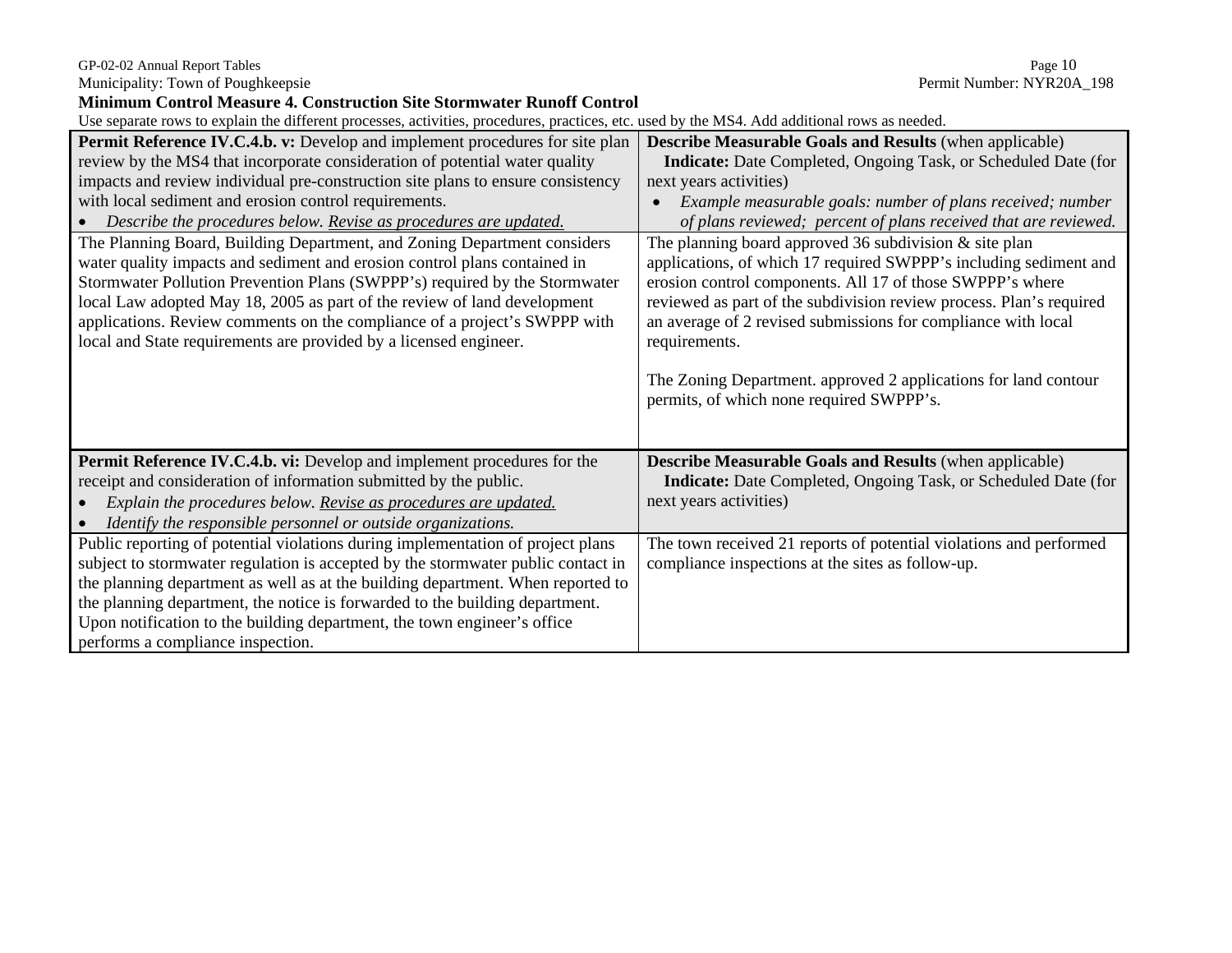Municipality: Town of Poughkeepsie Permit Number: NYR20A\_198

**Minimum Control Measure 4. Construction Site Stormwater Runoff Control**<br>Use separate rows to explain the different processes, activities, procedures, practices, etc. used by the MS4. Add additional rows as needed.

| Ose separate fows to explain the unferent processes, activities, procedures, practices, etc. used by the MS4. Add additional fows as needed. |                                                                       |  |  |  |  |
|----------------------------------------------------------------------------------------------------------------------------------------------|-----------------------------------------------------------------------|--|--|--|--|
| Permit Reference IV.C.4.b. iii, vii: Develop and implement procedures for site                                                               | <b>Describe Measurable Goals and Results (when applicable)</b>        |  |  |  |  |
| inspections, enforcement of control measures and sanctions to ensure                                                                         | Indicate: Date Completed, Ongoing Task, or Scheduled Date (for        |  |  |  |  |
| compliance with GP-02-02.                                                                                                                    | next years activities)                                                |  |  |  |  |
| Describe each procedure below. Revise as procedures are updated.                                                                             | Example measurable goals are number of: inspections; fines            |  |  |  |  |
|                                                                                                                                              | assessed; stop work orders; other sanctions.                          |  |  |  |  |
| The Town Engineers office maintains an inventory of construction projects                                                                    | Ten (10) construction sites in the town are subject to local          |  |  |  |  |
| subject to local stormwater regulations and performs compliance inspections of                                                               | stormwater regulations and were inspected for compliance approx.      |  |  |  |  |
| these sites on a monthly basis as requested by the building department and upon                                                              | 120 times between March 2007 and March 2008.                          |  |  |  |  |
| request by the building department due to public reporting of a potential                                                                    |                                                                       |  |  |  |  |
| violations, or request by owner/operator's of construction sites. The Town                                                                   |                                                                       |  |  |  |  |
| Engineer's office provides an inspection compliance summary report to the                                                                    |                                                                       |  |  |  |  |
| building department for each compliance inspection. Enforcement actions and                                                                  |                                                                       |  |  |  |  |
| sanctions provided by local laws adopted May 18, 2005 matching the DEC                                                                       |                                                                       |  |  |  |  |
| model law are issued by the building dept and compliance inspections and                                                                     |                                                                       |  |  |  |  |
| summary reports prepared every other week for escalating enforcement until                                                                   |                                                                       |  |  |  |  |
| appropriate site corrections are made.                                                                                                       |                                                                       |  |  |  |  |
| Permit Reference IV.C.4.b. viii: Educate and train construction site operators                                                               | <b>Describe Measurable Goals and Results</b> (when applicable)        |  |  |  |  |
| about requirements to develop and implement a SWPPP and any other                                                                            | <b>Indicate:</b> Date Completed, Ongoing Task, or Scheduled Date (for |  |  |  |  |
| requirements they must meet within the MS4s jurisdiction.                                                                                    | next years activities)                                                |  |  |  |  |
| Explain the activities and materials used to meet this requirement.                                                                          |                                                                       |  |  |  |  |
| Identify the personnel or outside organization conducting this activity.                                                                     |                                                                       |  |  |  |  |
| Indicate activities planned for next year.                                                                                                   |                                                                       |  |  |  |  |
| Please note the Permit Reference IV.C.1.a, b: education activities listed on page                                                            | Please note the Permit Reference IV.C.1.a, b: education activities    |  |  |  |  |
|                                                                                                                                              | results listed on page 1.                                             |  |  |  |  |
| <b>Additional Techniques</b>                                                                                                                 | <b>Describe Measurable Goals and Results (when applicable)</b>        |  |  |  |  |
|                                                                                                                                              | <b>Indicate:</b> Date Completed, Ongoing Task, or Scheduled Date (for |  |  |  |  |
|                                                                                                                                              | next years activities)                                                |  |  |  |  |
|                                                                                                                                              |                                                                       |  |  |  |  |
| Explain any changes or additions to the Permit Referenced Activities / Techniques, Measurable Goals and / or Scheduled Dates above and       |                                                                       |  |  |  |  |
| provide a reason(s) for the change:                                                                                                          |                                                                       |  |  |  |  |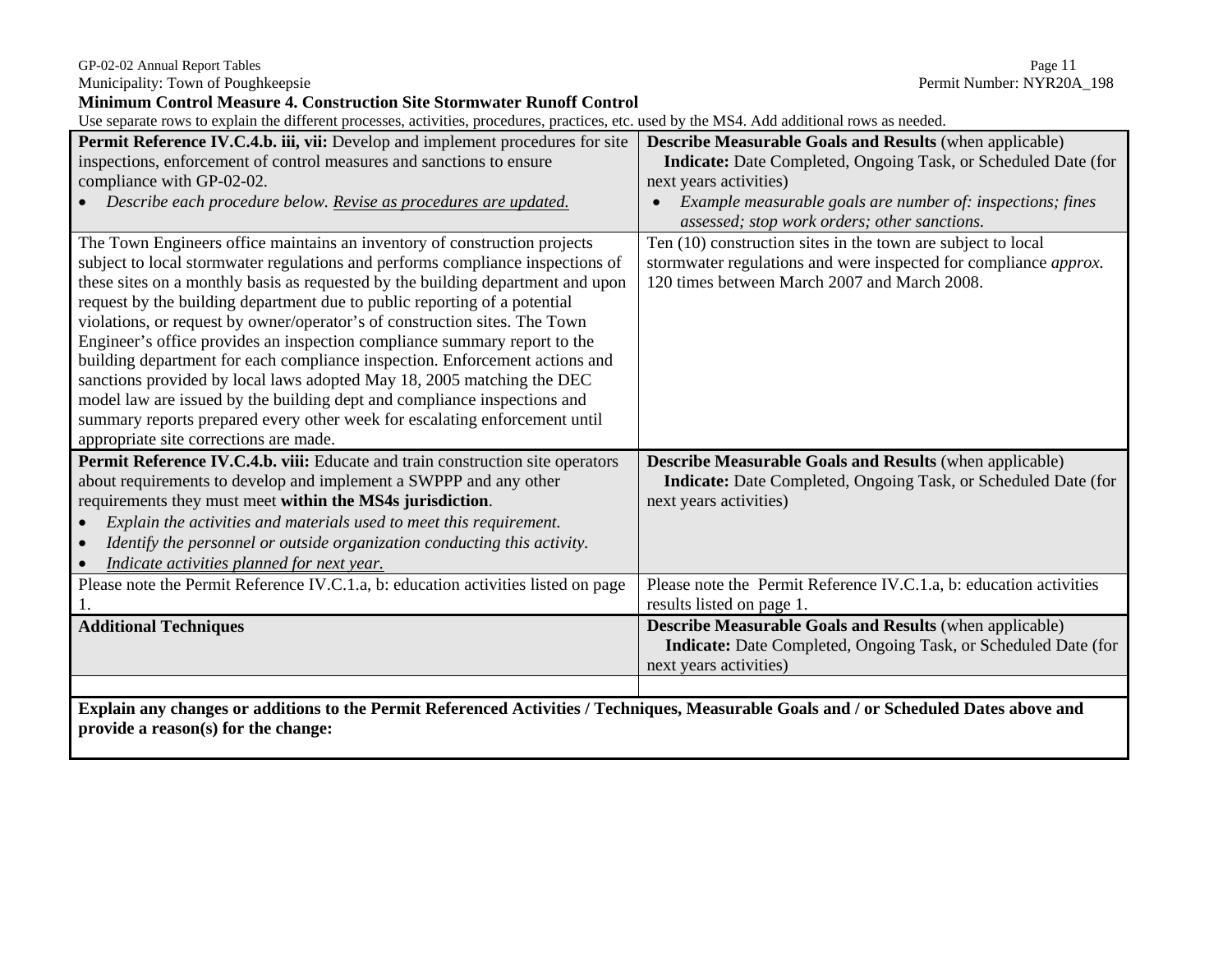#### Municipality: Town of Poughkeepsie examples and the example of the example of Permit Number: NYR20A\_198 **Minimum Control Measure 5. Post-Construction Stormwater Management** Use separate rows to explain the different processes, activities, procedures, practices, etc. used by the MS4. Add additional rows as needed. **Permit Reference IV.C.5.a, c.** Develop and implement a post-construction stormwater management program that addresses stormwater runoff from new development and redevelopment and will reduce the discharge of pollutants to the MEP. Program requirements should include: **Describe Measurable Goals and Results** (when applicable)  **Indicate:** Date Completed, Ongoing Task, or Scheduled Date (for next years activities) • A combination of structural and/or non-structural management practices. • *Identify and describe below procedures to ensure installation of post-Identify and describe below procedures to ensure installation of post*<br>construction management practices. Revise as procedures are updated. Applicants of land development or redevelopment projects subject to local regulation are required by the Stormwater Local Law adopted May 18, 2005 to provide Stormwater Pollution Prevention Plans (SWPPP) including structural (e.g. infiltration basin) and non-structural practices (e.g. maintenance procedures the infiltration basin) to reduce the discharge of post construction pollutants. The Local Law also authorizes procedures for SWPPP review, post construction compliance inspection of practices, and enforcement or penalization of violations. • Procedures for site plan and SWPPP review to ensure SWMPs meet state standards. • *Describe procedures below. Revise as procedures are updated.* • *Example measurable goals include: number of plans received; number of plans reviewed; percent of plans received that are reviewed.*The Planning Board, Building Department, and Zoning Department considers post construction control plans contained in Stormwater Pollution Prevention Plans (SWPPP's) as part of the review of site and subdivision plan applications, building permit applications, and land contour permit applications as required by the Stormwater local Law adopted May 18, 2005. Review comments on the compliance of a project's SWPPP with local and State requirements are provided to the board and departments by a licensed engineer. The planning board approved 36 subdivision  $&$  site plan applications, of which 14 required SWPPP's including post construction control components. All 14 of those plans were reviewed as part of the subdivision review process. Plan's required an average of 2 revised submissions for compliance with local requirements. The Zoning Department. approved 2 applications for land contour permits, of which none required SWPPP's.

GP-02-02 Annual Report Tables Page 12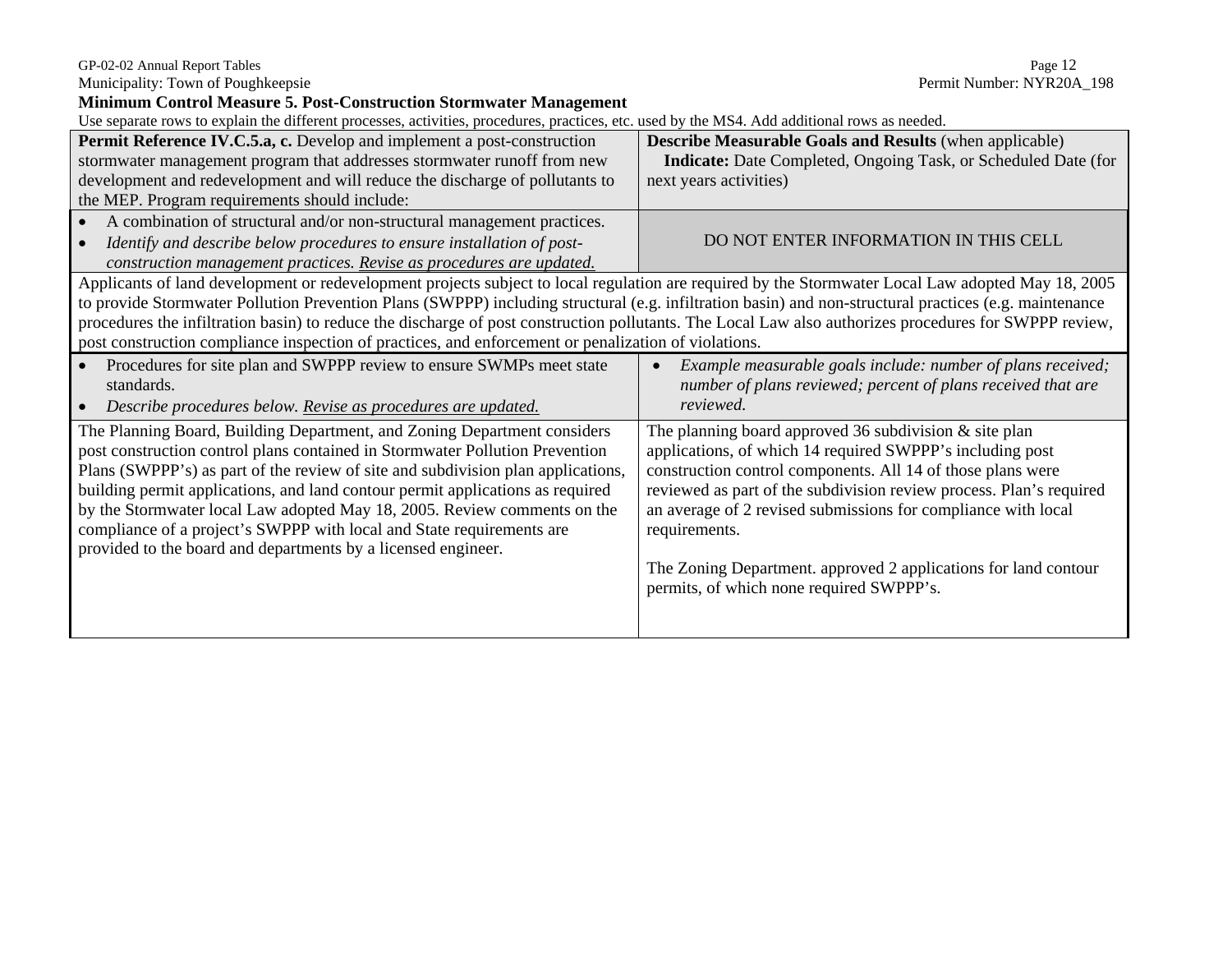#### GP-02-02 Annual Report Tables Page 13

Municipality: Town of Poughkeepsie Permit Number: NYR20A\_198

**Minimum Control Measure 5. Post-Construction Stormwater Management** 

Use separate rows to explain the different processes, activities, procedures, practices, etc. used by the MS4. Add additional rows as needed.

| Use separate rows to explain the different processes, activities, procedures, practices, etc. used by the MS4. Add additional rows as needed. |                                                                         |
|-----------------------------------------------------------------------------------------------------------------------------------------------|-------------------------------------------------------------------------|
| Permit Reference IV.C.5.a, c. (continued): Develop and implement a post-                                                                      | <b>Describe Measurable Goals and Results (when applicable)</b>          |
| construction stormwater management program that addresses stormwater runoff                                                                   | Indicate: Date Completed, Ongoing Task, or Scheduled Date (for          |
| from new development and redevelopment and will reduce the discharge of                                                                       | next years activities)                                                  |
| pollutants to the MEP. Program requirements should include:                                                                                   |                                                                         |
| Procedures for inspection and maintenance of post-construction<br>$\bullet$                                                                   | Example measurable goals are number of: inspections                     |
| management practices.                                                                                                                         | maintenance activities performed.                                       |
| Explain procedures below. Revise as procedures are updated.<br>$\bullet$                                                                      |                                                                         |
| The town engineer's office maintains an inventory of post construction                                                                        | The municipal inventory of post construction practices identifies 17    |
| management practices constructed after March of 2003 and earlier constructed                                                                  | long term practice within the municipality that are owned, operated,    |
| practices that have been identified as contributing to a water quality standard                                                               | or maintained by private parties or that responsibility is anticipated. |
| violation and performs maintenance and compliance inspections as authorized                                                                   | Of those practices 10 are privately maintained practices that have      |
| by the Stormwater Local Law adopted May 18, 2005 and according to the                                                                         | been completed and have been inspected according to the schedule        |
| procedures in the 2007 "SMP Long Term O&M Plan" which includes                                                                                | depicted in the municipal Long Term Operation and Maintenance           |
| inspection items and schedules for publicly maintained practices as well as                                                                   | Plan for Stormwater Management Practices. Construction                  |
| compliance inspection schedules and plan requirements for privately owned                                                                     | completion is anticipated for 7 additional practices that will be       |
| practices.                                                                                                                                    | privately owned or maintained. At the time of their completion          |
|                                                                                                                                               | these practices will also be inspected as per the municipal O&M         |
| Stormwater management practices and facilities are visually inspected once at a                                                               | plan.                                                                   |
| minimum during the first 6 months of operation to determine proper function                                                                   |                                                                         |
| and make use of any warranties. Inspections during the first year of operation                                                                | The municipal inventory identifies 28 long term practices within        |
| shall occur following any 24 hours storm events exceeding 2.8 inches. After the                                                               | the municipality that are owned, operated, or maintained by the town    |
| first year of operation Public Stormwater Management Practices shall be                                                                       | of Poughkeepsie or that responsibility is anticipated. Of those one     |
| visually inspected on an annual basis at a minimum. After the first year of                                                                   | practice has been constructed and was inspected according to the        |
| operation Private Stormwater Management Practices shall be visually inspected                                                                 | schedule depicted in the municipal Long Term Operation and              |
| and compliance records reviewed on a bi-annual basis (once every two years) at                                                                | Maintenance Plan for Stormwater Management Practices.                   |
| a minimum.                                                                                                                                    | Construction completion is anticipated for 27 additional practices      |
|                                                                                                                                               | that will be publicly owned or maintained. At the time of their         |
| Post construction Maintenance of Stormwater Practices is performed by the                                                                     | completion these practices will also be inspected as per the            |
| Highway Department or contracted out as necessary practices as authorized by                                                                  | municipal O&M plan.                                                     |
| the Stormwater Local Law adopted May 18, 2005 and according to the<br>procedures in the 2007 "SMP Long term O&M Plan" which includes          |                                                                         |
|                                                                                                                                               |                                                                         |
| maintenance items and schedules for publicly maintained practices.                                                                            |                                                                         |
|                                                                                                                                               |                                                                         |
|                                                                                                                                               |                                                                         |
|                                                                                                                                               |                                                                         |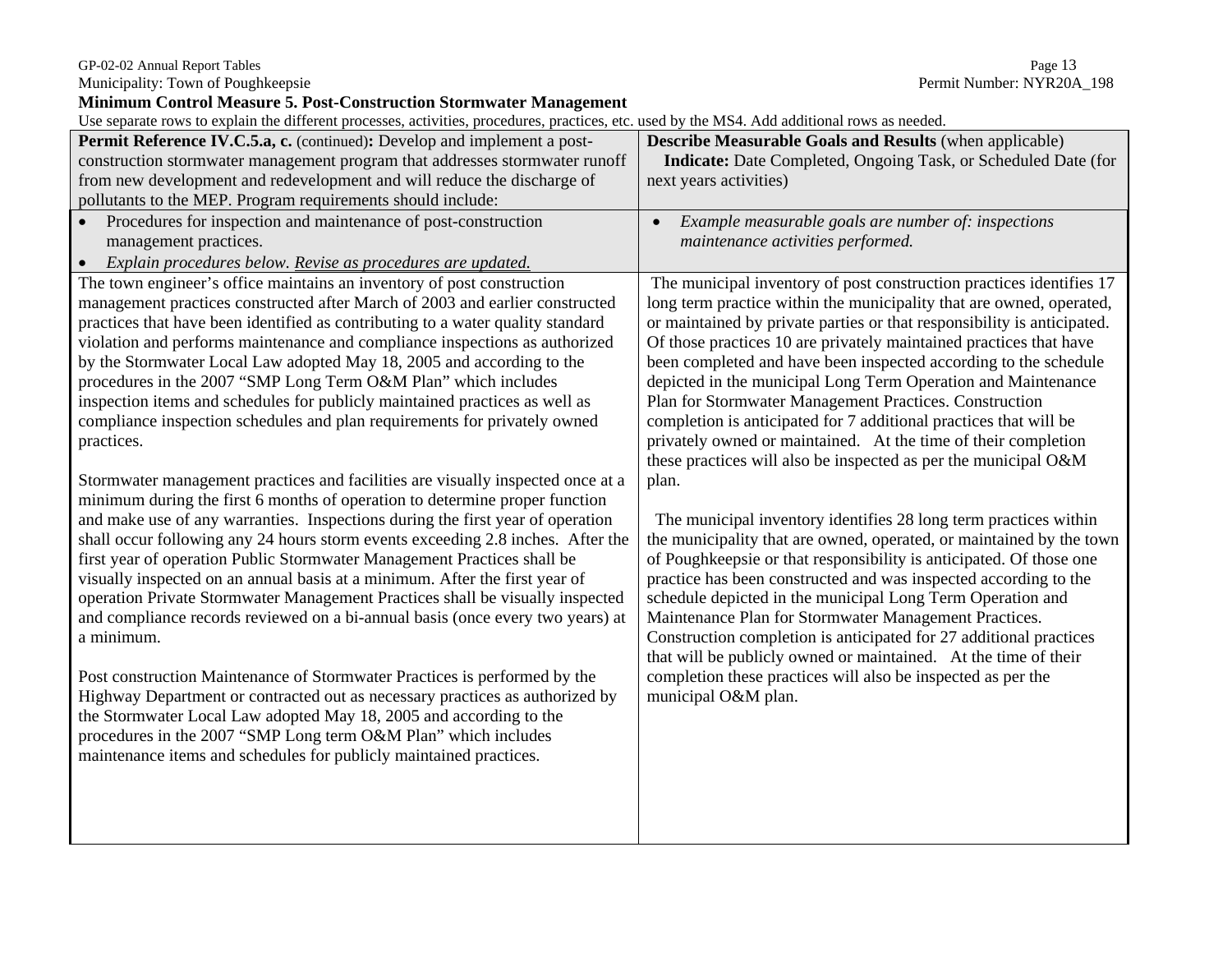Municipality: Town of Poughkeepsie

GP-02-02 Annual Report Tables<br>
Municipality: Town of Poughkeepsie<br>
Municipality: Town of Poughkeepsie

| Procedures for enforcement and penalization of violators.                                                                                             | Example measurable goals: number enforcement activities               |  |  |  |  |
|-------------------------------------------------------------------------------------------------------------------------------------------------------|-----------------------------------------------------------------------|--|--|--|--|
| Explain procedures below. Revise as procedures are updated.                                                                                           | performed.                                                            |  |  |  |  |
| Enforcement authorization and procedures for violations include the issuance of                                                                       | No Post construction stormwater management practice enforcement       |  |  |  |  |
| a stop work order and levying of fines upon responsible parties as well as the                                                                        | actions were required this year as the inspections did not indicate   |  |  |  |  |
| withholding of certificates of occupancy and the transfer of any restoration costs                                                                    | any practices in non-compliance.                                      |  |  |  |  |
| incurred by the town to a lien upon the project property established by                                                                               |                                                                       |  |  |  |  |
| Stormwater local Law adopted May 18, 2005.                                                                                                            |                                                                       |  |  |  |  |
| Minimum Control Measure 5. Post-Construction Stormwater Management                                                                                    |                                                                       |  |  |  |  |
| Use separate rows to explain the different processes, activities, procedures, practices, etc. used by the MS4. Add additional rows as needed.         |                                                                       |  |  |  |  |
| Permit Reference IV.C.5.a, c. (continued): Develop and implement a post-<br><b>Describe Measurable Goals and Results (when applicable)</b>            |                                                                       |  |  |  |  |
| construction stormwater management program that addresses stormwater runoff                                                                           | <b>Indicate:</b> Date Completed, Ongoing Task, or Scheduled Date (for |  |  |  |  |
| from new development and redevelopment and will reduce the discharge of                                                                               | next years activities)                                                |  |  |  |  |
| pollutants to the MEP. Program requirements should include:                                                                                           |                                                                       |  |  |  |  |
| Adequate resources for a program to inspect new and re-development sites                                                                              |                                                                       |  |  |  |  |
| and for enforcement and penalization of violators.                                                                                                    | DO NOT ENTER INFORMATION IN THIS CELL                                 |  |  |  |  |
| Describe resources below. Update annually.                                                                                                            |                                                                       |  |  |  |  |
| Fees are collected for inspection in the first year and potential long term maintenance of privately owned/maintained stormwater management practices |                                                                       |  |  |  |  |
| via construction completion and maintenance guarantees as authorized by Stormwater local Law adopted May 18, 2005                                     |                                                                       |  |  |  |  |
|                                                                                                                                                       |                                                                       |  |  |  |  |
| Fees are collected for inspection and maintenance of publicly owned/maintained stormwater management practices and long term compliance               |                                                                       |  |  |  |  |
| inspection of privately owned/maintained practices via a Town wide Drainage District.                                                                 |                                                                       |  |  |  |  |
| <b>Additional Techniques</b>                                                                                                                          | <b>Describe Measurable Goals and Results (when applicable)</b>        |  |  |  |  |
|                                                                                                                                                       | <b>Indicate:</b> Date Completed, Ongoing Task, or Scheduled Date (for |  |  |  |  |
|                                                                                                                                                       | next years activities)                                                |  |  |  |  |
|                                                                                                                                                       |                                                                       |  |  |  |  |
| LOW IMPACT DEVELOPMENT-The Planning board encourages the use of                                                                                       | Of the 36 applications approved 3 projects were identified as         |  |  |  |  |
| low impact development techniques during review.                                                                                                      | implementing low impact development techniques as components of       |  |  |  |  |
|                                                                                                                                                       | the application.                                                      |  |  |  |  |
| <b>DCSWCD MS4 Assistance Activities</b>                                                                                                               | See attached DCSWCD Narrative                                         |  |  |  |  |
| Explain any changes or additions to the Permit Referenced Activities / Techniques, Measurable Goals and / or Scheduled Dates above and                |                                                                       |  |  |  |  |
| provide a reason(s) for the change:                                                                                                                   |                                                                       |  |  |  |  |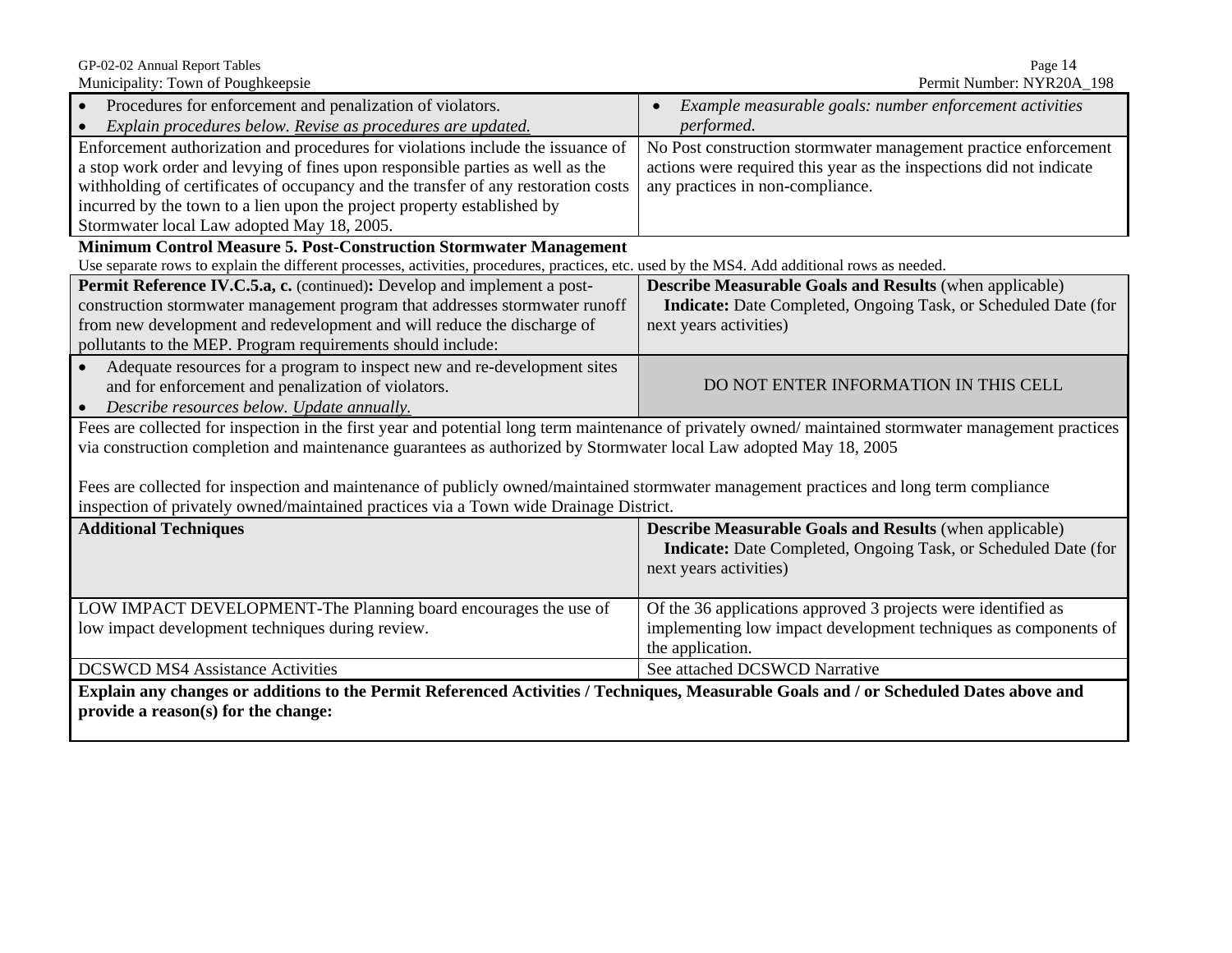#### OVERALL MUNICIPAL POLLUTION PREVENTION / GOOD HOUSEKEEPING PROGRAM INFORMATION

- This table is for MS4s to report on their OVERALL Municipal Pollution Prevention / Good Housekeeping Program.
- A separate table follows that is for MS4s to report on management practices performed in identified municipal operations.
- Refer to the Municipal Pollution Prevention / Good Housekeeping Assistance document for example best management practices, policies and procedures.
- Use separate rows to explain the different processes, activities, procedures, practices, etc. used by the MS4. Add additional rows as needed.

| Permit Reference IV.C.6.a: Develop and implement an operation and                                                                                          | <b>Describe Measurable Goals and Results (when applicable)</b>        |  |  |  |
|------------------------------------------------------------------------------------------------------------------------------------------------------------|-----------------------------------------------------------------------|--|--|--|
| maintenance program to reduce and prevent pollutant discharges from                                                                                        | <b>Indicate:</b> Date Completed, Ongoing Task, or Scheduled Date (for |  |  |  |
| municipal operations to the MEP.                                                                                                                           | next years activities)                                                |  |  |  |
| List pollutants that will be addressed by the municipal pollution prevention program.                                                                      |                                                                       |  |  |  |
| Phosphorus, Sediment, Herbicides, Pesticides, TSS, COD, Oil, Grease, Benzene, Ethylbenzene, Toluene & Xylene                                               |                                                                       |  |  |  |
| Set and describe pollution prevention priorities by geographic areas,                                                                                      |                                                                       |  |  |  |
| municipal operation type, and facilities.                                                                                                                  | DO NOT ENTER INFORMATION IN THIS CELL                                 |  |  |  |
| Pollution prevention priorities at town operated water & wastewater treatment, auto maintenance, and highway garage facilities focus on identifying        |                                                                       |  |  |  |
| potential sources of pollution and implementing structural best management practices (eg. salt storage barn) and non structural practices (eg. training    |                                                                       |  |  |  |
| policies or procedures) for waste storage & disposal as well as spill prevention and response during operations to prevent the discharge of pollutants.    |                                                                       |  |  |  |
| Pollution prevention priorities for operations "in the field" (eg. road & drainage infrastructure), and at town parks focus on implementing non structural |                                                                       |  |  |  |
| best management practices (eg. street sweeping policies or procedures) to reduce the discharge of pollutants.                                              |                                                                       |  |  |  |
| Permit Reference IV.C.6.a: Include a municipal pollution prevention training                                                                               | <b>Describe Measurable Goals and Results (when applicable)</b>        |  |  |  |
| component for staff (where all staff are trained).                                                                                                         | Indicate: Date Completed, Ongoing Task, or Scheduled Date (for        |  |  |  |
| Explain activities and materials used to meet this requirement.                                                                                            | next years activities)                                                |  |  |  |
| Identify training needs and design training components<br>Determine the adequacy and appropriate frequency of staff training.                              |                                                                       |  |  |  |
| Identify personnel or outside organization conducting activities.                                                                                          |                                                                       |  |  |  |
| In house staff training is conducted annually at the Poughkeepsie Water                                                                                    | Parks department staff certified their annual review of the "Good     |  |  |  |
| Treatment Facility & Arlington Wastewater Treatment Plant in the facility                                                                                  | Housekeeping" Guide as they were prior trained in the                 |  |  |  |
| specific implementation of each Stormwater Pollution Prevention Plan.                                                                                      | implementation of the "Good Housekeeping" Guide in April 2007.        |  |  |  |
| SWPPP's are reviewed annually by facility staff as part of the training and                                                                                |                                                                       |  |  |  |
| certifications of employee training retained by the facility managers. In house                                                                            | Highway garage staff certified their annual review of the "Good       |  |  |  |
| staff training at the Country Club Estates Wastewater Treatment Plant, as well                                                                             | Housekeeping" Guide as they were prior trained in the                 |  |  |  |
| as the highway garage and auto center will be conducted when the plans are                                                                                 | implementation of the "Good Housekeeping" Guide in February           |  |  |  |
| implemented in 2010 and 2011. The SWPPP's will be reviewed annually by                                                                                     | 2007.                                                                 |  |  |  |
| facility staff as part of the training and certifications of employee training                                                                             |                                                                       |  |  |  |
| retained by the facility managers. . Additional workshops will be conducted at                                                                             | In house training in SWPPP implementation was conducted at the        |  |  |  |
| all the facilities as requested by management staff during quarterly management                                                                            | Poughkeepsie Water Treatment Facility.                                |  |  |  |
| meetings.                                                                                                                                                  |                                                                       |  |  |  |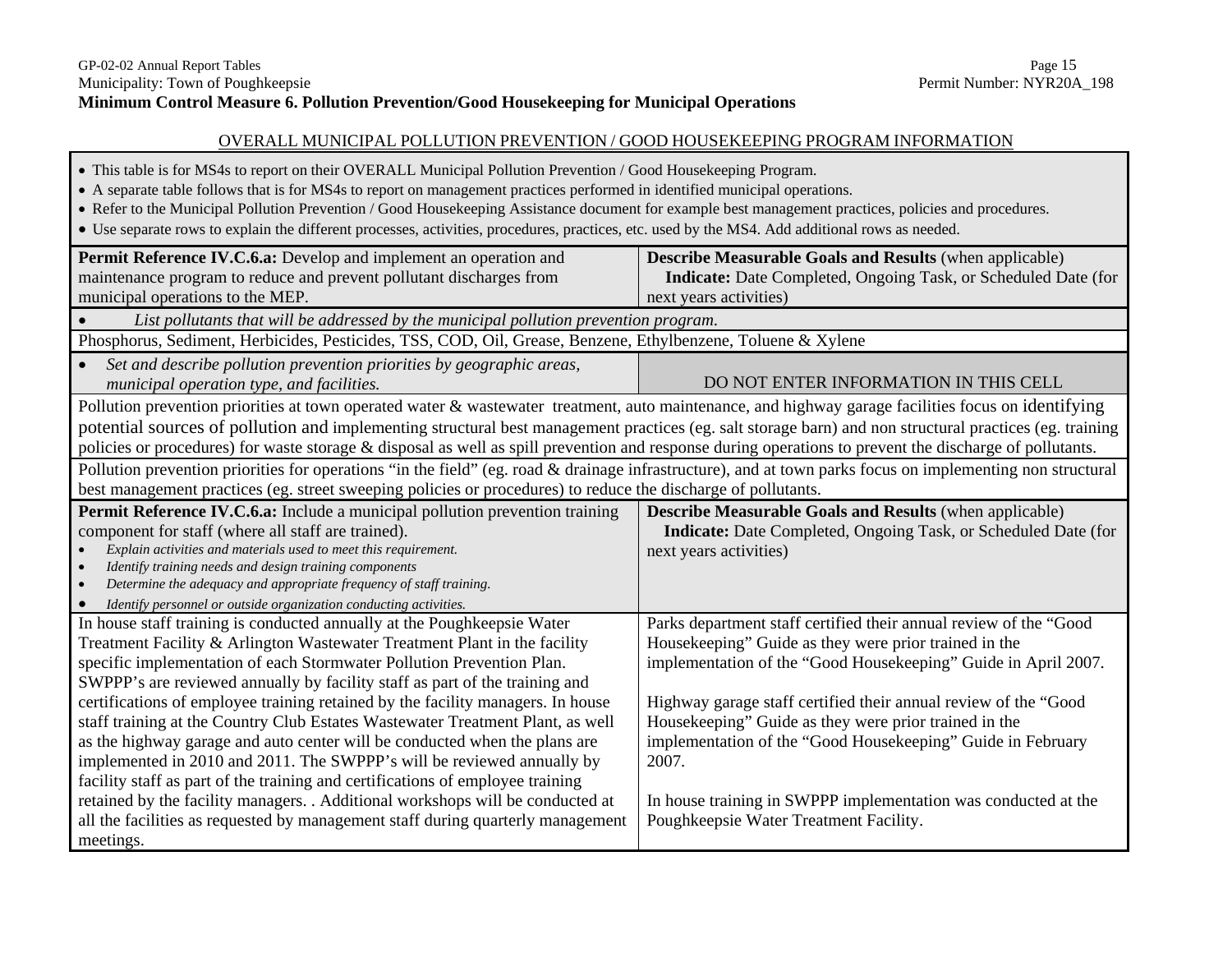| GP-02-02 Annual Report Tables<br>Municipality: Town of Poughkeepsie                                                                                                                                                                                                                                                                                                                            | Page 16<br>Permit Number: NYR20A_198                                                                                                                                                                                                      |
|------------------------------------------------------------------------------------------------------------------------------------------------------------------------------------------------------------------------------------------------------------------------------------------------------------------------------------------------------------------------------------------------|-------------------------------------------------------------------------------------------------------------------------------------------------------------------------------------------------------------------------------------------|
| DCSWCD organized workshops on the implementation of best management<br>practices utilizing the "Pollution Prevention and Good Housekeeping for<br>Municipal Operations" guide prepared by DCSWCD were conducted with parks<br>department staff regarding grounds maintenance procedures and with highway                                                                                       | In house training in SWPPP implementation was conducted at the<br>Arlington Wastewater Treatment Plant.<br>A DCSWCD workshop using the "good Housekeeping "guide will<br>be conducted in January 2009 with code enforcement & sewer/water |
| garage staff. A workshop will be conducted in January 2009 with code<br>enforcement & sewer/water maintenance staff. The "Good Housekeeping"<br>manual is reviewed annually by staff and certifications of employee training<br>retained by the department managers. Additional workshops will be conducted<br>as requested by management staff. Pre-quizzes and wrap up evaluation results at | maintenance staff.<br>Implementation of facility specific stormwater pollution prevention<br>plans and in house training will commence at the Country Club<br>Estates Treatment Plant by January 2010.                                    |
| the workshops will be compared to assess their effectiveness in raising<br>awareness and changing behavior.                                                                                                                                                                                                                                                                                    | Highway garage and parks department staff will certify their annual<br>review of the "Good Housekeeping" Guide by March 2009.                                                                                                             |
|                                                                                                                                                                                                                                                                                                                                                                                                | Implementation of facility specific stormwater pollution prevention<br>plans and in house training for the highway department and auto<br>center staff will commence prior to January 2011.                                               |
| <b>Additional Techniques</b>                                                                                                                                                                                                                                                                                                                                                                   | <b>Describe Measurable Goals and Results (when applicable)</b><br><b>Indicate:</b> Date Completed, Ongoing Task, or Scheduled Date (for<br>next years activities)                                                                         |
| <b>DCSWCD MS4 Assistance Activities</b>                                                                                                                                                                                                                                                                                                                                                        | See attached DCSWCD Narrative                                                                                                                                                                                                             |
| Explain any changes or additions to the Permit Referenced Activities / Techniques, Measurable Goals and / or Scheduled Dates above and<br>provide a reason(s) for the change:                                                                                                                                                                                                                  |                                                                                                                                                                                                                                           |

Upon review of draft 2008-2012 SPDES requirements as well recommendations by DEC and EPA, training of the staff at wastewater treatment plants and the auto center has been appended to the program, and the focus of training amended to address implementation of facility specific SWPPP's in addition to the existing Good Housekeeping guide. Additionally, training conducted in spill prevention plan implementation at the jointly owned Poughkeepsie Water Treatment Facility & Arlington plant has been noted.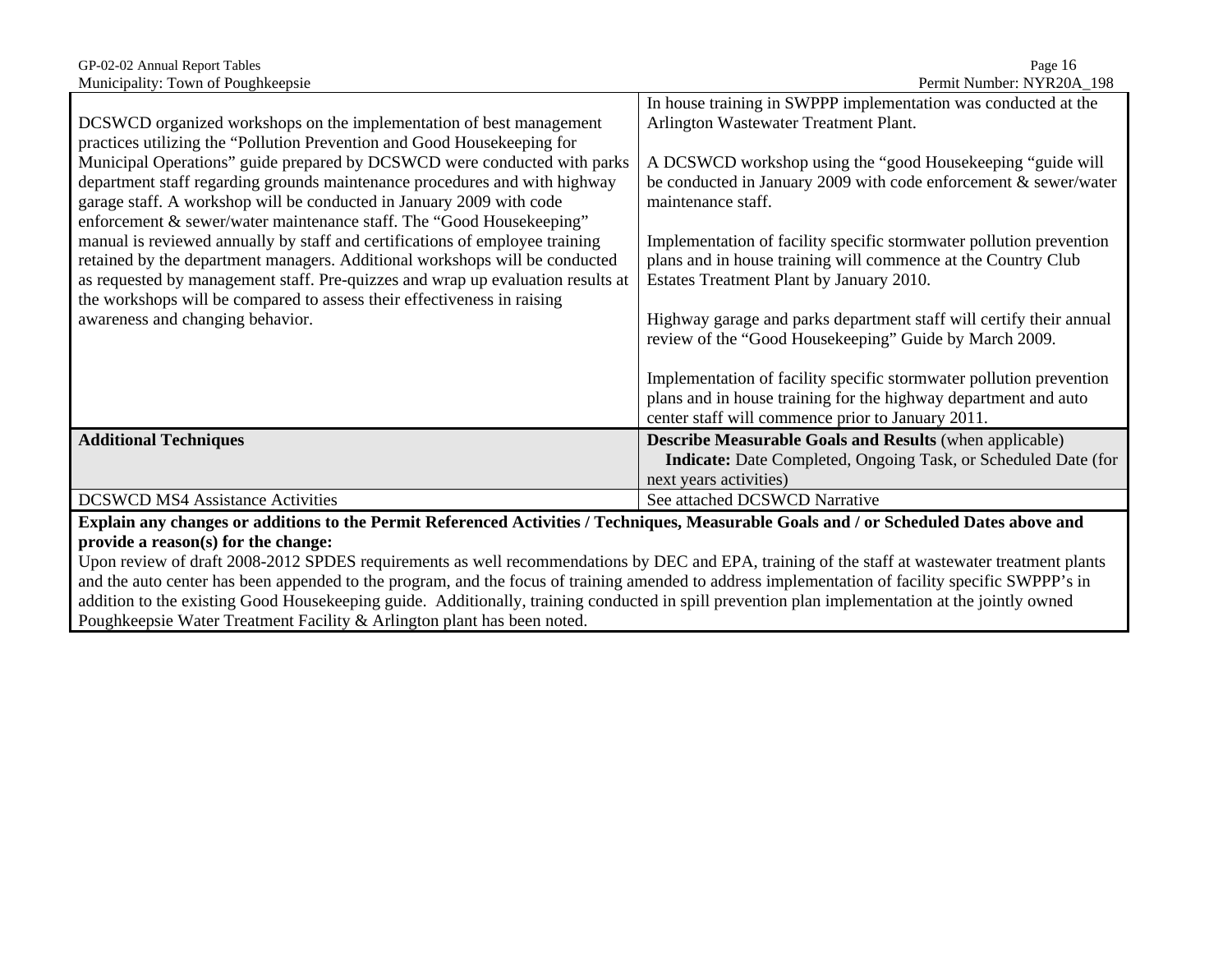| GP-02-02 Annual Report Tables<br>Municipality: Town of Poughkeepsie<br>Minimum Control Measure 6. Municipal Operations: _x_Street and Bridge Maintenance; _x_Winter Road Maintenance;<br>_x_Stormwater System Maintenance; _x_Vehicle and Fleet Maintenance; __x_Park and Open Space Maintenance; _x_Municipal Building<br>Maintenance; _x__Solid Waste Management; _x_Other: ______ Sewer & Water maintenance _                                                                                                                                                                                                                                                                                                                                                                                                                                                                | Page 17<br>Permit Number: NYR20A_198                                                                                                                              |  |  |  |
|---------------------------------------------------------------------------------------------------------------------------------------------------------------------------------------------------------------------------------------------------------------------------------------------------------------------------------------------------------------------------------------------------------------------------------------------------------------------------------------------------------------------------------------------------------------------------------------------------------------------------------------------------------------------------------------------------------------------------------------------------------------------------------------------------------------------------------------------------------------------------------|-------------------------------------------------------------------------------------------------------------------------------------------------------------------|--|--|--|
| • Copy this page and give it to each municipal office or department responsible for reporting.<br>• Put an 'X' in front of each municipal operation type addressed by the Municipal Pollution Prevention/Good Housekeeping Program in that office or department.<br>• Refer to the Municipal Pollution Prevention / Good Housekeeping Assistance document for example best management practices, policies and procedures.<br>• Use separate rows to explain the different processes, activities, procedures, practices, etc. used by the MS4. Add additional rows as needed.                                                                                                                                                                                                                                                                                                    |                                                                                                                                                                   |  |  |  |
| Permit Reference IV.C.6.a, c: Develop and implement an operation and<br>maintenance program to reduce and prevent pollutant discharges from the<br>municipal operation(s) indicated above to the MEP.<br>Describe how the bulleted items below focus on pollutants addressed by the<br>municipal pollution prevention program and the pollution prevention<br><i>priorities.</i>                                                                                                                                                                                                                                                                                                                                                                                                                                                                                                | <b>Describe Measurable Goals and Results (when applicable)</b><br><b>Indicate:</b> Date Completed, Ongoing Task, or Scheduled Date (for<br>next years activities) |  |  |  |
| Briefly describe or reference any existing policies and procedures<br>Briefly describe or reference any policies and procedures being developed                                                                                                                                                                                                                                                                                                                                                                                                                                                                                                                                                                                                                                                                                                                                 | DO NOT ENTER INFORMATION IN THIS CELL                                                                                                                             |  |  |  |
| Facility Specific Stormwater Pollution Prevention Plans (SWPPPS) have been implemented for operations at the Arlington Wastewater Treatment Plant<br>and the jointly owned Poughkeepsie Water Treatment Facility. Facility specific Stormwater Pollution Prevention Plans will be authored and<br>implemented for operations at the Town Highway Garage (1/2011), Auto Maintenance Center (1/2011) and the Country Club Estates Wastewater<br>Treatment Plant (1/2010). These SWPPPS identify and focus on implementing structural best management practices (eg. salt storage barn) and non<br>structural practices (eg. training, policies or procedures) for waste storage & disposal as well as spill prevention and response during operations to<br>prevent the discharge of pollutants such as sediment, TSS, COD, oil, grease, benzene, ethylbenzene, toluene & xylene. |                                                                                                                                                                   |  |  |  |
| The "Town of Poughkeepsie Highway Department Operations and Maintenance Plan" was prepared and implemented in January 2007 and the "<br>Pollution Prevention and Good Housekeeping for Municipal Operations" guide was prepared and implemented in February 2007 to address pollution<br>prevention priorities for street, winter, drainage, fleet, open space and building maintenance as well as waste management operations which identify<br>and focus on implementing non structural best management practices (eg. street sweeping policies or procedures) to reduce the discharge of pollutants<br>such as sediment, phosphorus, herbicides and pesticides.                                                                                                                                                                                                              |                                                                                                                                                                   |  |  |  |
| Special conditions of work are included in maintenance contracts for grounds keeping and park maintenance to address pollution prevention priorities<br>for open space and park maintenance which identify non structural best management practices (eg. fertilizer application policies) to prevent and reduce<br>the discharge of pollutants such as sediment, phosphorus, herbicides and pesticides.                                                                                                                                                                                                                                                                                                                                                                                                                                                                         |                                                                                                                                                                   |  |  |  |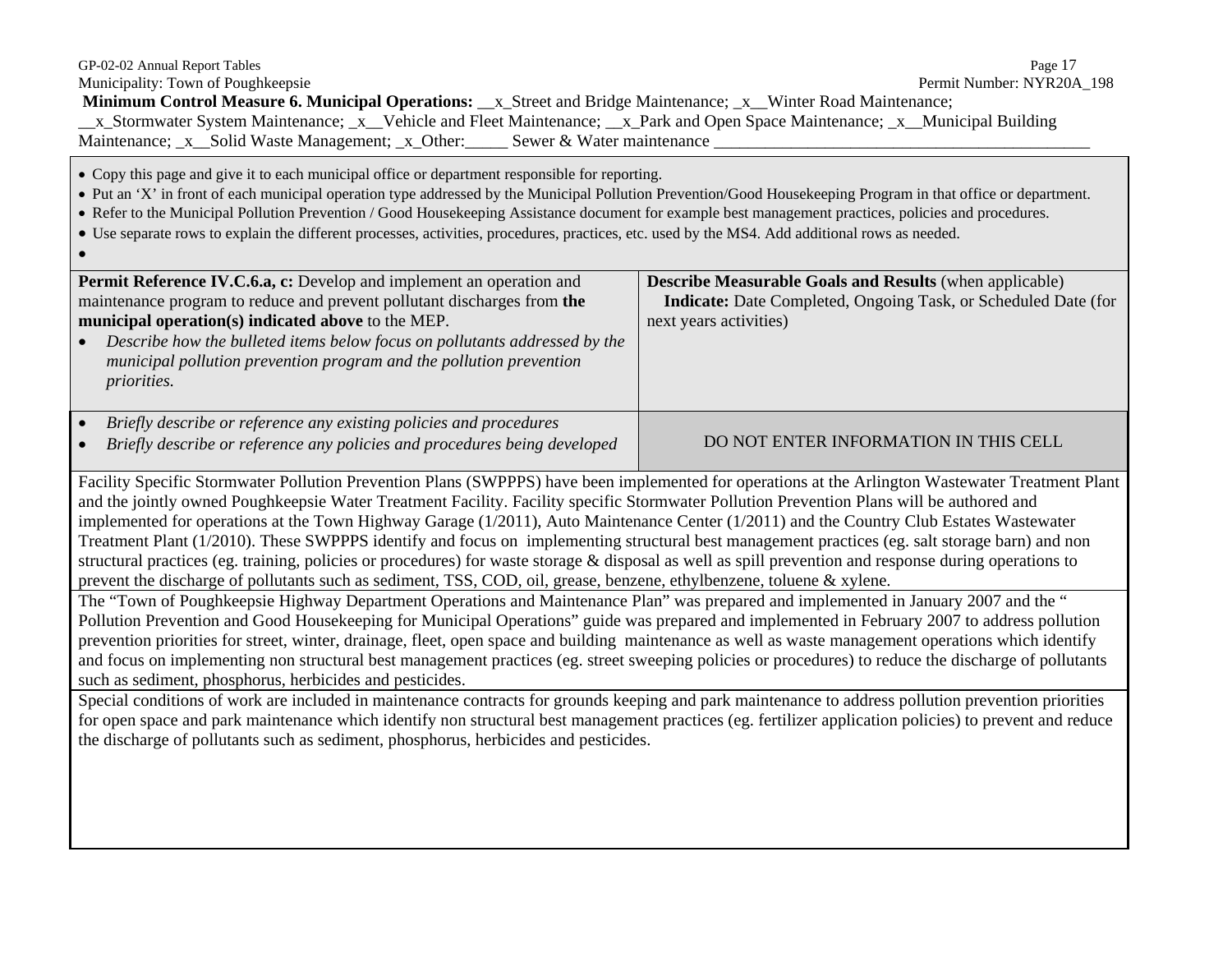GP-02-02 Annual Report Tables Page 18

•*Briefly describe or reference any existing best management practices*

•*Briefly describe or reference any planned best management practices* DO NOT ENTER INFORMATION IN THIS CELL

**Catch basin cleaning:** The highway department removes sediment from all catch basins in the town annually. The department will continue to regularly remove sediment from catch basins.

**Street sweeping:** The Highway Superintendent oversees sweeping of 140 miles of town roads. The Highway Superintendent will continue to oversee the sweeping of all town roads annually.

**Salt Storage:** Road salt is stored in a 800 ton shed at the highway garage and staff review handling and transfer policies annually. The highway department applies approximately 4000 tons of salt and liquid calcium annually. Construction of a 6,000 ton salt shed on Tucker Drive is anticipated by the highway department.

**De-icing Applicators testing/calibration/maintenance:** All 17 vehicle's components where inspected and calibrated prior to the cold season. All vehicles will be inspected and calibrated annually prior to the cold season

**De-icing and maintenance vehicle washing:** Vehicle washing at the highway garage is conducted in a designated areas draining to the wastewater treatment facility and staff review washing policies annually. Vehicle washing will continue to be conducted in the designated area.

Waste Oil Disposal: Approx. 100 gallons of waste oil was burned in a waste oil furnace at the highway garage. Waste oil is stored in a 250 gallon containment tank at the auto center and the Arlington wastewater plant and is inspected and recycled by commercial services twice a year.

**Hazardous Materials Storage and Disposal:** Materials used for vehicle, parks and building maintenance are stored as per manufacturer's standard. Staff review storage policies annually. Waste brake fluid, radiator fluid, and cleaner solvent are stored at the auto center in separate 55 gallon containment tanks and is inspected and collected by commercial services twice a year. Materials stored at the water treatment plant and the Arlington Wastewater plant are stored in containment tanks and plant staff review policies for transfer and handling of materials as well as tank inspection. Grit & screenings are stored, incinerated and ash stored at the wastewater plant in a designated area draining to the plant prior to disposal.

**Spill Prevention and Response:** Parks, highway, building and auto maintenance staff review reporting policies annually. Spills are reported to the highway department. Spill kits are stored at the highway garage. Highway staff review containment and cleanup policies annually. One (1) small spill was reported at a town park and was immediately contained and disposed. Spill kits are stored at the water treatment plant and Arlington Wastewater Plant and staff review policies and procedures annually.

**Solid Waste Storage and Disposal:** Solid Waste is stored at the highway garage transfer station in designated areas. April –September bi-weekly bulk waste collection at the highway garage. Staff annually review policies for storage and transfer.

Herbicide & Pesticides Application: Over the counter herbicide & pesticides are applied only when non-chemical practices are insufficient and according to manufactures recommendation. Herbicide & pesticides not applied during landscaping of Town Parks. Approx. 10 cans of "over the counter" commercial bee and wasp repellent where applied.

**Fertilizer Application:** Fertilizers are not applied during facility grounds-keeping or at town parks.

**Grounds Maintenance:** Grass is maintained at 2.5" in open spaces and at 2" on sporting fields. Leaves, limbs, and debris are collected and disposed of weekly.

**Sanitary Facility Maintenance:** Port-A potties are located at town parks and are inspected & pumped weekly. Waste is disposed of at the treatment plant.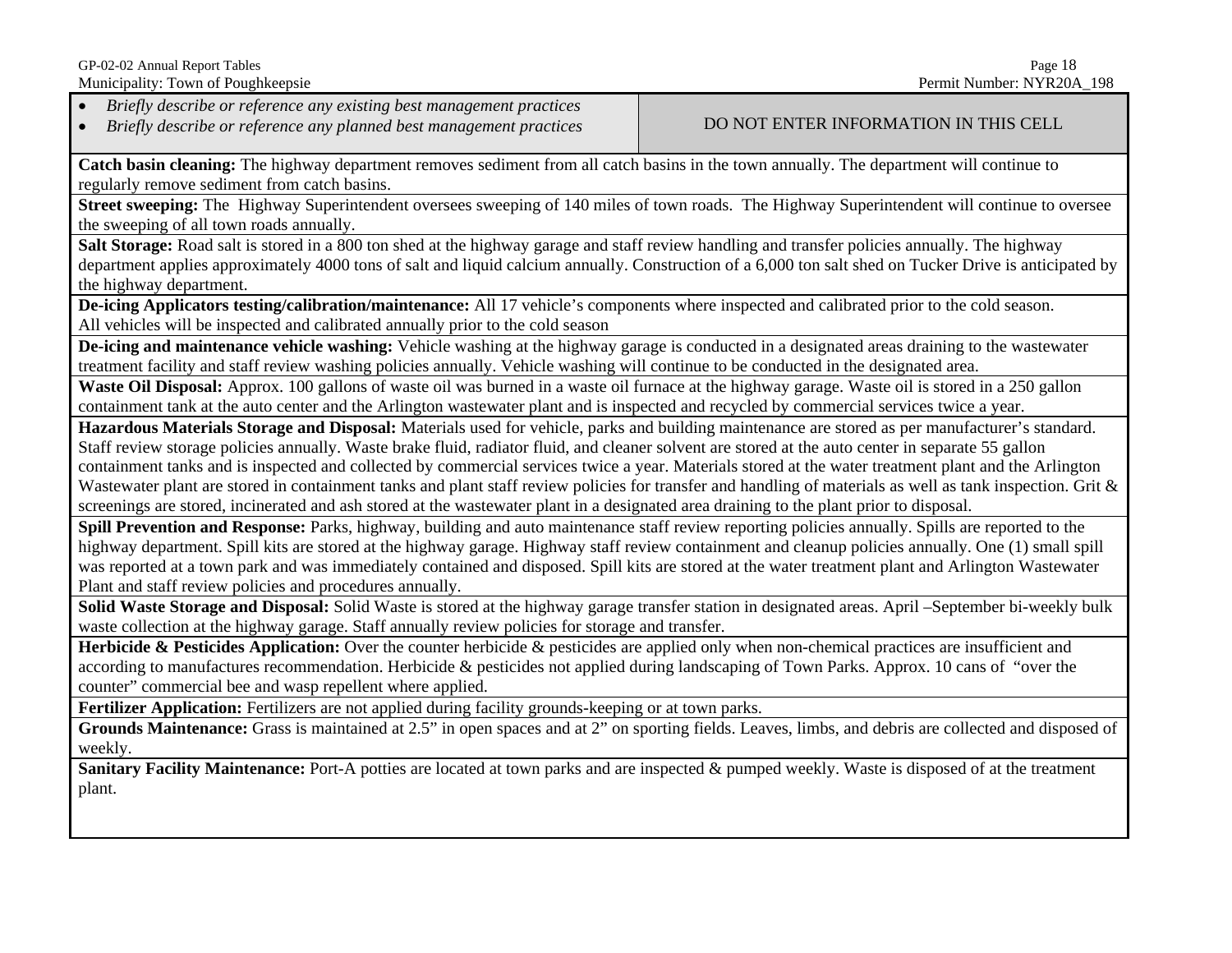| GP-02-02 Annual Report Tables<br>Municipality: Town of Poughkeepsie                                                                                                                                                                                                                                                                                                                                                                                                                                                                                                          | Page 19<br>Permit Number: NYR20A_198                                                                                                                       |  |  |  |
|------------------------------------------------------------------------------------------------------------------------------------------------------------------------------------------------------------------------------------------------------------------------------------------------------------------------------------------------------------------------------------------------------------------------------------------------------------------------------------------------------------------------------------------------------------------------------|------------------------------------------------------------------------------------------------------------------------------------------------------------|--|--|--|
| • Identify and describe the equipment and staff that are in place                                                                                                                                                                                                                                                                                                                                                                                                                                                                                                            | DO NOT ENTER INFORMATION IN THIS CELL                                                                                                                      |  |  |  |
| Highway Department Staff : 27 Staff employees performing maintenance, 17 winter road maintenance vehicles, 1 vac-truck<br>Auto Facilty Staff: 4 employees performing maintenance<br>Arlington WWTP staff: 30 employees performing maintenance<br>Country Club Estates WWTP Staff: 2 employees performing maintenance<br>Poughkeepsie WTF Staff: 19 Staff employees performing maintenance<br>Parks Dept. Staff: 4 seasonal employees performing maintenance                                                                                                                  |                                                                                                                                                            |  |  |  |
| Minimum Control Measure 6. Municipal Operations: _x__Street and Bridge Maintenance; _x__Winter Road Maintenance;<br>x_Stormwater System Maintenance; _x_Vehicle and Fleet Maintenance; _x_Park and Open Space Maintenance; _x_ Municipal Building Maintenance;<br>_x_Solid Waste Management; __x_Other: __Sewer& Water maintenance                                                                                                                                                                                                                                           |                                                                                                                                                            |  |  |  |
| • Copy this page and give it to each municipal office or department responsible for reporting.<br>• Put an 'X' in front of each municipal operation type addressed by the Municipal Pollution Prevention/Good Housekeeping Program in that office or department.<br>• Refer to the Municipal Pollution Prevention / Good Housekeeping Assistance document for example best management practices, policies and procedures.<br>• Use separate rows to explain the different processes, activities, procedures, practices, etc. used by the MS4. Add additional rows as needed. |                                                                                                                                                            |  |  |  |
| Permit Reference IV.C.6.a, c (continued): Develop and implement an operation<br>and maintenance program to reduce and prevent pollutant discharges from<br>municipal operations to the MEP.                                                                                                                                                                                                                                                                                                                                                                                  | <b>Describe Measurable Goals and Results (when applicable)</b><br>Indicate: Date Completed, Ongoing Task, or Scheduled Date (for<br>next years activities) |  |  |  |
| Assess if existing programs adequately reduce and/or prevent pollutant<br>discharges<br>Determine and list any operation type, location or facility that is in need of<br>modification or updates.                                                                                                                                                                                                                                                                                                                                                                           | DO NOT ENTER INFORMATION IN THIS CELL                                                                                                                      |  |  |  |
| The town has developed and is implementing an operation and maintenance program to reduce and prevent pollutant discharges using structural and<br>non structural practices in Stormwater Pollution Prevention Plans, Operations and Maintenance Plans and specific conditions of work in third party<br>agreements. Facility specific Stormwater Pollution Prevention Plans will be authored and implemented for operations at the Town Highway Garage,<br>Auto Maintenance Center and the Country Club Estates Wastewater Treatment Plant.                                 |                                                                                                                                                            |  |  |  |
| Permit Reference IV.C.6.a: If there is a training component for staff specific<br>to these municipal operations:<br>explain the activities and materials;<br>identify the personnel or outside organization conducting the activities.                                                                                                                                                                                                                                                                                                                                       | <b>Describe Measurable Goals and Results (when applicable)</b><br>Indicate: Date Completed, Ongoing Task, or Scheduled Date (for<br>next years activities) |  |  |  |
| Note the "Permit Reference IV.C.6.a" training activities and materials<br>referenced above.                                                                                                                                                                                                                                                                                                                                                                                                                                                                                  | Note the measurable goals and results referenced above (Permit<br>Reference IV.C.6.a).                                                                     |  |  |  |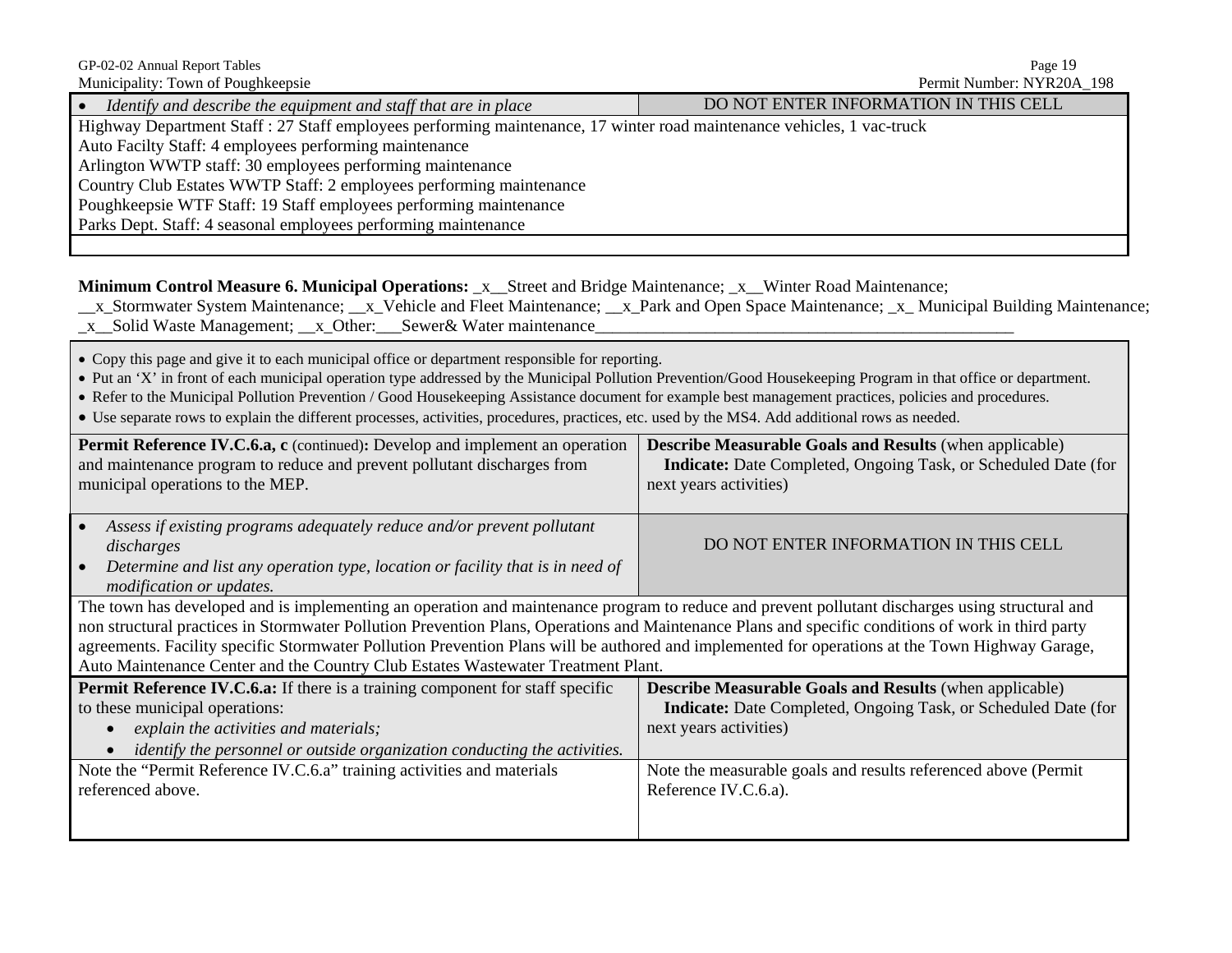| Page 20                                                               |  |  |  |
|-----------------------------------------------------------------------|--|--|--|
| Permit Number: NYR20A 198                                             |  |  |  |
| <b>Describe Measurable Goals and Results</b> (when applicable)        |  |  |  |
| <b>Indicate:</b> Date Completed, Ongoing Task, or Scheduled Date (for |  |  |  |
| next years activities)                                                |  |  |  |
| See attached DCSWCD Narrative                                         |  |  |  |
|                                                                       |  |  |  |

**Explain any changes or additions to the Permit Referenced Activities / Techniques, Measurable Goals and / or Scheduled Dates above and provide a reason(s) for the change:** Upon review of draft 2008-2012 SPDES requirements as well recommendations by DEC and EPA, training of the staff at treatment plants and the auto center has been appended to the program, and the focus of training amended to address implementation of facility specific SWPPP's in addition to the existing Good Housekeeping guide. Additionally, training conducted in spill prevention plan implementation at the jointly owned Poughkeepsie Water Treatment Facility & Arlington plant has been noted.

#### **Did you include any of the following documents as appendices? Put a mark each appended document.**

- \_\_x\_ Summary of public comments received on the annual report at the public presentation (**Required**)
- \_\_x\_ Intended response to comments on the annual report (**Required**)

Results of information collected and analyzed, including monitoring data; evaluation of assessment (modeling) of pollutant discharges, including modeling results and pollutant transport trends.

\_\_x STORMWATER PROGRAM NARRATIVE

\_\_x INTERMUNICIPAL COOPERATIVE ACTIVITIES SUMMARY BY DCSWCD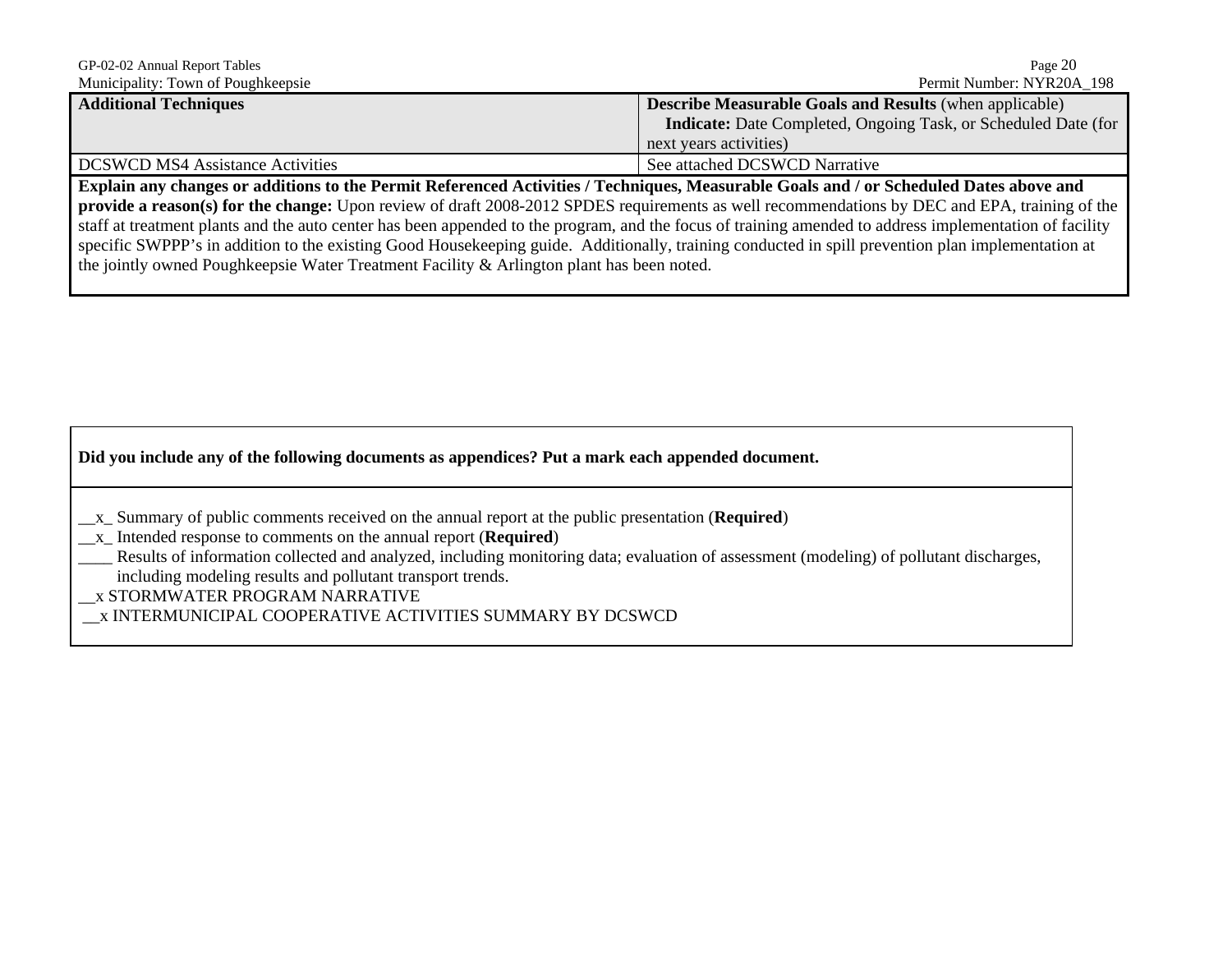

Dutchess County Soil and Water Conservation District 2715 Rt.44, Suite 3 Millb.·ook, N.Y. 12545 Phone (845) 677-8011 ext. 3 Fax (845) 677-8354 www.dutchessswcd.org

| TO:   | DUTCHESS COUNTY MS4 COMMUNITIES                   |
|-------|---------------------------------------------------|
| FROM: | ED HOXSIE, III, DCSWCD                            |
|       | SUBJECT: PHASE II STORMWATER ASSISTANCE IN YEAR 5 |
| DATE: | 5/8/08                                            |
| CC:   | WILLIAM R. STEINHAUS, DUTCHESS COUNTY EXECUTIVE   |
|       |                                                   |

#### Dear MS4s:

This memo provides details regarding Dutchess County Soil and Water Conservation District's (DCSWCD's) activities during year 5 ofthe Phase II stormwater program. Additionally we have included information regarding some activities completed by other organizations during year 5 and activities that DCSWCD and others are planning to complete within year 6 ofthe Phase II permit term (year 1 ofrevised NYSDEC permit). For ease ofreview and reporting, the reportable activities are organized into Phase II's six mmlmum measures.

#### 1. Public Education and Outreach on Stormwater Impacts

#### YearS

During year 5 DCSWCD distributed brochures and other printed materials related to stormwater and water quality at numerous public events including the Dutchess County Fair (8/21-26/07), Adams Fair Acre Farm's Spring Landscaping Event (2/28-3/9/08), and at our annual seedling sale  $(4/20-21/07)$ . A sample of the educational materials available is attached to this memo (see Attachment  $\overline{A}$ ). DCSWCD also provided educational brochures to municipal employees and Conservation Advisory Councils (CACs) for distribution at various "Community Days" and other public events.

DCSWCD continued to administer the Dutchess County MS4 Coordinating Committee which includes all traditional MS4s as members, as well as the New York State DOT and Dutchess County DPW. This committee meets monthly to discuss Phase II related topics (see meeting agendas in Attachment A).

Pat Ferracane and Janet Swentusky, NYSDEC, attended the March 28,2007 Dutchess County MS4 Coordination Committee meeting to discuss Phase II annual reporting. This discussion included tips on how each community could improve their program and their reporting to NYSDEC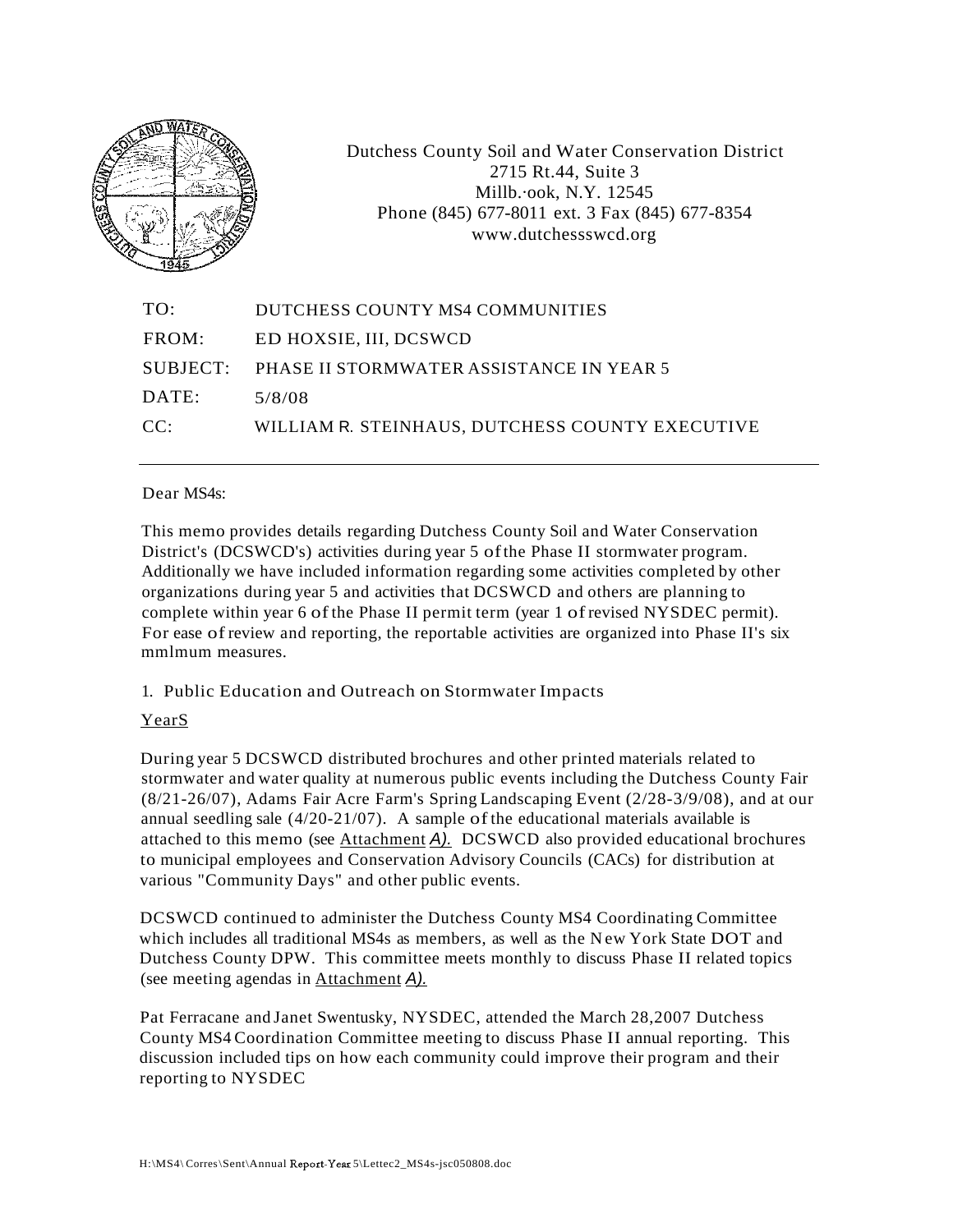DCSWCD arranged for "After the Storm," a  $12$  hour television program about watersheds co-produced by EPA and The Weather Channel to be aired on CableVision Channel 21, Wappingers Falls,. on March 12,2007..

DCSWCD staff appeared on local radio shows to discuss stormwater pollution prevention on August 30, 2007 (Greater Dutchess Chamber ofCommerce Radio Hour) and September 13,2007 (Radio Disney).

DCSWCD sent out a mailer regarding maintaining a healthy riparian buffer to all property owners along the Wappinger Creek and its tributaries (see Attachment A). Over 2,800 mailings were sent on March 23, 2007.

In April 2007, DCSWCD distributed brochures to all town boards within the Wappinger Creek watershed regarding the water resources within the watershed and how they must be considered during the project approval process (see Attachment A).

DCSWCD developed and distributed a ''Preventing Stormwater Pollution" brochure directed to commercial and industrial businesses in Year 5 (see brochure in Attachment A). It was distributed to all members ofthe Dutchess County Regional Chamber ofCommerce (over 2,000 members) via their monthly newsletter and to all Pawling Chamber of Commerce members located within Dutchess County (approximately 220 members).

In year 5, DCSWCD conducted a training for Parks & Recreation and Building Maintenance Staffthat included education related to stormwater pollution prevention, good housekeeping, and identifying and minimizing illicit discharges to storm sewers. This 4-hour training was held on April 3, 2007 and had 30 attendees (see training information in Attachment E).

Trainings for municipal employees including Highway, Parks and Recreation, and Waterand Sewer Department staff regarding stormwater pollution prevention, good housekeeping, and identifying and minimizing illicit discharges to storm sewers were provided to the Villages of Wappingers Fall (5/1/07) and Fishkill (5/16/07), the Town ofEast Fishkill (10/11/07), and the City of Poughkeepsie (12/12/07).

DCSWCD held a 4-hour training for municipal employees and board members on February 7,2008 regarding floodplain and stormwater management (see Attachment A for a copy of the stormwater management presentation and sign in). Over 50 municipal board members and employees attended this training.

DCSWCD hosted a training session for area contractors and landscapers regarding proper soil erosion and sediment control on February 27, 2008. There were 87 attendees ofthis full-day course (see course information in Attachment D).

DCSWCD included stormwater related education in our annual edition of "Conservation News" (see copy in Attachment A). There were 2,500 copies ofthe newsletters distributed to residents throughout the County, as well as placed in Town/City Hall buildings and local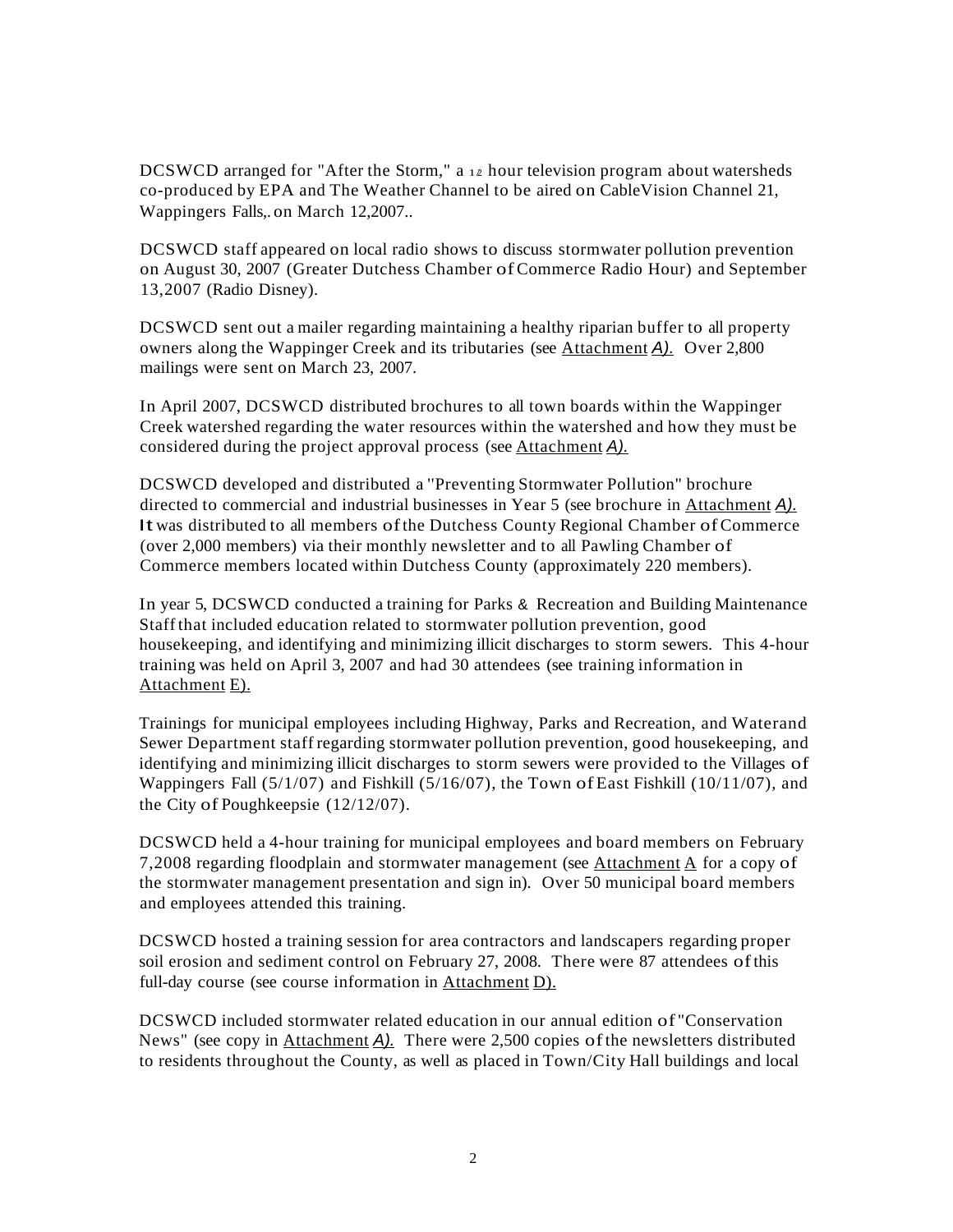libraries in January 2008. Newsletters were mailed to residents as described in the below table.

| Municipality               | <b>Total</b>   |
|----------------------------|----------------|
| Amenia                     | 9              |
| Beacon                     | 3              |
| <b>Clinton Comers</b>      | 21             |
| Dover Plains               | 13             |
| Fishkill                   | 4              |
| Holmes                     | 3              |
| Hopewell function          | 30             |
| Hyde Park                  | 14             |
| LaGrangeville              | 15             |
| Millbrook                  | 21             |
| Millerton                  | 5              |
| Pawling                    | 10             |
| Pine Plains                | 14             |
| Pleasant Valley            | 22             |
| Poughquag                  | 21             |
| Red Hook                   | 23             |
| Rhinebeck                  | 22             |
| Salt Point                 | 6              |
| Staatsburg                 | 7              |
| Standfordville             | 22             |
| Stormville                 | 6              |
| Tivoli                     | 6              |
| Verbank                    | 11             |
| Wappingers Falls           | 23             |
| k,<br>Wassaic              | $\overline{c}$ |
| Wingdale                   | 9              |
| Poughkeepsie (12601-12603) | 50             |

**TABLE 1. DCSWCD NEWSLETTER RECIPIENTS**

Again in 2007, DCSWCD assisted in the organization and administration of the Hudson Valley Regional Envirothon at the Sharpe Reservation in Fishkill on April  $27<sup>th</sup>$ . The Envirothon is an environmentally based competition event between teams of high school students. The 2007 focus topic was "Alternative/Renewable Energy" (see notice in Attachment A).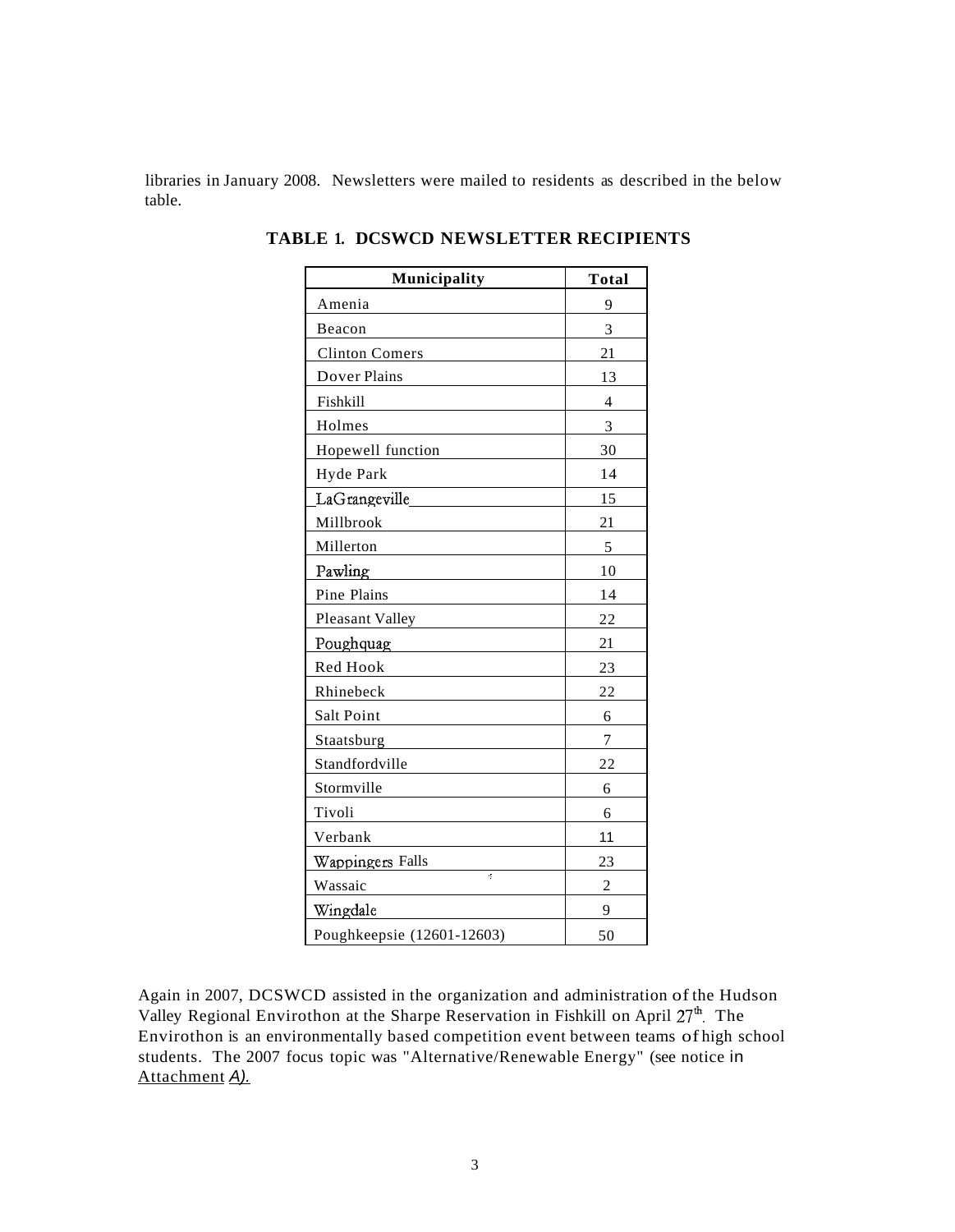**In** year 5, DCSWCD staff continued to maintain, update, and improve the stormwater webpage associated with the overall District website (http://dutchessswcd.org/stormwater.htm). The webpage includes information and web links useful to residents, businesses, and MS4s regarding Phase II and stormwater.

DCSWCD assisted in the organization ofthe 2007 Southeast New York Stormwater Conference & Trade Show on October 17,2007 in Beacon (see attached agenda, Attachment A). This conference was attended by many MS4, county, and state officials, as well as consultants, contractors, and stormwater product providers. This all-day conference provided attendees with a plethora of stormwater information and education.

DCSWCD. met with Town of Pawling staff to discuss their needs for Phase II required regulations. Additionally staff met with City ofBeacon employees and Conservation Advisory Council members (2/26/08) to clarify the required regulations.

**In** year 5 DCSWCD staff also presented on Phase II related topics at a Town ofEast Fishkill Town Board meeting (5/24/07) and two Wappinger Creek Intermunicipal Council (WIC) meetings. Additionally, DCSWCD staff attended the Van WyckJunior High open house on September 27,2007 and distributed stormwater pollution prevention brochures. DCSWCD also presented on stormwater BMPs as a guest lecturer at a Dutchess Community College on February 28, 2008 (see Attachment  $\overline{A}$  for presentation)

**In** year 5, area organization hosted a number of environmental events please see the notices and announcements found attached to this memo (see Attachment A).

#### Proposed for Year 6

**In** year 6 DCSWCD plans on distributing educational materials related to stormwater and water quality at many ofthe same events as in year 5.

DCSWCD will continue to administer the Dutchess County MS4 Coordination Committee and provide assistance to area MS4s. Plans are to continue to hold monthly meetings ofthis Committee.

The Dutchess County MS4 Coordination Committee plans to meet with a representative from the Duchess County Department of Health on April 9, 2008 to discuss how the MS4s and Health Department can better coordinate response to the detection of an illicit discharge of a septic nature. The discussion will also include the topic oftraining for MS4 employees regarding the detection of failing septic systems and response to illegal dumping.

DCSWCD will conduct three (3) regional Pollution Prevention/Good Housekeeping trainings for Municipal Staff (e.g., highway, parks and recreation, and sewer and water) in year 6 in the following locations to be utilized by all regulated and non-regulated MS4s in Dutchess County:

- City of Beacon, April 15, 2008
- Town of Millbrook (DCSWCD offices), May 28,2008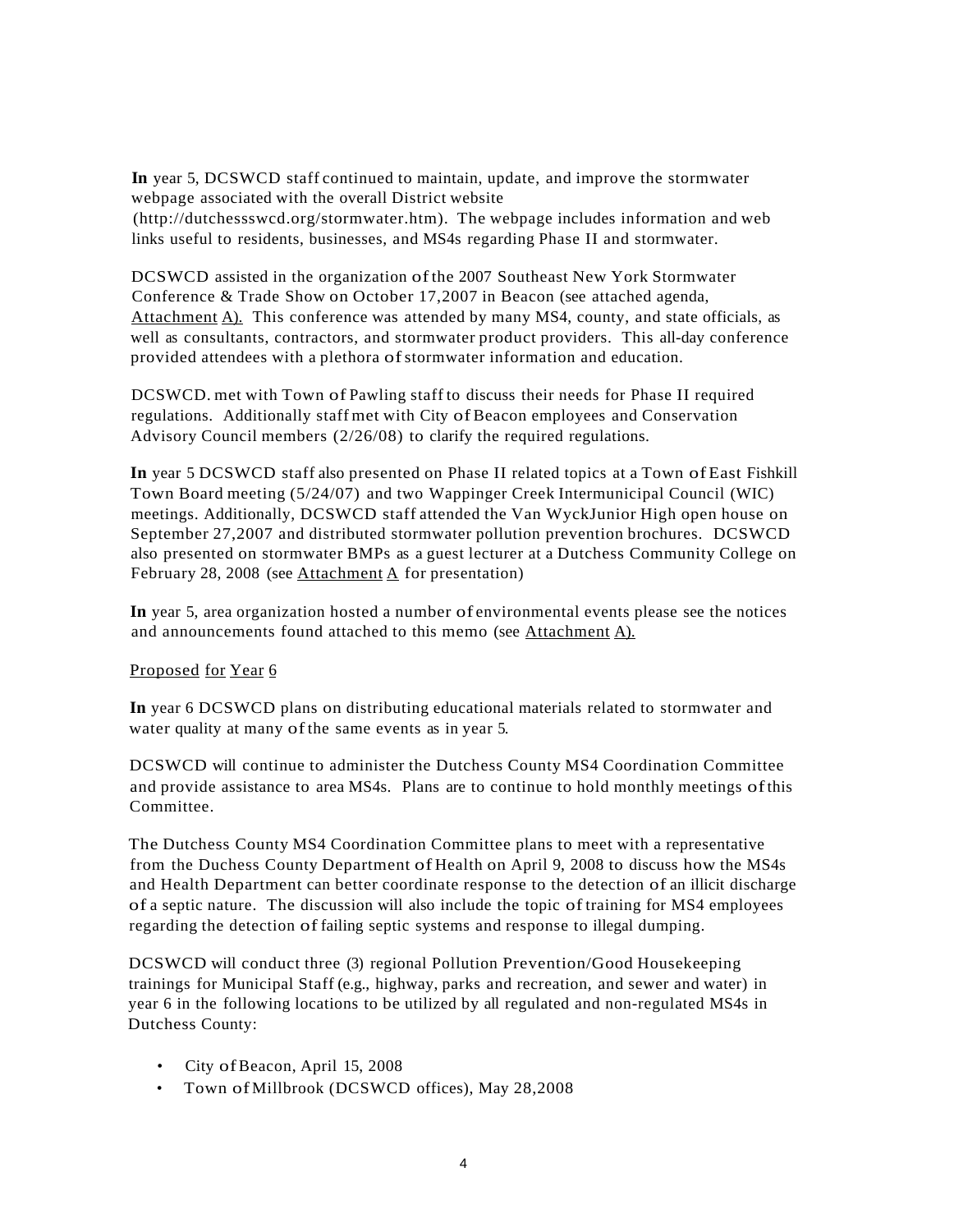• Town ofPoughkeepsie,]anuary 15, 2009

On April 29<sup>th</sup>, the 2008 Hudson Valley Regional Envirothon will be held at the Sharpe Reservation in Fishkill. The 2008 focus topic will be "Recreational Imp acts on Natural Resources."

In 2008, DCSWCD will again assist in the organization ofthe Southeast New York Stormwater Conference & Trade Show.

Also in year 6 CCEDC and IES will continue to host open educational forums and scientific seminars free of charge to the public at their Millbrook facilities.

#### 2. **Public Involvement/Participation**

Year 5

DCSWCD presented at a Town ofEast Fishkill Town Board Meeting on May 24, 2007 regarding the Phase II regulations and general stormwater awareness.

Other public participation activities that DCSWCD participated in include attending quarterly public meetings and monthly working group meetings ofthe WIC, and monthly meetings ofthe Dutchess County MS4 Coordination Committee.

The DCSWCD annual seedling sale provided an abundant amount of conservation planting material to businesses and residents of Dutchess County. The table below shows the amount of conservation planting and soil erosion and sediment control coverage that occurred in each community because of the seedling sale.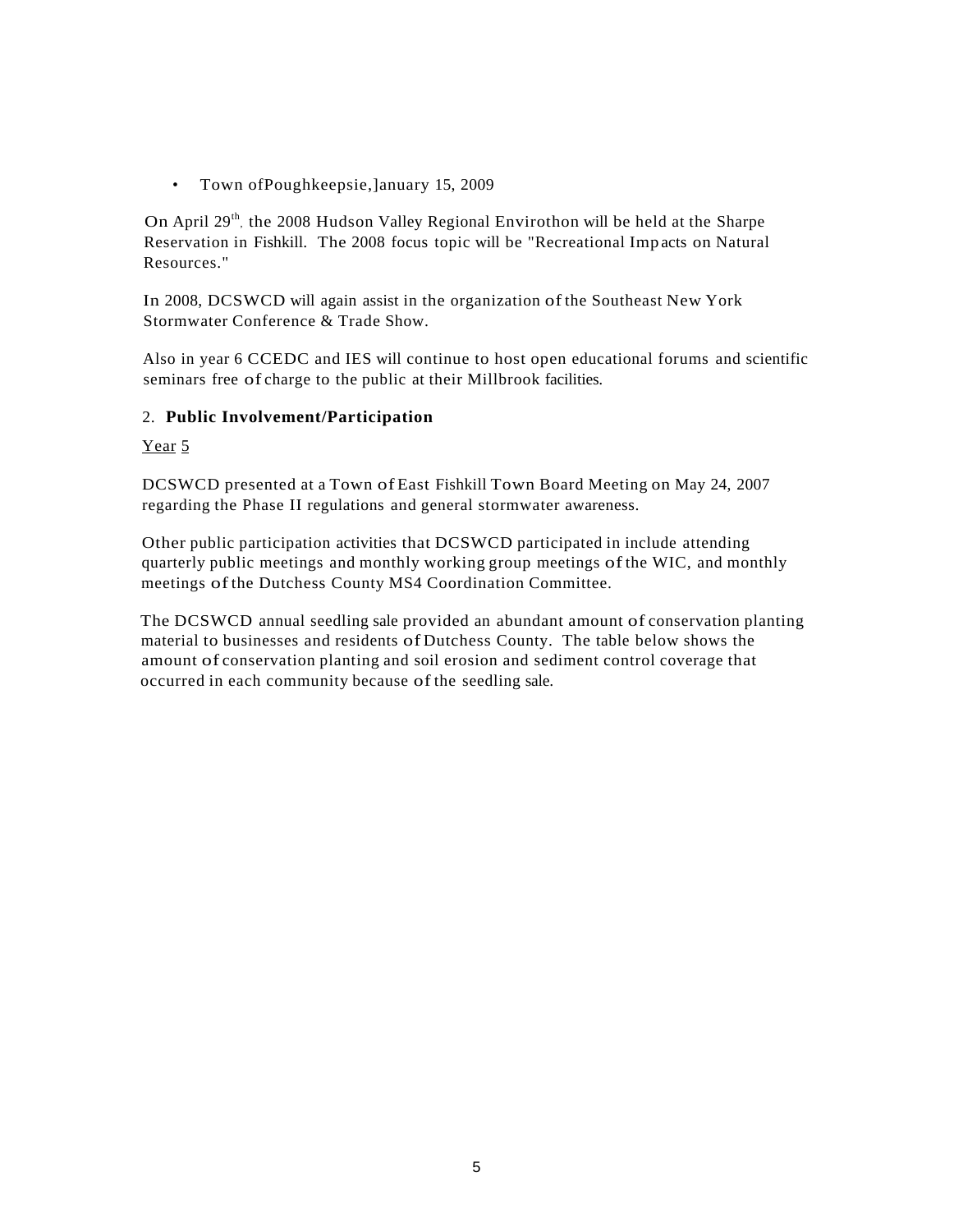#### **TABLE 2. CONSERVATION PLANTINGS APRIL 2007 DCSWCD SEEDLING SALE**

| Municipality                         | Zip<br>Code | #<br>Hardwood    | #<br>Conifer    | #Shrubs/<br>Groundcover | #Bags<br>of Seed | #Bags of<br>Mulch | Conservation<br>$\angle$ Acres $*$ | <b>SESC</b><br>$A$ cres $**$ |
|--------------------------------------|-------------|------------------|-----------------|-------------------------|------------------|-------------------|------------------------------------|------------------------------|
| Beacon                               | 12508       | 20               | $\overline{0}$  | 110                     | $\overline{0}$   | $\mathbf{0}$      | 0.15                               | 0.00                         |
| Fishkill                             | 12524       | 20               | 830             | 190                     | $\Omega$         | $\overline{0}$    | 1.44                               | 0.00                         |
| Holmes (pawling)                     | 12531       | $\boldsymbol{0}$ | SO <sub>1</sub> | 190                     | $\boldsymbol{0}$ | $\boldsymbol{0}$  | 0.25                               | 0.00                         |
| Hopewell Junction<br>(East Fishkill) | 12533       | 80               | 1010            | 780                     | 3                | $\mathbf{1}$      | 3.88                               | 0.04                         |
| Hyde Park                            | 12538       | 70               | 210             | 410                     | $\mathbf{1}$     | 24                | 1.35                               | 1.06                         |
| Lagrangeville<br>(Lagrange)          | 12540       | 70               | 480             | 350                     | $\overline{0}$   | $\overline{0}$    | 1.19                               | 0.00                         |
| Millbrook                            | 12545.      | 260              | 13010           | 1480                    | $\overline{c}$   | 15                | 22.06                              | 0.66                         |
| <b>Clinton Corners</b>               | 12514       | 70               | 230             | 900                     | 18               | 12                | 10.32                              | 0.53                         |
| Pawling                              | 12564       | 10               | 190             | 420                     | $\overline{c}$   | $\theta$          | 1.69                               | 0.00                         |
| Pleasant Valley                      | 12569       | 170              | 300             | 1060                    | 10               | 30                | 6.80                               | 1.32                         |
| Poughquag<br>(Beekman)               | 12570       | 160              | 220             | 820                     | 3                | 22                | 2.94                               | 0.97                         |
| Rhinebeck                            | 12572       | 180              | 320             | 1190                    | $\mathbf{1}$     | 5                 | 2.47                               | 0.22                         |
| Salt Point<br>(pleasant Valley)      | 12578       | 130              | 240             | 395                     | 3                | $\overline{4}$    | 2.51                               | 0.18                         |
| Staatsburg<br>(Hyde Park)            | 12580       | 30               | 370             | 160                     | $\overline{c}$   | $\overline{c}$    | 1.76                               | 0.09                         |
| Stormville<br>(East Fishkill)        | 12582       | 40               | 140             | 100                     | $\overline{0}$   | $\overline{0}$    | 0.39                               | 0.00                         |
| <b>Wappingers Falls</b>              | 12590       | 70               | 200             | 540                     | 5                | $\overline{4}$    | 3.45                               | 0.18                         |
| Poughkeepsie                         | 12601       | 90               | 240             | 450                     | $\overline{4}$   | 24                | 2.97                               | 1.06                         |
| Poughkeepsie                         | 12603       | 300              | 870             | 1290                    | 17               | $\boldsymbol{0}$  | 11.65                              | 0.00                         |

\*Calculated at 436 plants/acre (hardwood), 681 plants/acre (conifer), and 1,090 plants/acre

(shrubs/groundcover) as per Tree/Shmb Establishment, NRCS, July 2002. Seed coverage approximately 0.5 acres/bag based on manufacturer's instructions.

\*\*Calculated assuming mulch is spread to a depth of 2-inches.

**In** year 5 the CCEDC continued to have an active volunteer program in the Environmental Program GIS Lab.

Conservation Advisory Councils (CACs) within MS4 communities continued to be active in year 5 (see attached Annual CAC & EMC Roundtable (2/27/08) Summary of CAC and EMC 2007 Accomplishments & 2008 Goals, Attachment B).

#### Proposed for Year 6

**In** year 6 DCSWCD will again hold its annual seedling sale. This sale, as with all previous year's sales, will be open to the public.

The CACs within Dutchess County have plans to continue activity in year 6 (see attached Annual CAC & EMC Roundtable (2/27/08) Summary of CAC and EMC 2007 Accomplishments & 2008 Goals, Attachment B).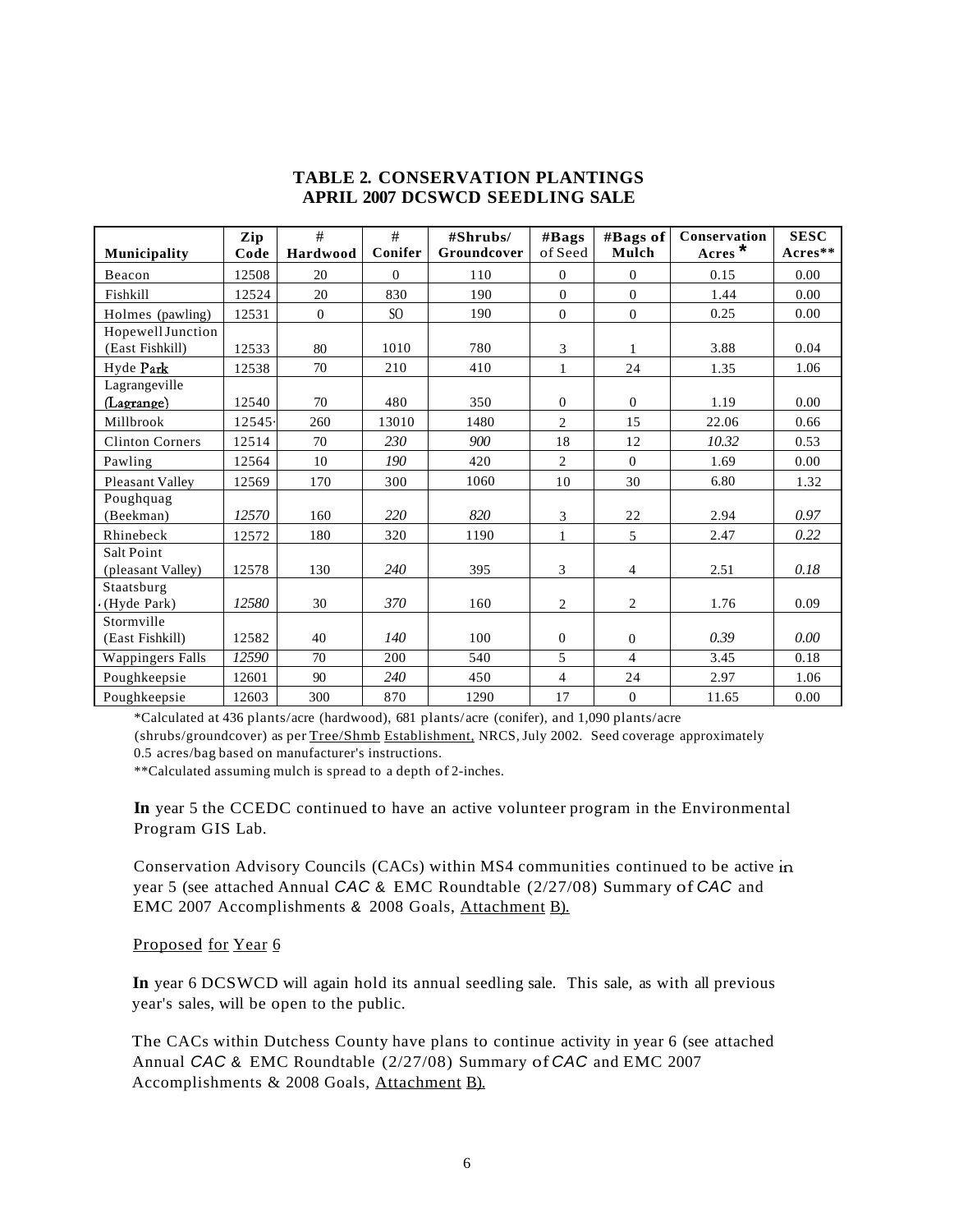#### **3. Illicit Discharge Detection and Elimination**

#### Year 5

As part ofDCSWCD completed storm sewer outfall mapping program, visual inspection of each outfall was completed. This inspection included documenting if a potential illicit discharge was present at the time ofthe inspection. To date, all ofthe MS4 outfalls in Dutchess County have been visually inspected (with the exception of outfalls owned by the State, City of Poughkeepsie, and Town of Poughkeepsie (outside ofthe Casperkill Watershed». The following table shows the number of outlets and outfalls inspected in year 5

| MS4                                | <b>Total Outlets* Inspected</b><br>Year 5          | <b>Outfalls Inspected</b><br>Year 5 |
|------------------------------------|----------------------------------------------------|-------------------------------------|
|                                    |                                                    | (% of total)                        |
| City of Beacon                     | 79                                                 | 46 (100%)                           |
| Town of Beekman                    | 3                                                  | 3(4%)                               |
| Town of East Fishkill              | $\overline{7}$                                     | 6(3%)                               |
| Town of Fishkill                   | 157                                                | 81 (100%)                           |
| Village of Fishkill                | 8                                                  | $7(100\%)$                          |
| Town of Hyde Park                  | 37                                                 | 22 (19%)                            |
| Town of LaGrange                   | 438                                                | 184 (100%)                          |
| Town of Pawling                    | 18                                                 | 11 (14%)                            |
| Village of Pawling                 | $\overline{4}$                                     | 2(22%)                              |
| Town of Pleasant Valley            | 145                                                | 50 (100%)                           |
| City of Poughkeepsie               | $N/A$ (MS4 responsible for inspection and mapping) |                                     |
| Town of Poughkeepsie               | 170                                                | 104 (percent unknown)               |
| Town of Wappinger                  | 28                                                 | 21 (17%)                            |
| <b>Village of Wappingers Falls</b> | 32                                                 | 22 (100%)                           |
| Dutchess County DPW                | $66$ of $66$ (LG)                                  | $49$ of $49$ (LG)                   |
|                                    | 20 of 32 (EF)                                      | 18of19(EF)                          |
|                                    | 350f65(HP)                                         | 21 of 40(HP)                        |
|                                    | 12 of 12 (Town Fish)                               | 8 of 8 (Town Fish)                  |
|                                    | 9 of 9 (PV)                                        | $6$ of $6$ (PV)                     |
|                                    | 51 of 91 (Wapp)                                    | 45 of 61 (Wapp)                     |
|                                    | 8 of 78(Beek)                                      | 6of27(Beek)                         |
|                                    | O of 0 (City Bea)                                  | Oof 0 (City Bea)                    |
|                                    | OofO(VF)                                           | OofO(VF)                            |
|                                    | Oof 0 (VWF)                                        | Oof 0 (VWF)                         |
|                                    | Oof56(paw)                                         | Oof20(paw)                          |
|                                    | O of QVPaw)                                        | OofO(VPaw)                          |
|                                    | 22 of 22(Town PK)                                  | 15 of 15 (Town PK)                  |
|                                    | $TOTAL = 223$                                      | $TOTAL = 168 (69%)$                 |
| <b>NYSDOT</b>                      | $N/A$ (MS4 responsible for inspection and mapping) |                                     |

#### **TABLE 3. OUTFALL AND OUTLET INSPECTIONS**

\*Outlets are defined as the discharge points ofpipes, ditches, and swales.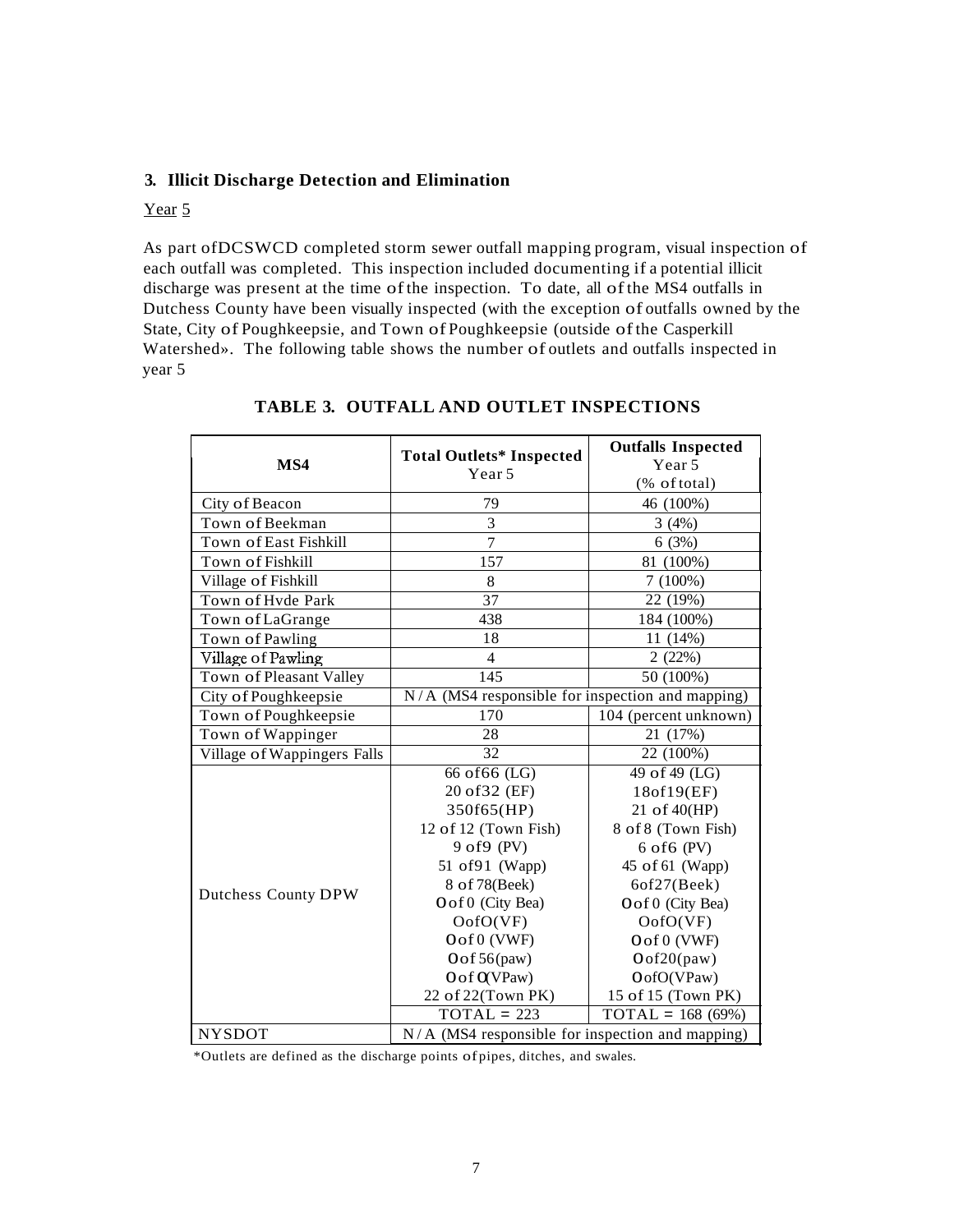DCSWCD has also assisted Dutchess County MS4s with the development and adoption of regulations to prohibit and eliminate illicit discharges.

Considering sediment loading in stormwater as an illicit discharge, DCSWCD has two Certified Professionals in Erosion and Sediment Control (CPESC) on staffto assist communities with soil erosion issues. DCSWCD staff regularly responds to calls form MS4s who are witnessing illicit discharges from construction sites. We respond, assess the situation, and act as an agent to NYSDEC as necessary to move towards enforcement actions.

DCSWCD also conducts many stream rehabilitation projects throughout the year to stabilize banks and reduce the amount ofsediment being eroded from the damaged location. Rehabilitation measures include hard arming (e.g., riprap) and bio-engineering methods.

In year 5, DCSWCD conducted a training for Parks & Recreation and Building Maintenance Staff that included education related to identifying and minimizing illicit discharges to storm sewers. This 4-hour training was held on April 3, 2007 and had 30 attendees.

Trainings for municipal employees including Highway, Parks and Recreation, and Water and Sewer Department staff that included identifying and minimizing illicit discharges to storm sewers were provided to the Villages of Wappingers Fall (5/1/07) and Fishkill (5/16/07), the Town of East Fishkill (10/11/07), and the City of Poughkeepsie (12/12/07).

Shohreh Karimipour, NYSDEC conducted an illicit discharge detection and elimination training on November 7, 2007 in conjunction with a monthly meeting ofthe Dutchess County MS4 Coordination Committee (see attached presentation and sign in, Attachment C).

#### Proposed for Year 6

DCSWCD will continue to assist MS4s with their illicit discharges due to sediment laden. construction site runoff and to minimize stream bank erosion by continuing to complete stream rehabilitation projects.

In year 6, DCSWCD will host three, 4-hour trainings for Municipal Staff (e.g., highway, parks and recreation, and sewer and water) that will include education related to identifying and minimizing illicit discharges to storm sewers.

#### **4. Construction Site Stormwater Runoff Control**

Year<sub>5</sub>

DCSWCD hosted a training session for local contractor regarding proper soil erosion and sediment control on February 27, 2007 (see attached notice, agenda, and sign in, Attachment D). There were 87 attendees ofthis full-day course.

As stated previously, DCSWCD has two Certified Professionals in Erosion and Sediment Control (CPESC) on staffto assist communities with soil erosion issues, particularly those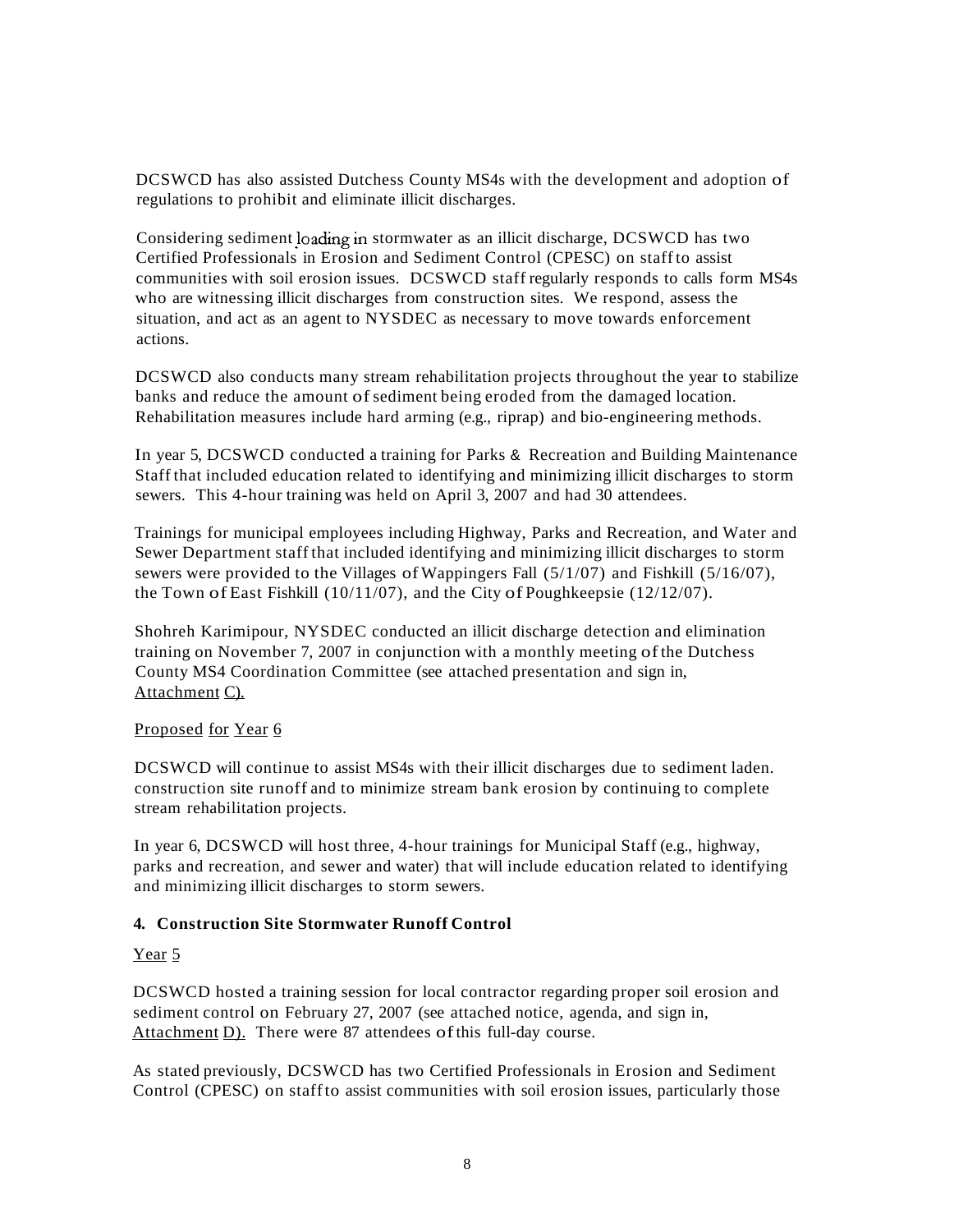due to development or redevelopment projects. DCSWCD regularly responds to calls from MS4s to inspect problem construction sites.

DCSWCD actively promotes the CPESC certification program and hosted a CPESC training at our facility on March 22, 2007 and proctored the follow up CPESC exam an April 24, 2007 (see Attachment D).

During year 5, DCSWCD staff reviewed construction plans, focusing on soil erosion and sediment control concerns, for the following communities:

- Town of Hyde Park
- Town ofLaGrange
- Town of Poughkeepsie
- Town ofWappinger

DCSWCD has also assisted Dutchess County MS4s with the development and adoption of regulations related to soil erosion and sediment control as required by the Phase II permit.

On November 9, 2007 a workshop was held by the Columbia County Soil and Water Conservation District for Contractors, Engineers, and Municipal Officials regarding the Phase II Stormwater Regulations for construction projects and the requirements for sediment and erosion control. Participants included Dutchess County contractors and municipal employees (see Attachment D).

#### Proposed for Year 6

DCSWCD will continue to promote the CPESC certification program and will hold a CPESC training at our facility on June 17, 2008 and proctor the follow up CPESC exam an July 22, 2008.

DCSWCD will continue to assist MS4s with the review of development and redevelopment applications to ensure that soil erosion and sediment control is being adequately addressed.

#### **5. Post-Construction Stormwater Management**

#### Year 5

In year 5, DCSWCD conducted "close out" inspections of stormwater treatment facilities to the Town of Pleasant Valley. These inspections were to ensure that the facilities were constructed in accordance with the approved construction plans.

DCSWCD assisted the following communities with riparian buffer improvements in year 5:

- City of Beacon
- Town of East Fishkill
- Town of Hyde Park
- Town ofLaGrange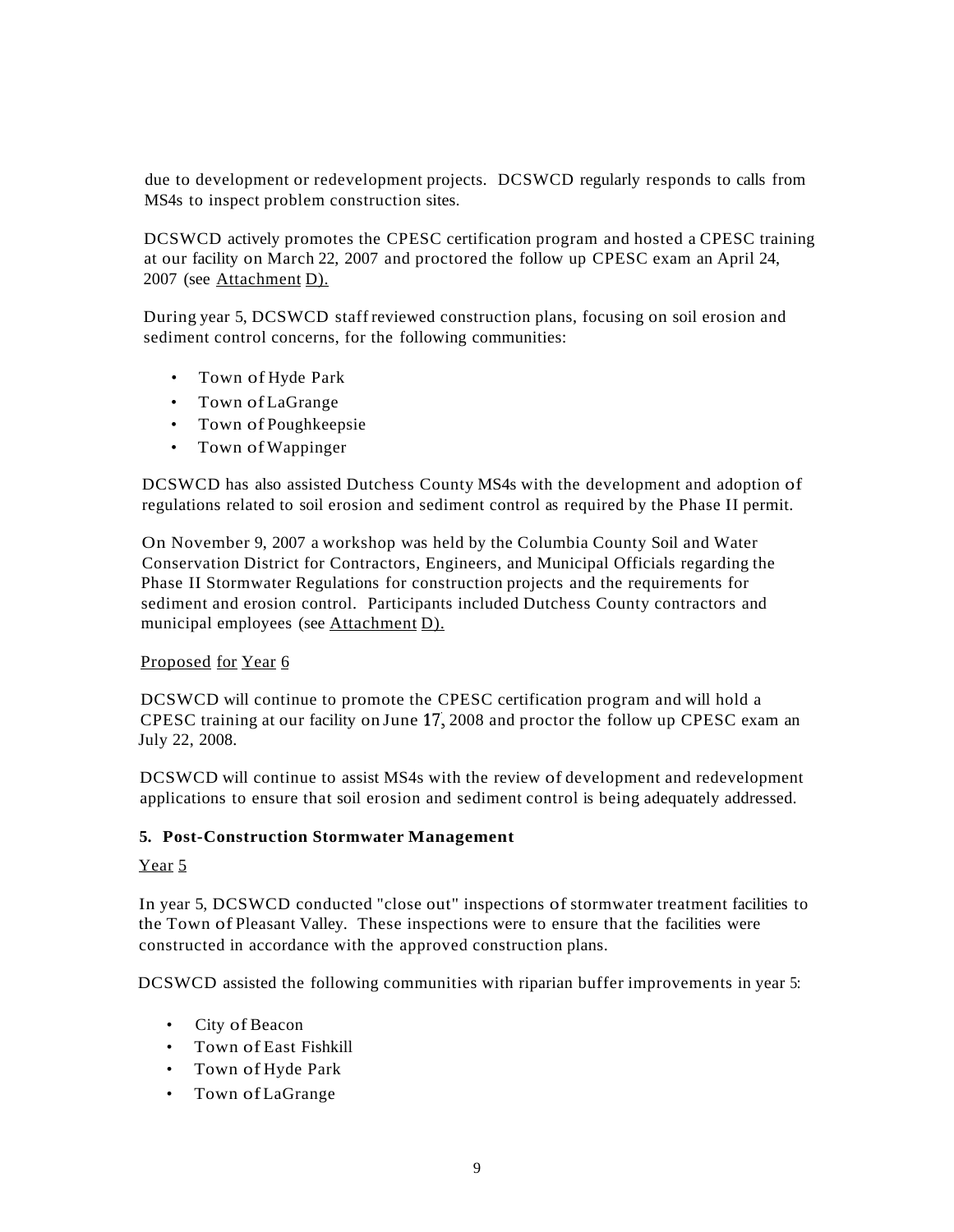- Town of Pleasant Valley
- Town of Poughkeepsie

DCSWCD has also assisted Dutchess County MS4s with the development and adoption of regulations related to the control of post-construction stormwater as required by the Phase II permit.

#### Proposed for Year 6

DCSWCD will continue to assist communities in improving their riparian buffers and stream corridors.

#### **6. Pollution Prevention/Good Housekeeping for Municipal Operations**

Year<sub>5</sub>

To date, all ofthe MS4s within Dutchess County (including NYSDOT and Dutchess County D PW) have received pollution prevention/good housekeeping training conducted by DCSWCD. Those MS4s receiving training in year 5 included the Villages ofWappingers Fall  $(5/1/07)$  and Fishkill  $(5/16/07)$ , the Town of East Fishkill  $(10/11/07)$ , and the City of Poughkeepsie (12/12/07).

DCSWCD also conducted MS4 Highway Garage inspections at the Villages of Fishkill and . Pawling, Towns of Beekman, East Fishkill, and City of Beacon to assess the level of pollution prevention and to make recommendations for stormwater improvements.

In late March 2007, DCSWCD distributed a Pollution Prevention and Good Housekeeping for Municipal Operations Handbook to all MS4 communities in the county plus the County DPW and State Department of Transportation (a copy of this document, Attachment E).

On April 3, 2007 DCSWCD staff conducted a half day stormwater pollution prevention training for Parks & Recreation and Building Maintenance staff of MS4s in Dutchess County (see presentation and sign in sheet, Attachment E).

#### Proposed for Year 6

DCSWCD will conduct three (3) regional Pollution Prevention/Good Housekeeping trainings for Municipal Staff (e.g., highway, parks and recreation, and sewer and water) in year 6 in the following locations to be utilized by all regulated and non-regulated MS4s in Dutchess County:

- City of Beacon, April 15, 2008
- Town of Millbrook (DCSWCD offices), May 28, 2008
- Town of Poughkeepsie, January 15, 2009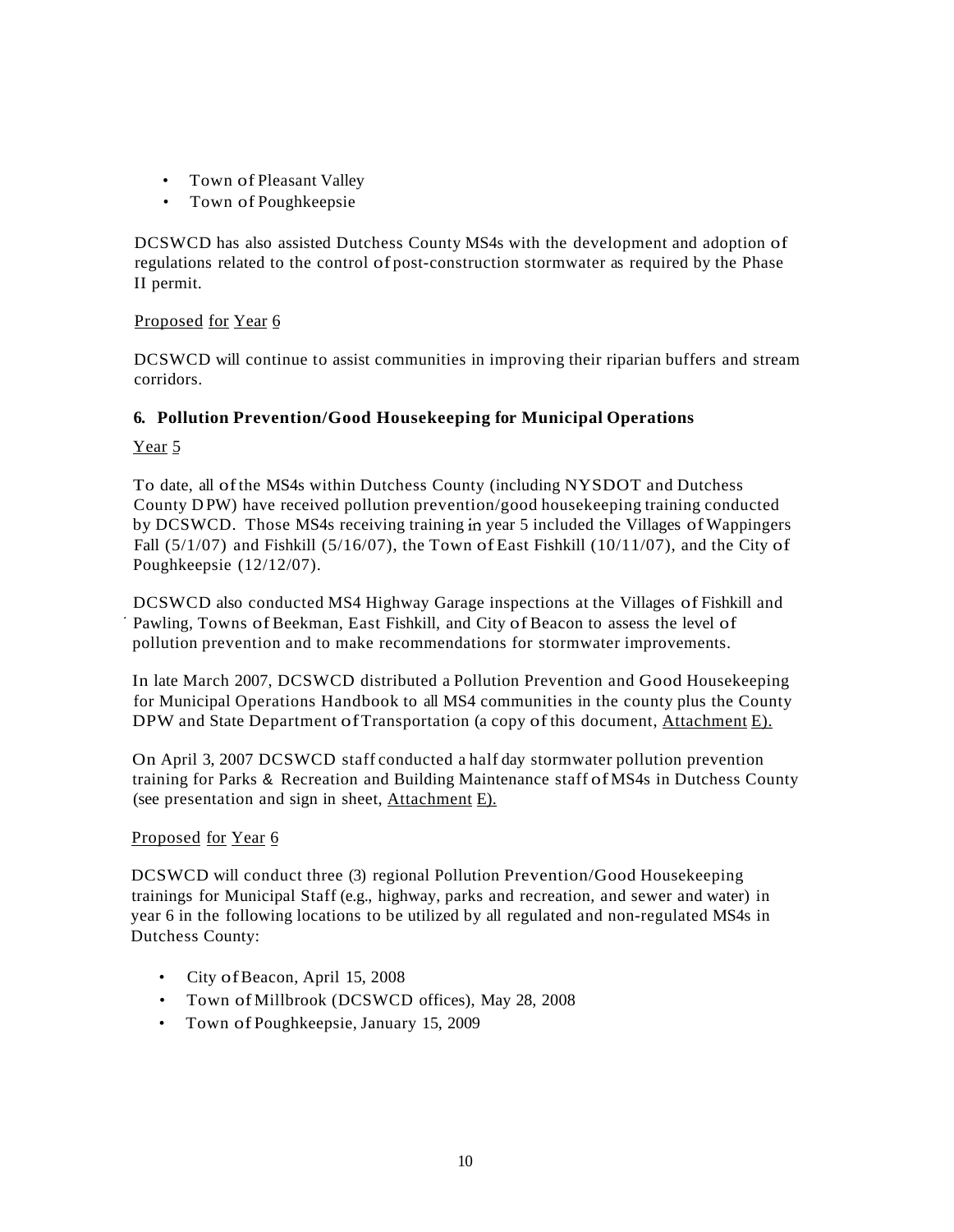If you have any question on the items above, please contactJennifer Cavanaugh or myself at 677-8011 x3. We look forward to continuing to collaborate with Dutchess County MS4 communities in the future.

Regards,

Wanie W Élm

Ed Hoxsie, III Executive Director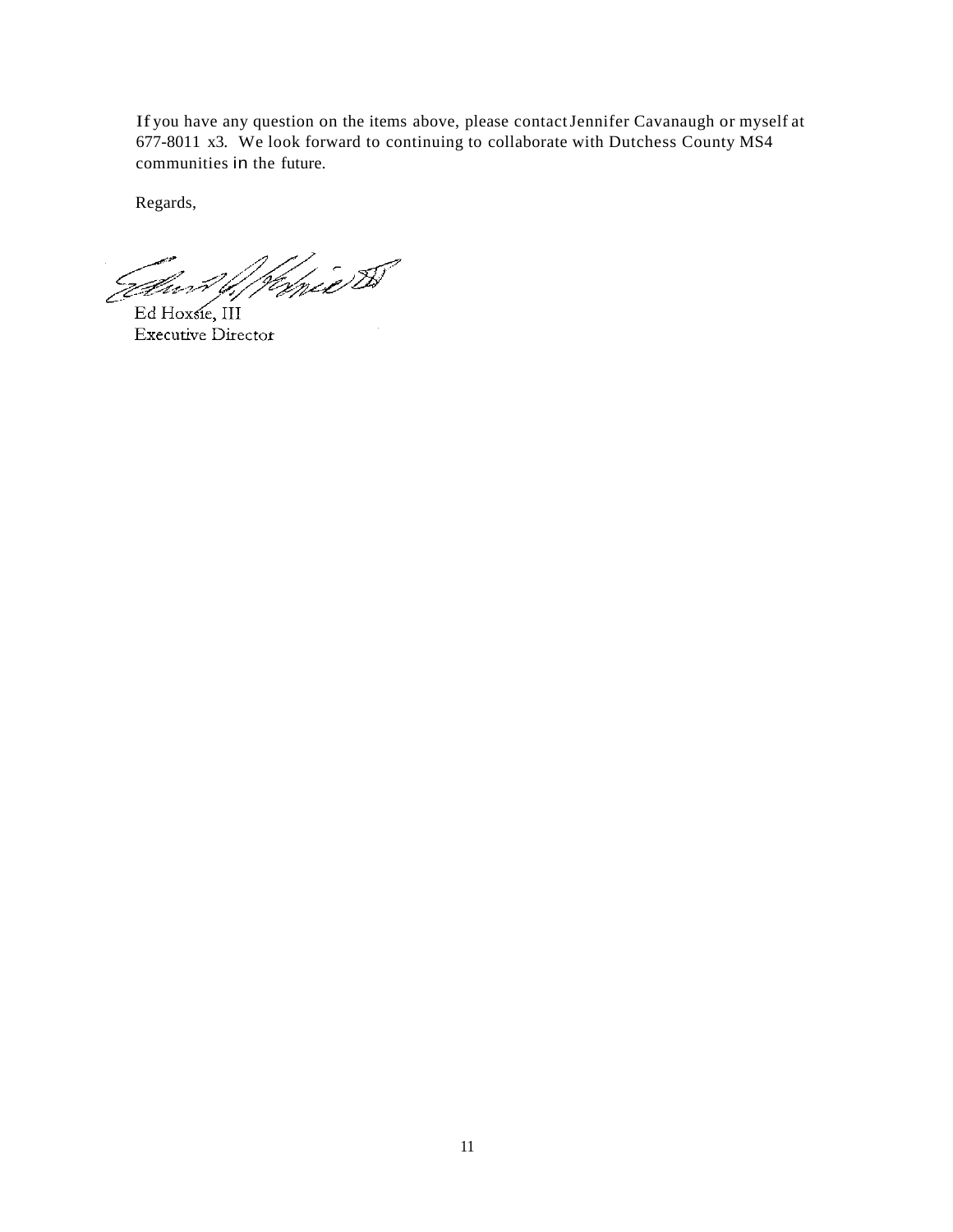Response to Comments on the 2007‐2008 Draft Report

The 2007-2008 draft annual report on the municipal stormwater management program was available for public review and comment between April 23 and May 21, 2008. Comment was provided by two groups or individuals on the draft annual report, which have been summarized below with responses preceding the full comments submitted.

#### **Comment 1: Stakeholders where not contacted to provide input and comment on the report.**

*Response:* The availability of the draft report and opportunity to provide comment were announced during a prior public meeting of the town board, and additionally discussed by program representatives at a prior pubic meeting of the Casperkill watershed group. It is the intent of the program to notify stakeholders of the opportunity to provide comment. The notification process will be reviewed and modified where necessary to ensure implementation.

#### **Comment 2: The town has not done anything regarding high bacterial counts in the Casperkill beyond reviewing sampling data provided by others. Corrective measures should be taken to identify and correct sources of problems.**

*Response:* The town engineer was given authority in May 2005 to take enforcement actions including issuance of fines, liens upon property and imprisonment to eliminate sources of illicit discharges as they are identified either via outfall inspection or public reporting. In cooperation with DCSWCD, drainage outfalls to the Casperkill were identified and initially inspected prior to January 2008 to determine if potential sources contributing though the storm collection system exist. The sewer department inspects the installation of new sewer laterals to ensure proper connection .The zoning department performs inspections to eliminate improper solid waste disposal as identified either via site inspection or public reporting. In addition to regulating the town has participated in educational activities addressing sources of pollution including direct distribution of pamphlets to homeowners and distribution of pamphlets to area businesses. The narrative has been revised to clarify that the program is intended to address a variety of pollutants in addition to sediment and phosphorus.

### **Comment 3: The frequency and adequacy of construction compliance inspections is questionable. Specific issues of previous unauthorized disturbances of greater than 5 acres at construction sites are offered as examples.**

*Response:* Continued and improved enforcement is expected as the experience and lessons learned during development of the enforcement program (prior to January 2008) are a planning tool for what to anticipate during continued regulation of the industry. As of May 2008 permission to disturb greater than 5 acres is required to be obtained by owner/operators from the Town, not the DEC.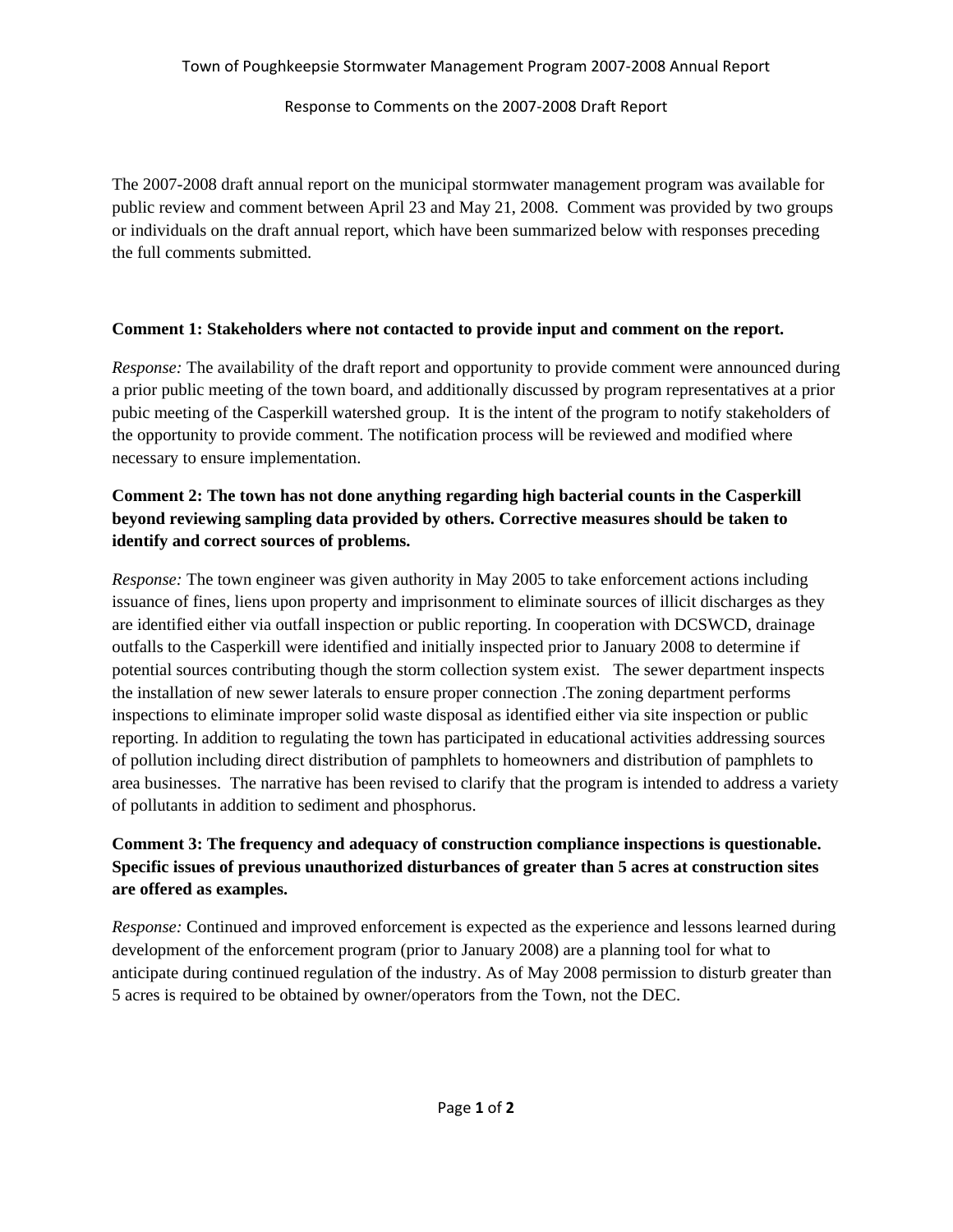Response to Comments on the 2007‐2008 Draft Report

#### **Comment 4: Reliance on self inspection reports is problematic as they may omit deficiencies and the problems they do note may not be addressed. These reports should be reviewed and deficiencies subject to corrective action.**

*Response:* Self inspection reports are used by compliance inspectors to review construction progress at sites, the history of maintenance performed or required and any deficiencies between regular compliance inspections. During compliance inspections, both self inspection records and actual site conditions are used to determine compliance. Deficiencies noted in self inspection reports are to be addressed by a site's owner or operator in a reasonable timeframe.

#### **Comment 5: LID techniques should be required to prevent flooding and protect property and water quality**.

*Response:* Technical standards for the design of practices intended to control stormwater are established by the state and are contained within the NYSDEC Stormwater Design Manual. LID principles and concepts are currently being integrated by the NYSDEC into those standards.

#### **Comment 6: Un-stabilized stockpiles remain at some construction sites that have completed construction activity.**

*Response:* It is the intent of the municipality to require land development activities to conform to the substantive requirements of the NYS Department of Environmental Conservation State Pollutant Discharge Elimination System (SPDES) General Permit for Construction Activities. Municipal Staff will review enforcement authority and regulatory ability regarding land development projects approved prior to establishment of the" stormwater local laws".

#### **Comment 7: The annual report should be clear that the Town has not acted on VERI data as of yet.**

*Response:* The report tables and narrative have been revised to clarify that runoff and receiving water quality sampling results will be utilized in the future as an assessment tool of the effectiveness of the actions such as those noted in comment 2 above.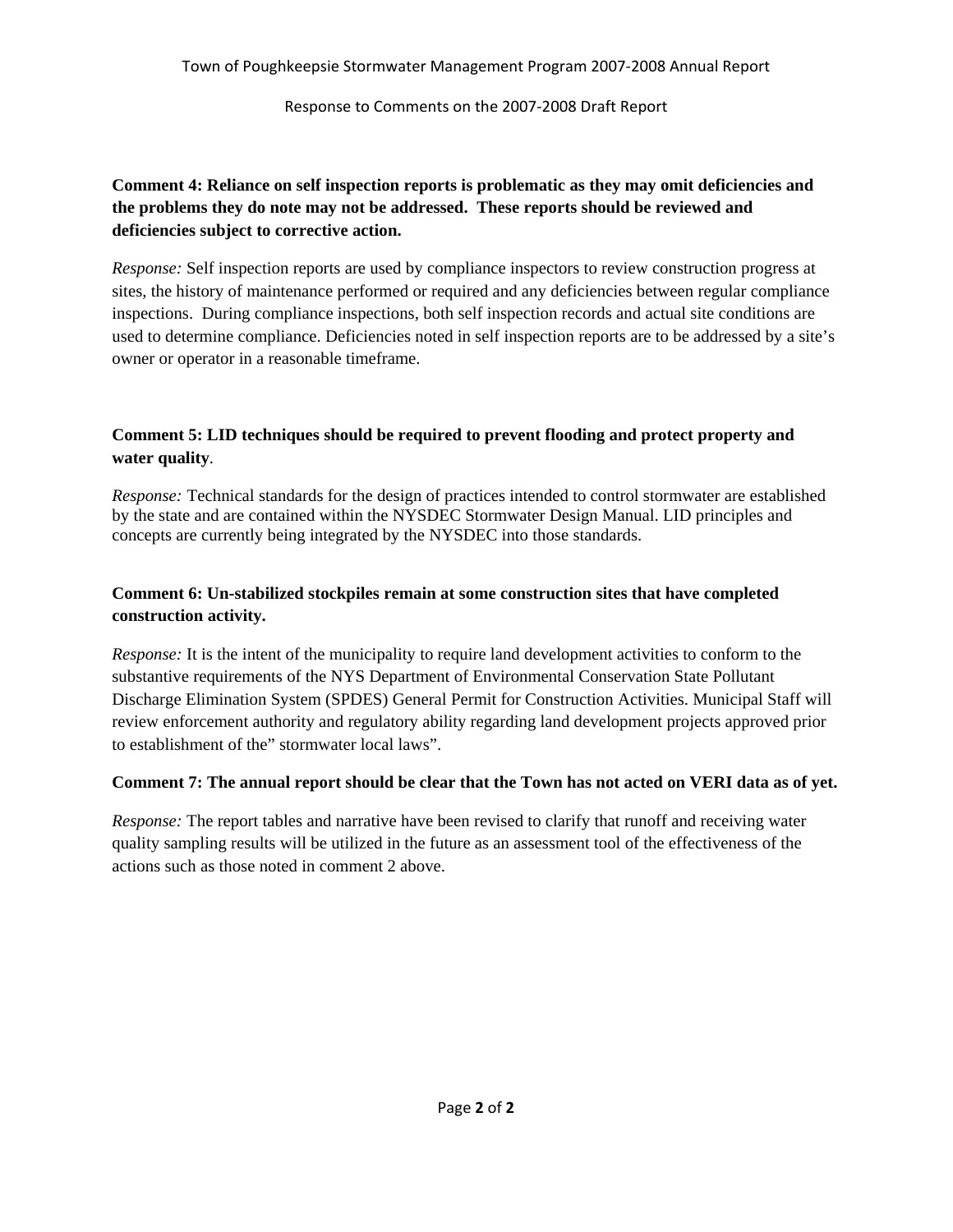May 21,2008

Supervisor Patricia Myers One Overocker Road Poughkeepsie NY 12603

Subject: Public Comment on the Draft 2008 Stormwater Management Program Annual Report

I would like to offer the following public comment on the Town's Draft 2008 Stormwater Management Program Annual Report. As required by NYSDEC SPDES General Permit for Stormwater Discharges from MS4s, a summary of comments and intended responses must be included in the annual report and the final report must be made available for public inspection.

1) The 2007 SWMP, Minimum Control Measure 2, Public InvolvemenUParticipation, stated "The Public Involvement component of the SWMP will consist of the Public Contact compiling and managing a list of interested parties and stakeholders". "These interested parties and Stakeholders will also be contacted to provide input or expertise on the SWMP and comment on the Annual Reports". The 2008 SWMP, Minimum Control Measure 2, Public InvolvemenUParticipation, states "Stakeholders contacted to request comment". It is also stated in the 2008 SWMP Draft Narrative, Public Involvement Measures, that these interested parties and stakeholders are contacted to provide input or expertise as well as comment on the Annual Reports.

In spite of these claims and the fact that I was told last year by the Public Contact that I was on the list for notification, this measure was violated as I was not contacted to provide input and comment on the report.

2) Minimum Control Measure 2, Public InvolvemenUParticipation, states "The Vassar Environmental Research Institute conducted monthly sampling of water quality at 21 sites in the Casperkill Creek March 2007-March 2008". It also notes their presentation of water quality sampling results to the Town Board. However, in spite of sampling results that have consistently shown bacterial counts exceeding DEC standards for total coliform bacteria over several years, the town has not yet done anything with this data other than review it. Corrective measures should be taken to identify and correct source of problem, illicit discharge or otherwise.

3) The 2008 SWMP Draft Narrative, Regulating Construction, makes note of SWPPP compliance and monthly compliance inspections. The frequency and adequacy of these inspections is questionable. In annual report timeframe of March 2007 to March 2008, at least two construction sites violated their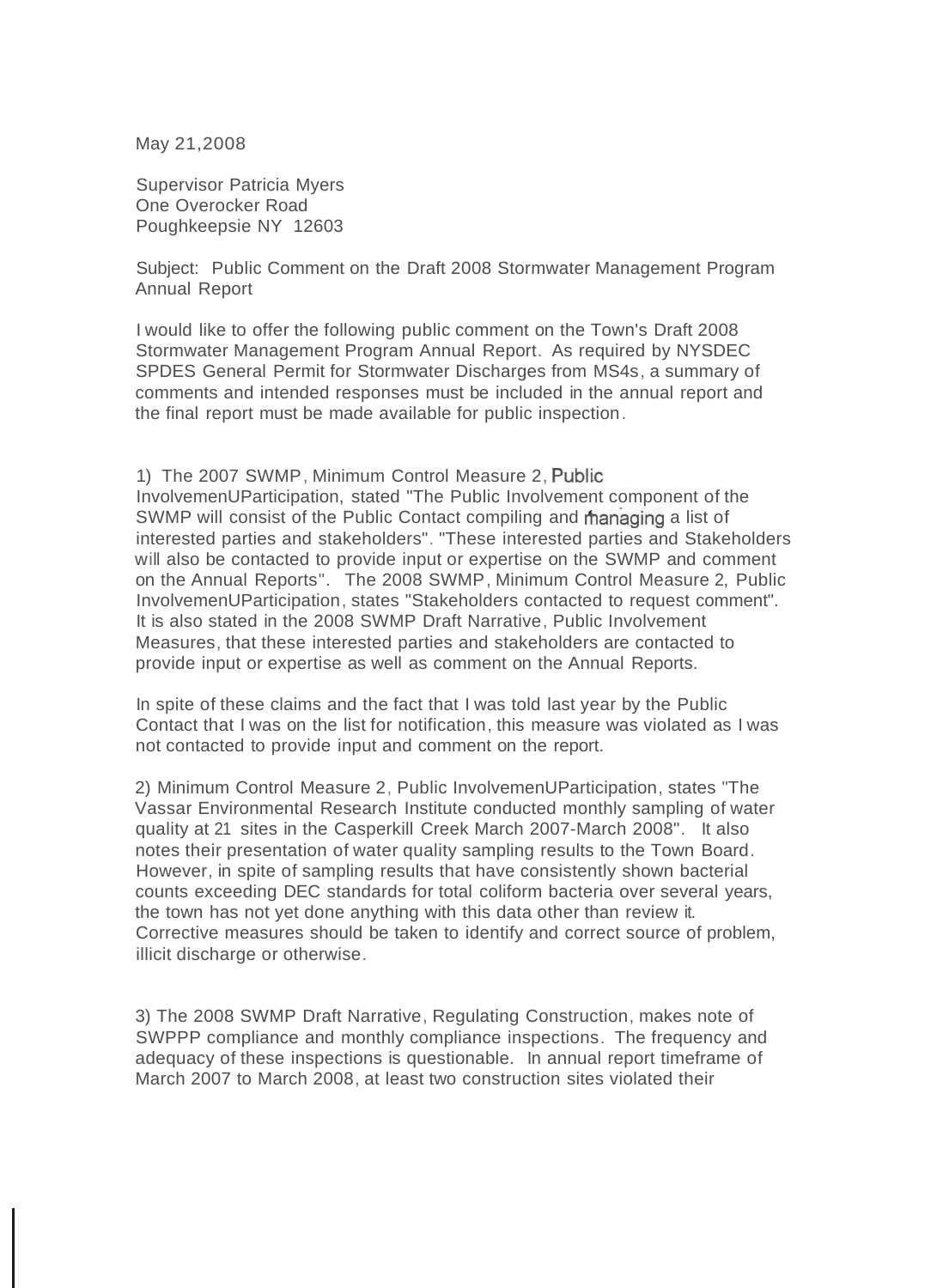SWPPPs in that more than 5 acres of soil were disturbed at one time and explicit permission was not obtained from the NYSDEC. One site, Oakwood Commons, was in full view of Route 9 yet it took a complaint from a concerned resident to recognize that a SWPPP violation was taking place over an extended period of time.

4) Reliance on self-inspection reports is problematic in some cases. Reports have noted deficiencies going uncorrected week after week while others state no erosion & sediment violations exist when they are clearly visible to the general public. All self-inspection reports submitted to the Town should be reviewed. Reports repeatedly stating that e & s controls are not in working order and/or properly maintained should be the subject of immediate corrective action.

5) Minimum Control Measures 4 and 5,Construction Site and Post Construction, the fact that only 3 out of 36 applications used Low Impact Development techniques is troubling. My 2006 Stormwater Comments advocated the use of Low Impact Development techniques but little progress has been made. In light of recent flooding incidences, LID techniques should be required as a means of flood prevention, protecting property and protecting water quality.

There is a problem with some post-construction sites such as Boardman Estates where unstabilized stockpiled soils have been in existence for well over a year.

Sincerely Transvell.

Doreen A. Tignanelli 29 Colburn Drive Poughkeepsie NY 12603

cc: Eric Hollman, Stormwater Contact

Page 2 of 2